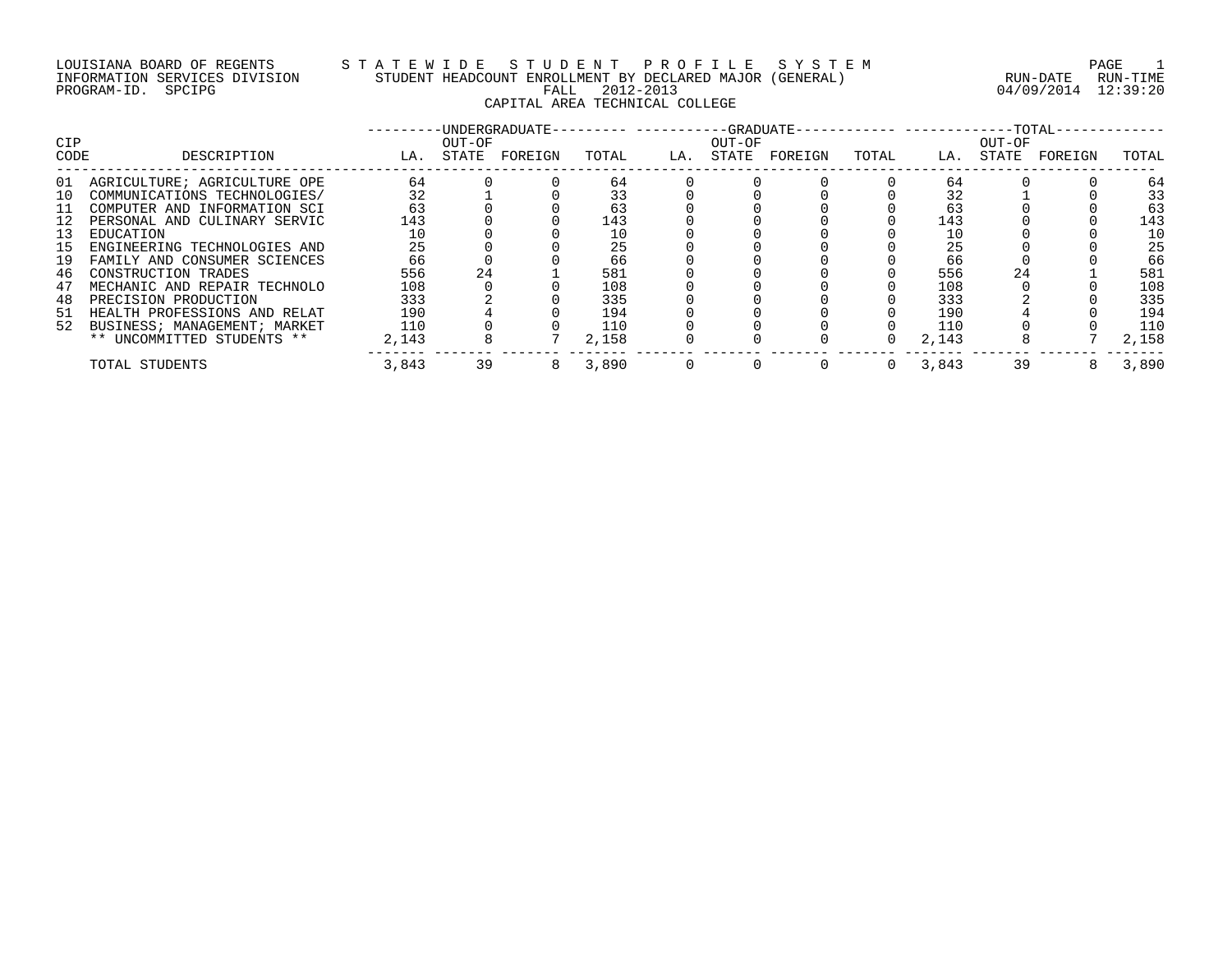# LOUISIANA BOARD OF REGENTS STATEWIDE STUDE STUDENT PROFILE SYSTEM PAGE 2<br>INFORMATION SERVICES DIVISION STUDENT HEADCOUNT ENROLLMENT BY DECLARED MAJOR (GENERAL) NAMEL PROMETIME INFORMATION SERVICES DIVISION STUDENT HEADCOUNT ENROLLMENT BY DECLARED MAJOR (GENERAL)<br>PROGRAM-ID. SPCIPG RUN-DATE RUN-TIME RALL 2012-2013 S. CENTRAL LA. TECH. COLLEGE

04/09/2014 12:39:20

| CIP     |                              |       | OUT-OF | -UNDERGRADUATE- |       |     | OUT-OF | $-GRADIIATE-$ | ---------- ---------- |       | $-TOTAL-$<br>OUT-OF |         |       |
|---------|------------------------------|-------|--------|-----------------|-------|-----|--------|---------------|-----------------------|-------|---------------------|---------|-------|
| CODE    | DESCRIPTION                  | LA.   | STATE  | FOREIGN         | TOTAL | LA. | STATE  | FOREIGN       | TOTAL                 | LA.   | STATE               | FOREIGN | TOTAL |
| -11     | COMPUTER AND INFORMATION SCI | 21    |        |                 |       |     |        |               |                       |       |                     |         | 21    |
| $\perp$ | ENGINEERING TECHNOLOGIES AND | 500   |        |                 | 500   |     |        |               |                       | 500   |                     |         | 500   |
| 46      | CONSTRUCTION TRADES          | 4 C   |        |                 |       |     |        |               |                       | 40    |                     |         | 41    |
| 47      | MECHANIC AND REPAIR TECHNOLO | 97    |        |                 |       |     |        |               |                       | 97    |                     |         | 97    |
| 48      | PRECISION PRODUCTION         | 57    |        |                 | 57    |     |        |               |                       | 57    |                     |         | 57    |
| 49      | TRANSPORTATION AND MATERIALS | 281   | 287    |                 | 569   |     |        |               |                       | 281   | 287                 |         | 569   |
| -51     | HEALTH PROFESSIONS AND RELAT | 198   |        |                 | 198   |     |        |               |                       | 198   |                     |         | 198   |
| 52      | BUSINESS; MANAGEMENT; MARKET | 210   |        |                 | 210   |     |        |               |                       | 210   |                     |         | 210   |
|         | ** UNCOMMITTED STUDENTS **   | ,179  |        |                 | 1,192 |     |        |               |                       | 1,179 |                     |         | ,192  |
|         | TOTAL STUDENTS               | 2,583 | 294    |                 | 2,885 |     |        |               |                       | 2,583 | 294                 |         | 2,885 |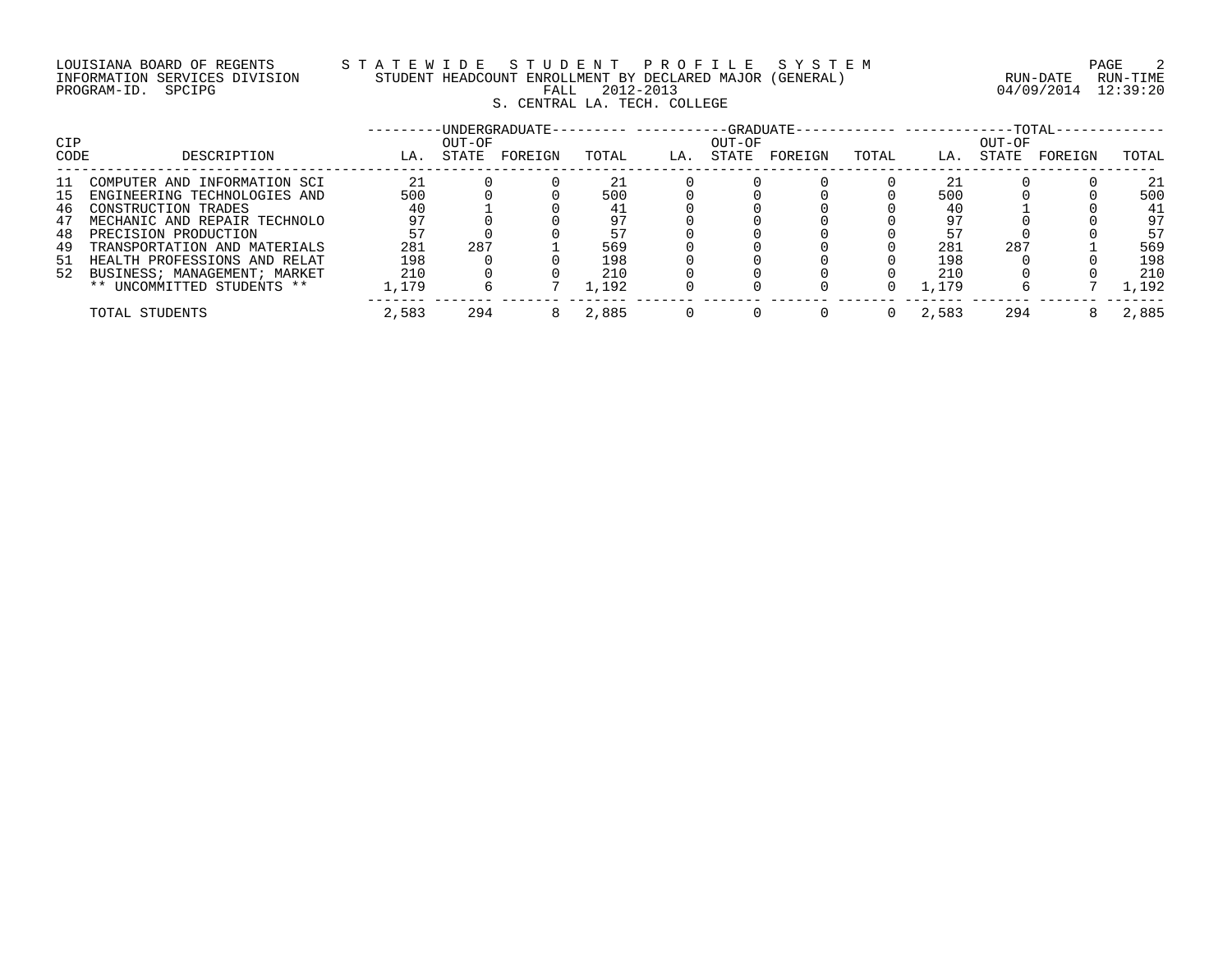## LOUISIANA BOARD OF REGENTS S T A T E W I D E S T U D E N T P R O F I L E S Y S T E M PAGE 3 INFORMATION SERVICES DIVISION STUDENT HEADCOUNT ENROLLMENT BY DECLARED MAJOR (GENERAL) RUN-DATE RUN-TIME PROGRAM-ID. SPCIPG FALL 2012-2013 04/09/2014 12:39:20 CENTRAL LA. TECH COMM COLLEGE

| <b>CIP</b> |                                 |       | OUT-OF | -UNDERGRADUATE- |       |     | OUT-OF |         |       |       | OUT-OF |         |       |
|------------|---------------------------------|-------|--------|-----------------|-------|-----|--------|---------|-------|-------|--------|---------|-------|
| CODE       | DESCRIPTION                     | LA.   | STATE  | FOREIGN         | TOTAL | LA. | STATE  | FOREIGN | TOTAL | LA.   | STATE  | FOREIGN | TOTAL |
| 01         | AGRICULTURE; AGRICULTURE OPE    | 26    |        |                 | 27    |     |        |         |       | 26    |        |         | 27    |
| 03         | NATURAL RESOURCES AND CONSER    |       |        |                 |       |     |        |         |       |       |        |         |       |
| 10         | COMMUNICATIONS TECHNOLOGIES/    |       |        |                 |       |     |        |         |       |       |        |         |       |
| 12         | PERSONAL AND CULINARY SERVIC    | 53    |        |                 | 53    |     |        |         |       |       |        |         | 53    |
| 15         | ENGINEERING TECHNOLOGIES AND    | 33    |        |                 | 33    |     |        |         |       |       |        |         | 33    |
| 19         | FAMILY AND CONSUMER SCIENCES    |       |        |                 |       |     |        |         |       |       |        |         | 17    |
| 43         | HOMELAND SECURITY; LAW ENFOR    | 20    |        |                 | 20    |     |        |         |       | 20    |        |         | 20    |
| 46         | CONSTRUCTION TRADES             | 154   |        |                 | 156   |     |        |         |       | 154   |        |         | 156   |
| 47         | MECHANIC AND REPAIR TECHNOLO    | 124   |        |                 | 128   |     |        |         |       | 124   |        |         | 128   |
| 48         | PRECISION PRODUCTION            | 245   |        |                 | 246   |     |        |         |       | 245   |        |         | 246   |
|            | 51 HEALTH PROFESSIONS AND RELAT | 452   |        |                 | 469   |     |        |         |       | 452   |        |         | 469   |
|            | 52 BUSINESS; MANAGEMENT; MARKET | 278   |        |                 | 281   |     |        |         |       | 278   |        |         | 281   |
|            | ** UNCOMMITTED STUDENTS **      | 840   |        |                 | 843   |     |        |         |       | 840   |        |         | 843   |
|            | TOTAL STUDENTS                  | 2,252 | 31     |                 | 2,283 |     |        |         |       | 2,252 | 31     |         | 2,283 |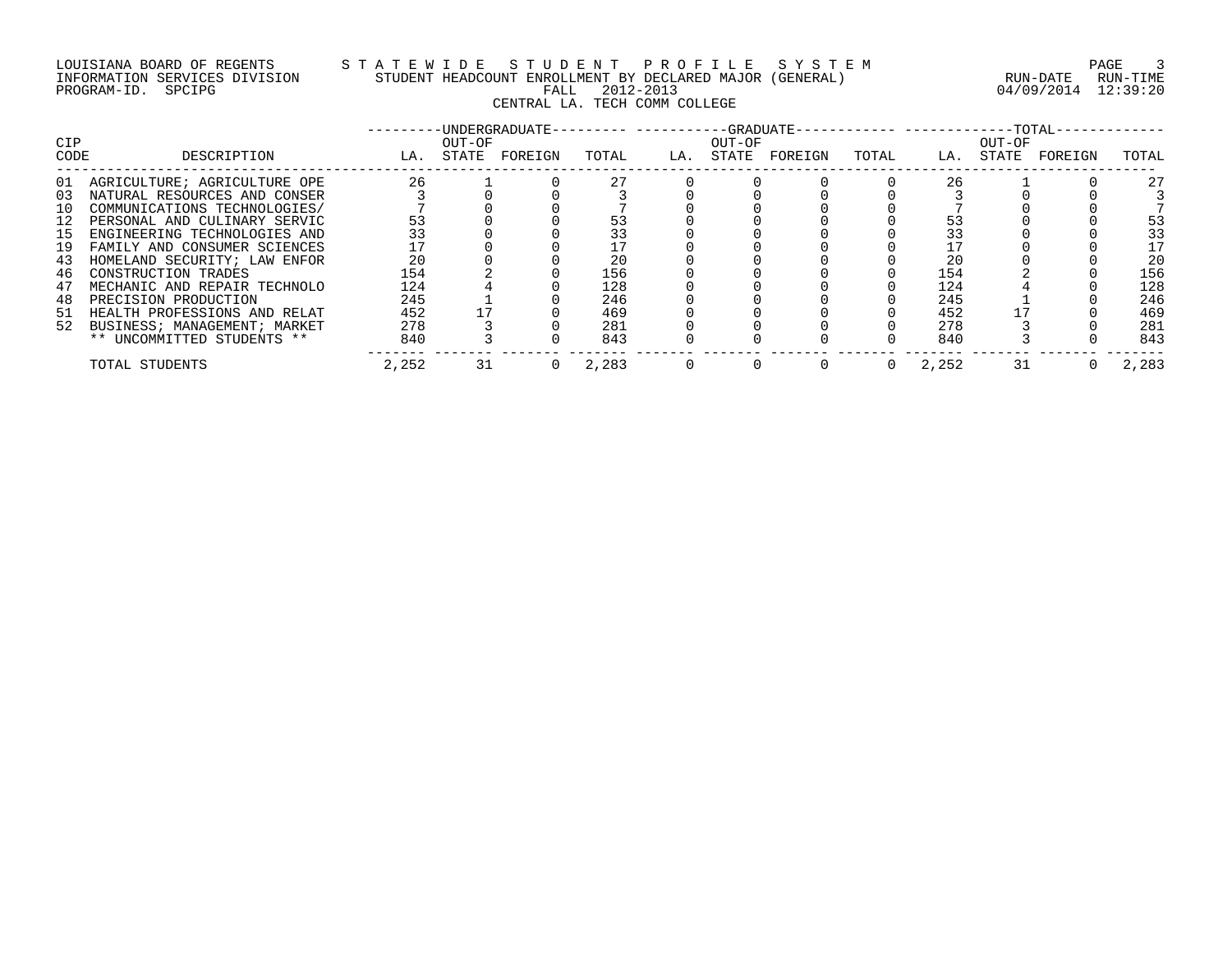## LOUISIANA BOARD OF REGENTS S T A T E W I D E S T U D E N T P R O F I L E S Y S T E M PAGE 4 INFORMATION SERVICES DIVISION STUDENT HEADCOUNT ENROLLMENT BY DECLARED MAJOR (GENERAL) RUN-DATE RUN-TIME PROGRAM-ID. SPCIPG FALL 2012-2013 04/09/2014 12:39:20 NORTHWEST LA. TECH. COLLEGE

| <b>CIP</b><br>CODE | DESCRIPTION                  | LA.   | OUT-OF<br>STATE | -UNDERGRADUATE-<br>FOREIGN | TOTAL | LA. | $---GRADUATE-$<br>OUT-OF<br>STATE | FOREIGN | TOTAL | LA.   | --TOTAL-<br>OUT-OF<br>STATE | FOREIGN | TOTAL |
|--------------------|------------------------------|-------|-----------------|----------------------------|-------|-----|-----------------------------------|---------|-------|-------|-----------------------------|---------|-------|
|                    |                              |       |                 |                            |       |     |                                   |         |       |       |                             |         |       |
| 01                 | AGRICULTURE; AGRICULTURE OPE | 12    |                 |                            | 12    |     |                                   |         |       | 12    |                             |         | 12    |
| 10                 | COMMUNICATIONS TECHNOLOGIES/ |       |                 |                            |       |     |                                   |         |       |       |                             |         |       |
| 11                 | COMPUTER AND INFORMATION SCI | 39    |                 |                            | 39    |     |                                   |         |       | 39    |                             |         | 39    |
| 12                 | PERSONAL AND CULINARY SERVIC | 76    |                 |                            | 76    |     |                                   |         |       | 76    |                             |         | 76    |
| 15                 | ENGINEERING TECHNOLOGIES AND | 87    |                 |                            | 90    |     |                                   |         |       | 87    |                             |         | 90    |
| 19                 | FAMILY AND CONSUMER SCIENCES | 15    |                 |                            | 15    |     |                                   |         |       | 15    |                             |         | 15    |
| 46                 | CONSTRUCTION TRADES          | 65    |                 |                            | 66    |     |                                   |         |       | 65    |                             |         | 66    |
| 47                 | MECHANIC AND REPAIR TECHNOLO | 239   |                 |                            | 239   |     |                                   |         |       | 239   |                             |         | 239   |
| 48                 | PRECISION PRODUCTION         | 166   |                 |                            | 167   |     |                                   |         |       | 166   |                             |         | 167   |
| 49                 | TRANSPORTATION AND MATERIALS | 31    |                 |                            | 32    |     |                                   |         |       | 31    |                             |         | 32    |
| 51                 | HEALTH PROFESSIONS AND RELAT | 428   |                 |                            | 430   |     |                                   |         |       | 428   |                             |         | 430   |
| 52                 | BUSINESS; MANAGEMENT; MARKET | 265   |                 |                            | 266   |     |                                   |         |       | 265   |                             |         | 266   |
|                    | ** UNCOMMITTED STUDENTS **   | 1,075 | 110             |                            | 1,185 |     |                                   |         |       | 1,075 | 110                         |         | L,185 |
|                    | TOTAL STUDENTS               | 2,507 | 119             |                            | 2,626 |     |                                   |         | 0     | 2,507 | 119                         |         | 2,626 |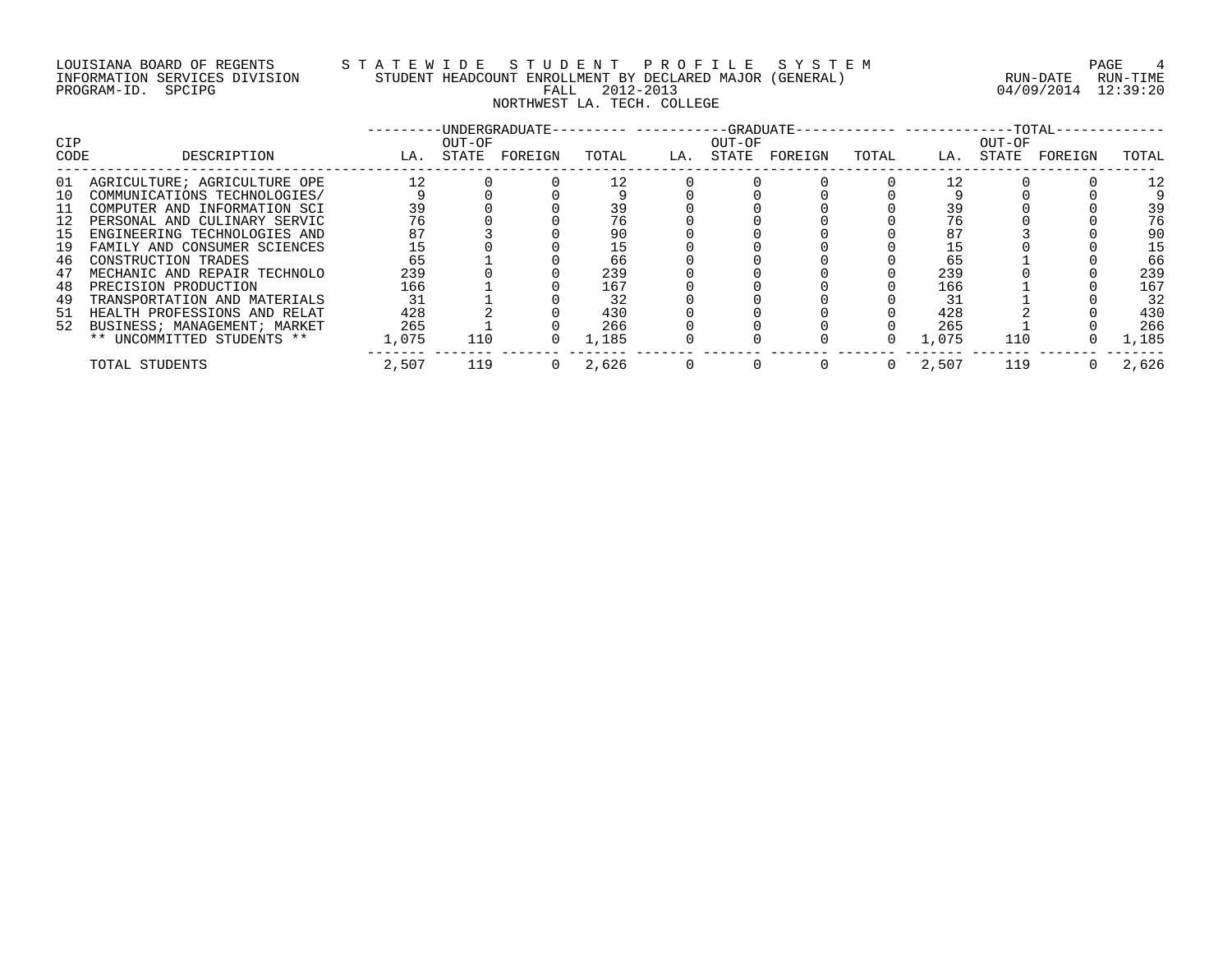## LOUISIANA BOARD OF REGENTS S T A T E W I D E S T U D E N T P R O F I L E S Y S T E M PAGE 5 INFORMATION SERVICES DIVISION STUDENT HEADCOUNT ENROLLMENT BY DECLARED MAJOR (GENERAL) RUN-DATE RUN-TIME PROGRAM-ID. SPCIPG FALL 2012-2013 04/09/2014 12:39:20 NORTHSHORE TECH COMM. COLLEGE

| <b>CIP</b> |                                 |       | OUT-OF | -UNDERGRADUATE- |       |     | --GRADUATE-<br>OUT-OF |         |          |       | OUT-OF | $-TOTAL-$ |       |
|------------|---------------------------------|-------|--------|-----------------|-------|-----|-----------------------|---------|----------|-------|--------|-----------|-------|
| CODE       | DESCRIPTION                     | LA.   | STATE  | FOREIGN         | TOTAL | LA. | STATE                 | FOREIGN | TOTAL    | LA.   | STATE  | FOREIGN   | TOTAL |
| ᆚ          | COMPUTER AND INFORMATION SCI    | 281   |        |                 | 287   |     |                       |         |          | 281   |        |           | 287   |
|            | PERSONAL AND CULINARY SERVIC    |       |        |                 |       |     |                       |         |          |       |        |           | 12    |
| 15         | ENGINEERING TECHNOLOGIES AND    | 12    |        |                 |       |     |                       |         |          |       |        |           | 13    |
| 19         | FAMILY AND CONSUMER SCIENCES    | 161   |        |                 | 162   |     |                       |         |          | 161   |        |           | 162   |
| 43         | HOMELAND SECURITY; LAW ENFOR    | 82    |        |                 | 86    |     |                       |         |          | 82    |        |           | 86    |
| 46         | CONSTRUCTION TRADES             | 330   |        |                 | 333   |     |                       |         |          | 330   |        |           | 333   |
| 47         | MECHANIC AND REPAIR TECHNOLO    | 142   |        |                 | 142   |     |                       |         |          | 142   |        |           | 142   |
| 48         | PRECISION PRODUCTION            | 176   |        |                 | 178   |     |                       |         |          | 176   |        |           | 178   |
|            | 51 HEALTH PROFESSIONS AND RELAT | 395   | 39     |                 | 434   |     |                       |         |          | 395   | 39     |           | 434   |
|            | 52 BUSINESS; MANAGEMENT; MARKET | 206   |        |                 | 215   |     |                       |         |          | 206   |        |           | 215   |
|            | ** UNCOMMITTED STUDENTS **      | 1,245 |        |                 | 1,249 |     |                       |         |          | 1,245 |        |           | 1,249 |
|            | TOTAL STUDENTS                  | 3,041 | 67     |                 | 3,111 |     |                       |         | $\Omega$ | 3,041 | 67     |           | 3,111 |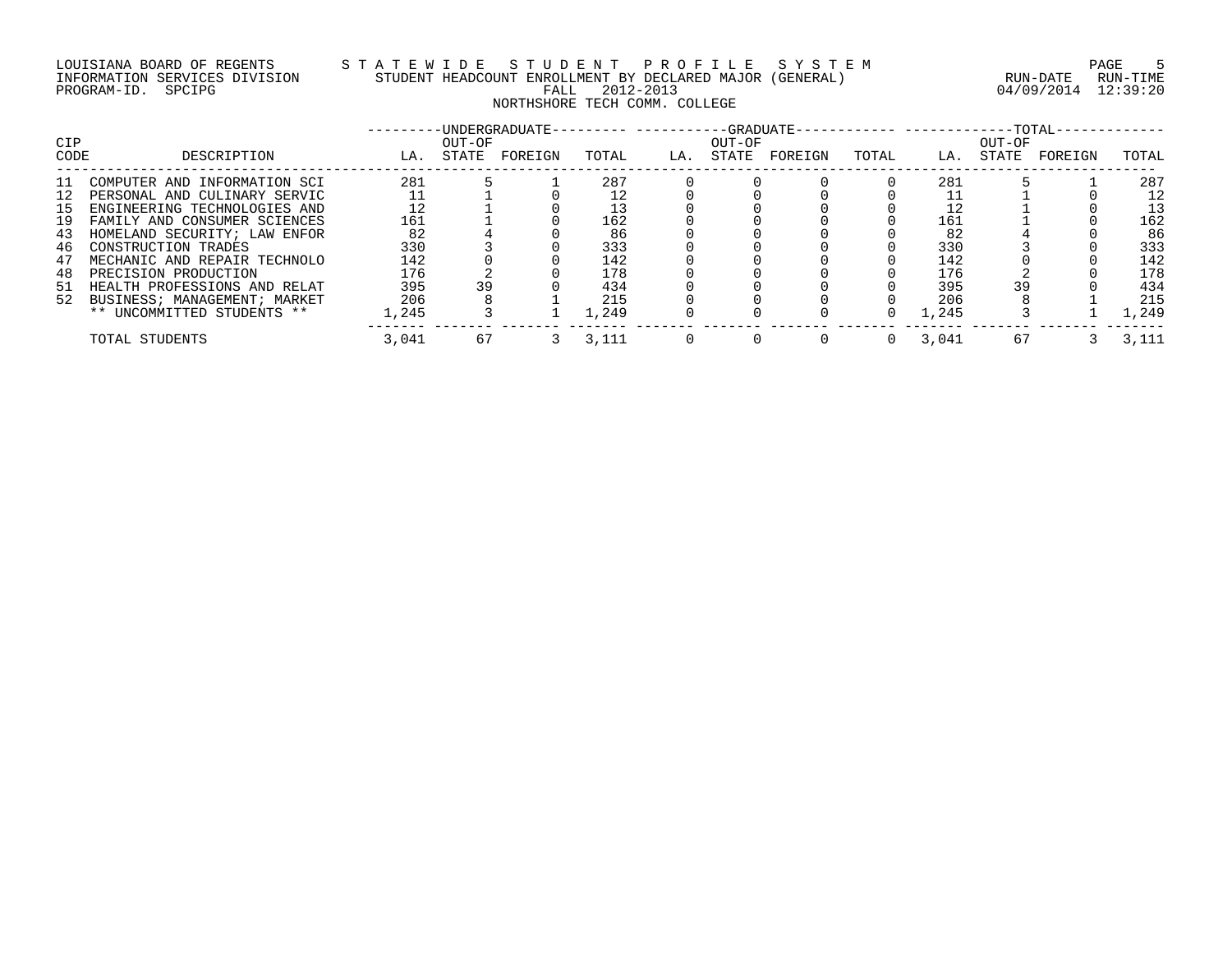## LOUISIANA BOARD OF REGENTS S T A T E W I D E S T U D E N T P R O F I L E S Y S T E M PAGE 6 INFORMATION SERVICES DIVISION STUDENT HEADCOUNT ENROLLMENT BY DECLARED MAJOR (GENERAL) RUN-DATE RUN-TIME PROGRAM-ID. SPCIPG FALL 2012-2013 04/09/2014 12:39:20 GRAMBLING STATE UNIVERSITY

|      |                              |     |             |                   |       |     |        | ---------DINDERGRADUATE--------- ----------GRADUATE----------- ------------TOTAL-- |       |             |        |                   |       |
|------|------------------------------|-----|-------------|-------------------|-------|-----|--------|------------------------------------------------------------------------------------|-------|-------------|--------|-------------------|-------|
| CIP  |                              |     | OUT-OF      |                   |       |     | OUT-OF |                                                                                    |       |             | OUT-OF |                   |       |
| CODE | DESCRIPTION                  |     |             | LA. STATE FOREIGN | TOTAL |     |        | LA. STATE FOREIGN                                                                  | TOTAL |             |        | LA. STATE FOREIGN | TOTAL |
| 09   | COMMUNICATION; JOURNALISM; A | 83  | 137         |                   | 227   | 17  |        |                                                                                    | 21    | 100         | 137    | 11                | 248   |
| 11   | COMPUTER AND INFORMATION SCI | 93  | 41          | 34                | 168   |     |        |                                                                                    |       | 93          | 41     | 34                | 168   |
| 13   | EDUCATION                    | 441 | 233         |                   | 676   | 192 |        |                                                                                    | 248   | 633         | 274    | 17                | 924   |
| 15   | ENGINEERING TECHNOLOGIES AND | 105 | 56          | 34                | 195   |     |        |                                                                                    |       | 105         | 56     | 34                | 195   |
| 19   | FAMILY AND CONSUMER SCIENCES | 26  |             |                   | 27    |     |        |                                                                                    |       | 26          |        |                   | 27    |
| 22   | LEGAL PROFESSIONS AND STUDIE | 12  | 11          |                   | 23    |     |        |                                                                                    |       | 12          | 11     |                   | 23    |
| 23   | ENGLISH LANGUAGE AND LITERAT | 15  | 14          |                   | 31    |     |        |                                                                                    |       | 15          | 14     |                   | 31    |
| 26   | BIOLOGICAL AND BIOMEDICAL SC | 130 | 118         | 10                | 258   |     |        |                                                                                    |       | 130         | 118    | 10                | 258   |
| 27   | MATHEMATICS AND STATISTICS   | 12  | 8           |                   | 23    |     |        |                                                                                    |       | 12          |        |                   | 23    |
| 31   | PARKS; RECREATION; LEISURE;  | 82  | 31          |                   | 114   | 80  |        |                                                                                    | 96    | 162         | 44     |                   | 210   |
| 40   | PHYSICAL SCIENCES            | 11  | 23          |                   | 37    |     |        |                                                                                    |       | 11          | 23     |                   | 37    |
| 42   | PSYCHOLOGY                   | 92  | 118         |                   | 215   |     |        |                                                                                    |       | 92          | 118    |                   | 215   |
| 43   | HOMELAND SECURITY; LAW ENFOR | 371 | 201         |                   | 579   | 237 | 30     |                                                                                    | 269   | 608         | 231    |                   | 848   |
| 44   | PUBLIC ADMINISTRATION AND SO | 155 | 47          |                   | 209   | 90  |        | 16                                                                                 | 115   | 245         | 56     |                   | 324   |
| 45   | SOCIAL SCIENCES              | 34  | 33          |                   | 67    | 13  |        |                                                                                    | 14    | 47          | 34     |                   | 81    |
| 50   | VISUAL AND PERFORMING ARTS   | 59  | 63          |                   | 123   |     |        |                                                                                    |       | 59          | 63     |                   | 123   |
| 51   | HEALTH PROFESSIONS AND RELAT | 419 | 165         | 58                | 642   | 64  |        |                                                                                    | 66    | 483         | 165    | 60                | 708   |
| 52   | BUSINESS; MANAGEMENT; MARKET | 299 | 203         | 86                | 588   |     |        |                                                                                    |       | 299         | 203    | 86                | 588   |
| 54   | HISTORY                      | 16  | 18          |                   | 34    |     |        |                                                                                    |       | 16          | 18     |                   | 34    |
|      | ** UNCOMMITTED STUDENTS **   | 167 | 29          |                   | 199   | 12  |        |                                                                                    | 13    | 179         | 30     |                   | 212   |
|      | TOTAL STUDENTS               |     | 2,622 1,550 | 263               | 4,435 | 705 | 95     | 42                                                                                 | 842   | 3,327 1,645 |        | 305               | 5,277 |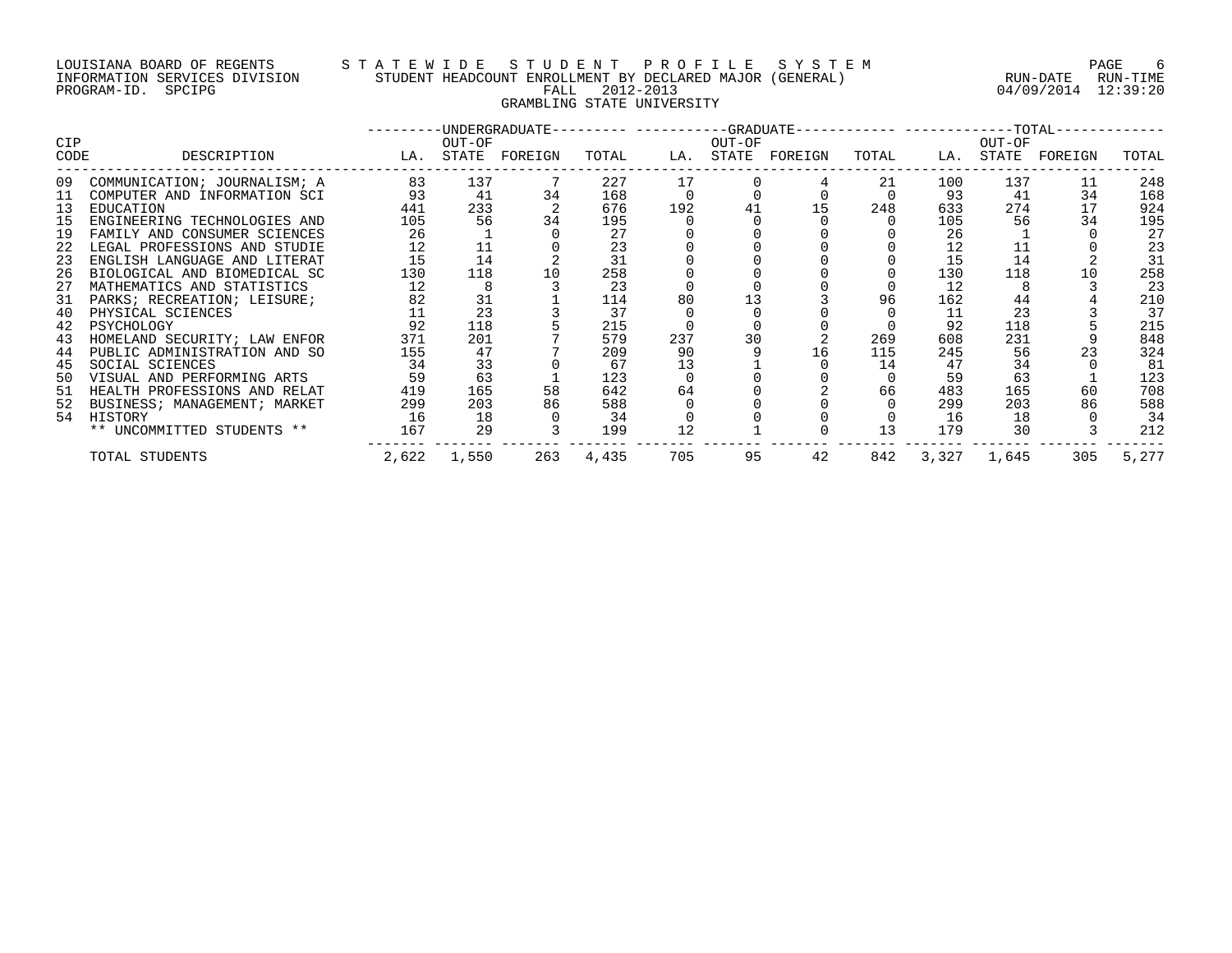#### LOUISIANA BOARD OF REGENTS S T A T E W I D E S T U D E N T P R O F I L E S Y S T E M PAGE 7 INFORMATION SERVICES DIVISION STUDENT HEADCOUNT ENROLLMENT BY DECLARED MAJOR (GENERAL) RUN-DATE RUN-TIME PROGRAM-ID. SPCIPG FALL 2012-2013 04/09/2014 12:39:20 LOUISIANA TECH UNIVERSITY

|            |                                 |       |                | -UNDERGRADUATE--------- ----------GRADUATE----------- ------------TOTAL------ |       |             |        |                   |          |                   |        |                   |            |
|------------|---------------------------------|-------|----------------|-------------------------------------------------------------------------------|-------|-------------|--------|-------------------|----------|-------------------|--------|-------------------|------------|
| <b>CIP</b> |                                 |       | OUT-OF         |                                                                               |       |             | OUT-OF |                   |          |                   | OUT-OF |                   |            |
| CODE       | DESCRIPTION                     |       |                | LA. STATE FOREIGN                                                             | TOTAL |             |        | LA. STATE FOREIGN | TOTAL    |                   |        | LA. STATE FOREIGN | TOTAL      |
|            | 01 AGRICULTURE; AGRICULTURE OPE | 189   | 22             |                                                                               | 211   |             |        |                   |          | 189               | 22     |                   | 211        |
| 0.3        | NATURAL RESOURCES AND CONSER    | 105   | 15             |                                                                               | 127   |             |        |                   |          | 105               | 15     |                   | 127        |
| 04         | ARCHITECTURE AND RELATED SER    | 128   | 34             |                                                                               | 166   | 17          |        |                   | 21       | 145               | 37     |                   | 187        |
| 09         | COMMUNICATION; JOURNALISM; A    | 69    |                |                                                                               | 81    |             |        |                   |          | 70                | 16     |                   | 89         |
| 11         | COMPUTER AND INFORMATION SCI    | 135   | 12             | 23                                                                            | 170   | 21          |        | 49                | 72       | 156               | 14     | 72                | 242        |
| 13         | EDUCATION                       | 408   | 40             |                                                                               | 450   | 435         | 38     |                   | 475      | 843               | 78     |                   | 925        |
| 14         | ENGINEERING                     | 922   | 188            | 147                                                                           | 1,257 | 70          | 18     | 146               | 234      | 992               | 206    | 293               | 1,491      |
| 15         | ENGINEERING TECHNOLOGIES AND    | 179   | 19             |                                                                               | 202   | 31          | 11     | 19                | 61       | 210               | 30     | 23                | 263        |
| 16         | FOREIGN LANGUAGES; LITERATUR    | 13    |                |                                                                               | 16    |             |        |                   |          | 13                |        |                   | 16         |
| 19         | FAMILY AND CONSUMER SCIENCES    | 128   | 14             |                                                                               | 142   |             |        |                   |          | 133               | 14     |                   | 147        |
| 23         | ENGLISH LANGUAGE AND LITERAT    | 56    | $\overline{4}$ |                                                                               | 60    | 12          |        |                   | 18       | 68                |        |                   | 78         |
| 24         | LIBERAL ARTS AND SCIENCES; G    | 350   | 23             |                                                                               | 374   | $\cap$      |        |                   | $\Omega$ | 350               | 23     |                   | 374        |
| 26         | BIOLOGICAL AND BIOMEDICAL SC    | 327   | 38             | 13                                                                            | 378   | 28          |        | 11                | 42       | 355               | 41     | 24                | 420        |
| 27         | MATHEMATICS AND STATISTICS      | 34    |                |                                                                               | 41    |             |        |                   | 11       | 36                |        |                   | 52         |
| 30         | MULTI/INTERDISCIPLINARY STUD    |       | $\Omega$       |                                                                               | - 0   |             |        | 27                | 38       | $\mathsf{R}$      |        | 27                | 38         |
| 31         | PARKS; RECREATION; LEISURE;     | 283   | 53             |                                                                               | 339   |             |        |                   |          | 283               | 53     |                   | 339        |
| 40         | PHYSICAL SCIENCES               | 54    | 10             |                                                                               | 71    |             |        |                   |          | 55                | 10     |                   | 73         |
| 42         | PSYCHOLOGY                      | 229   | 15             |                                                                               | 246   | 65          | 27     |                   | 97       | 294               | 42     |                   | 343        |
| 45         | SOCIAL SCIENCES                 | 168   | 48             |                                                                               | 217   |             |        |                   |          | 168               | 48     |                   | 217        |
| 49         | TRANSPORTATION AND MATERIALS    | 115   | 37             |                                                                               | 158   |             |        |                   |          | 115               | 37     |                   | 158        |
| 50         | VISUAL AND PERFORMING ARTS      | 203   | 25             |                                                                               | 232   |             | 10     |                   | 19       | 210               | 35     |                   | 251        |
| 51         | HEALTH PROFESSIONS AND RELAT    | 509   | 62             | 34                                                                            | 605   | 91          | 43     |                   | 139      | 600               | 105    | 39                | 744        |
| 52         | BUSINESS; MANAGEMENT; MARKET    | 722   | 106            | 58                                                                            | 886   | 84          | 19     | 44                | 147      | 806               | 125    | 102               | 1,033      |
| 54         | HISTORY                         | 57    |                |                                                                               | 65    | 13          |        | $\Omega$          | 21       | 70                | 15     |                   | 86         |
|            | ** UNCOMMITTED STUDENTS **      | 2,328 | 76             | 21                                                                            | 2,425 | 817         | 102    | 17                | 936      | 3,145             | 178    | 38                | 3,361      |
|            | ** TRANSFER STUDENTS **         | 37    | 2              |                                                                               | 39    |             |        |                   | $\Omega$ | 37                |        |                   | 39         |
|            | TOTAL STUDENTS                  | 7,748 | 867            | 343                                                                           |       | 8,958 1,708 | 301    | 337               |          | 2,346 9,456 1,168 |        |                   | 680 11,304 |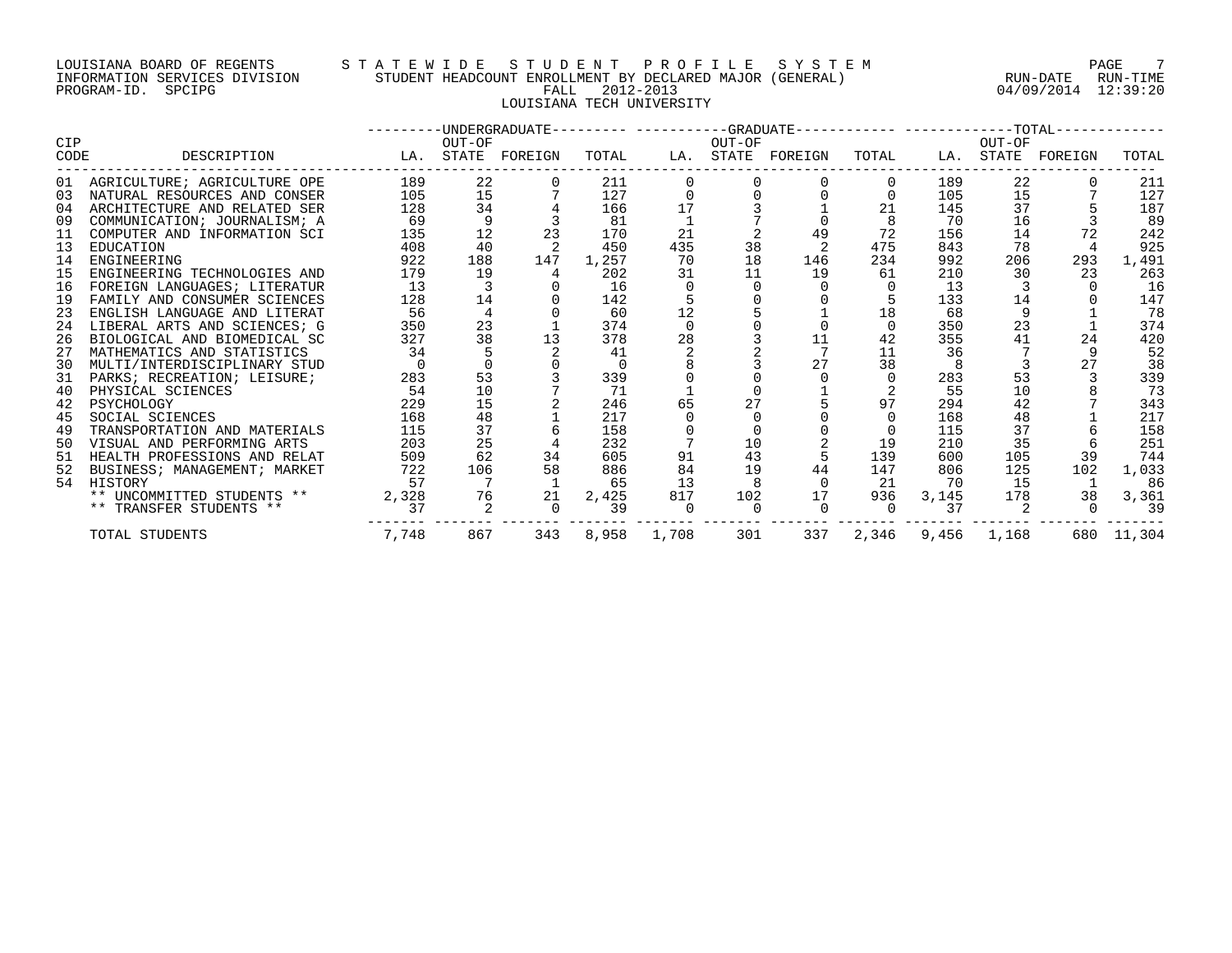## LOUISIANA BOARD OF REGENTS S T A T E W I D E S T U D E N T P R O F I L E S Y S T E M PAGE 8 INFORMATION SERVICES DIVISION STUDENT HEADCOUNT ENROLLMENT BY DECLARED MAJOR (GENERAL) RUN-DATE RUN-TIME PROGRAM-ID. SPCIPG FALL 2012-2013 04/09/2014 12:39:20 MCNEESE STATE UNIVERSITY

|                    |                                 |       |        |                   |       |     |        | --------DIMDERGRADUATE--------- ----------GRADUATE----------- -------------TOTAL------- |          |       |        |                   |       |
|--------------------|---------------------------------|-------|--------|-------------------|-------|-----|--------|-----------------------------------------------------------------------------------------|----------|-------|--------|-------------------|-------|
| <b>CIP</b><br>CODE | DESCRIPTION                     |       | OUT-OF | LA. STATE FOREIGN | TOTAL |     | OUT-OF | LA. STATE FOREIGN                                                                       | TOTAL    |       | OUT-OF | LA. STATE FOREIGN | TOTAL |
|                    |                                 |       |        |                   |       |     |        |                                                                                         |          |       |        |                   |       |
|                    | 01 AGRICULTURE; AGRICULTURE OPE | 226   | 30     |                   | 256   |     |        |                                                                                         |          | 226   | 30     |                   | 256   |
| 0.3                | NATURAL RESOURCES AND CONSER    | 49    | 5      |                   | 59    |     |        |                                                                                         |          | 49    |        |                   | 59    |
| 09                 | COMMUNICATION; JOURNALISM; A    | 145   | 18     |                   | 170   |     |        |                                                                                         |          | 145   | 18     |                   | 170   |
| 11                 | COMPUTER AND INFORMATION SCI    | 81    |        |                   | 105   |     |        |                                                                                         |          | 81    |        |                   | 105   |
| 13                 | EDUCATION                       | 618   | 46     |                   | 666   | 255 |        |                                                                                         | 266      | 873   | 52     |                   | 932   |
| 14                 | ENGINEERING                     | 421   | 31     | 79                | 531   | 10  |        | 14                                                                                      | 24       | 431   | 31     | 93                | 555   |
| 15                 | ENGINEERING TECHNOLOGIES AND    | 112   |        |                   | 118   |     |        |                                                                                         |          | 112   |        |                   | 118   |
| 16                 | FOREIGN LANGUAGES; LITERATUR    | 15    |        |                   | 17    |     |        |                                                                                         |          | 15    |        |                   | 17    |
| 19                 | FAMILY AND CONSUMER SCIENCES    | 34    |        |                   | 36    |     |        |                                                                                         |          | 34    |        |                   | 36    |
| 22                 | LEGAL PROFESSIONS AND STUDIE    | 25    |        |                   | 26    |     |        |                                                                                         |          | 25    |        |                   | 26    |
| 23                 | ENGLISH LANGUAGE AND LITERAT    | 78    |        |                   | 83    | 18  | 19     |                                                                                         | 38       | 96    | 23     |                   | 121   |
| 24                 | LIBERAL ARTS AND SCIENCES; G    | 434   | 65     |                   | 507   |     |        |                                                                                         |          | 434   | 65     |                   | 507   |
| 26                 | BIOLOGICAL AND BIOMEDICAL SC    | 252   | 25     | 10                | 287   |     |        |                                                                                         |          | 252   | 25     | 10                | 287   |
| 27                 | MATHEMATICS AND STATISTICS      | 58    |        |                   | 62    | 15  |        |                                                                                         | 20       | 73    |        |                   | 82    |
| 30                 | MULTI/INTERDISCIPLINARY STUD    | 27    |        |                   | 30    |     |        |                                                                                         |          | 27    |        |                   | 30    |
| 31                 | PARKS; RECREATION; LEISURE;     | 218   | 35     |                   | 259   | 31  | 14     |                                                                                         | 48       | 249   | 49     |                   | 307   |
| 40                 | PHYSICAL SCIENCES               | 72    |        |                   | 92    | 23  |        |                                                                                         | 42       | 95    | 14     |                   | 134   |
| 42                 | PSYCHOLOGY                      | 269   | 16     |                   | 288   | 68  |        |                                                                                         | 76       | 337   | 21     |                   | 364   |
| 43                 | HOMELAND SECURITY; LAW ENFOR    | 241   | 24     |                   | 266   |     |        |                                                                                         |          | 241   | 24     |                   | 266   |
| 45                 | SOCIAL SCIENCES                 | 207   | 14     |                   | 221   |     |        |                                                                                         |          | 207   | 14     |                   | 221   |
| 50                 | VISUAL AND PERFORMING ARTS      | 186   | 27     | 11                | 224   |     |        |                                                                                         |          | 186   | 27     | 11                | 224   |
| 51                 | HEALTH PROFESSIONS AND RELAT    | 1,471 | 78     | 55                | 1,604 | 89  | 33     |                                                                                         | 123      | 1,560 | 111    | 56                | 1,727 |
| 52                 | BUSINESS; MANAGEMENT; MARKET    | 683   | 50     | 83                | 816   | 46  |        | 35                                                                                      | 81       | 729   | 50     | 118               | 897   |
| 54                 | HISTORY                         | 83    |        |                   | 89    |     |        |                                                                                         | $\Omega$ | 83    |        |                   | 89    |
|                    | ** UNCOMMITTED STUDENTS **      | 878   |        |                   | 890   | 154 |        |                                                                                         | 159      | 1,032 | 11     |                   | 1,049 |
|                    | TOTAL STUDENTS                  | 6,883 | 503    | 316               | 7,702 | 709 | 88     | 80                                                                                      | 877      | 7,592 | 591    | 396               | 8,579 |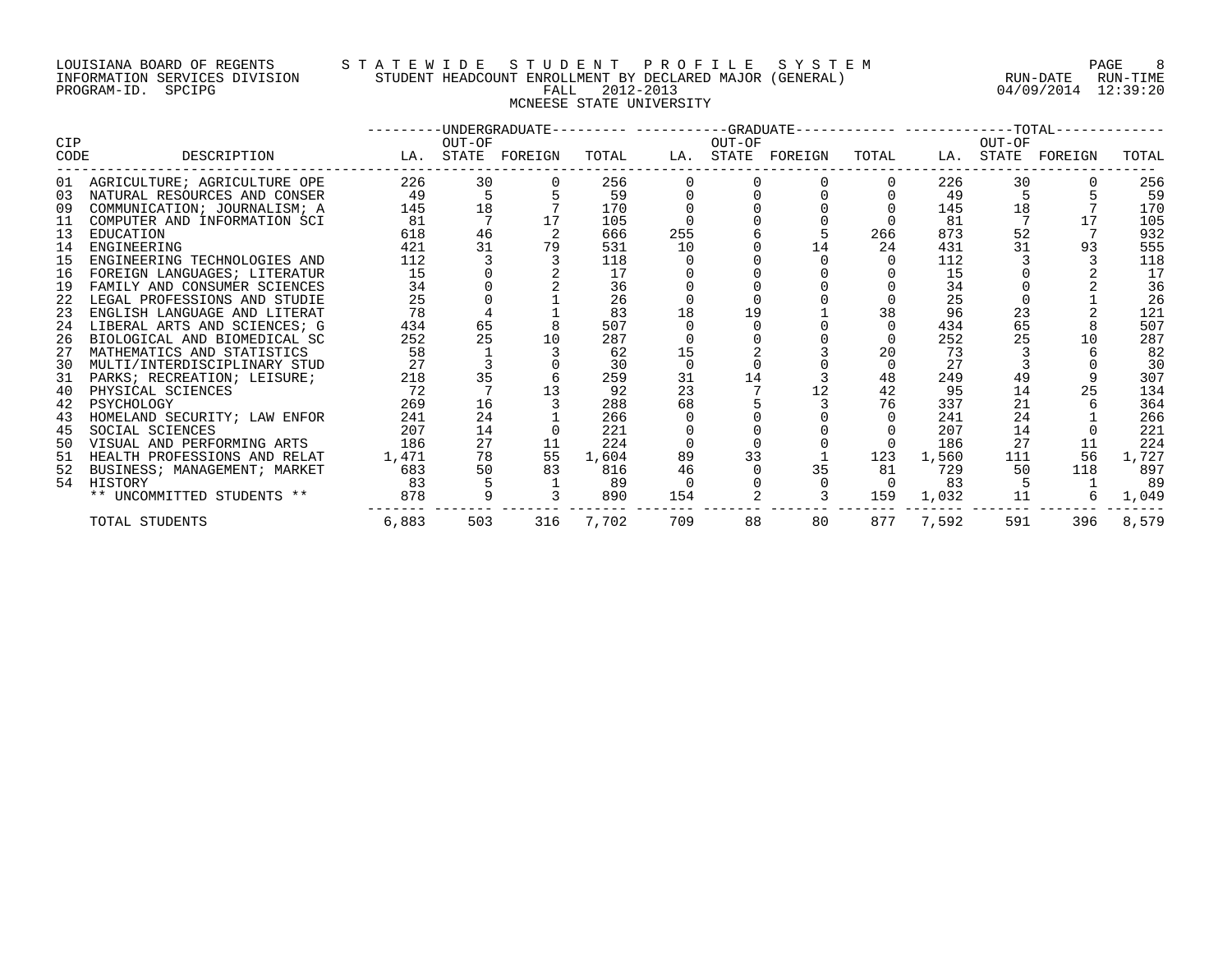## LOUISIANA BOARD OF REGENTS S T A T E W I D E S T U D E N T P R O F I L E S Y S T E M PAGE 9 INFORMATION SERVICES DIVISION STUDENT HEADCOUNT ENROLLMENT BY DECLARED MAJOR (GENERAL) RUN-DATE RUN-TIME PROGRAM-ID. SPCIPG FALL 2012-2013 04/09/2014 12:39:20 NICHOLLS STATE UNIVERSITY

|            |                              |       |          | ---------UNDERGRADUATE--------- ----------GRADUATE----------- -----------TOTAL- |       |     |        |                   |          |       |        |                   |       |
|------------|------------------------------|-------|----------|---------------------------------------------------------------------------------|-------|-----|--------|-------------------|----------|-------|--------|-------------------|-------|
| <b>CIP</b> |                              |       | OUT-OF   |                                                                                 |       |     | OUT-OF |                   |          |       | OUT-OF |                   |       |
| CODE       | DESCRIPTION                  |       |          | LA. STATE FOREIGN                                                               | TOTAL |     |        | LA. STATE FOREIGN | TOTAL    |       |        | LA. STATE FOREIGN | TOTAL |
| 01         | AGRICULTURE; AGRICULTURE OPE |       | $\Omega$ |                                                                                 |       |     |        |                   |          |       |        |                   |       |
| 09         | COMMUNICATION; JOURNALISM; A | 139   | 10       |                                                                                 | 154   |     |        |                   |          | 139   | 10     |                   | 154   |
| 11         | COMPUTER AND INFORMATION SCI |       |          |                                                                                 |       |     |        |                   |          |       |        |                   |       |
| 12         | PERSONAL AND CULINARY SERVIC | 252   | 36       |                                                                                 | 289   |     |        |                   |          | 252   | 36     |                   | 289   |
| 13         | EDUCATION                    | 611   | 14       |                                                                                 | 626   | 215 | 19     | 10                | 244      | 826   | 33     |                   | 870   |
| 15         | ENGINEERING TECHNOLOGIES AND | 306   | 19       |                                                                                 | 328   |     |        |                   |          | 306   | 19     |                   | 328   |
| 19         | FAMILY AND CONSUMER SCIENCES | 169   |          |                                                                                 | 170   |     |        |                   |          | 169   |        |                   | 170   |
| 23         | ENGLISH LANGUAGE AND LITERAT | 70    |          |                                                                                 | 72    |     |        |                   |          | 70    |        |                   | 72    |
| 24         | LIBERAL ARTS AND SCIENCES; G | 393   | 48       |                                                                                 | 450   |     |        |                   |          | 393   | 48     |                   | 450   |
| 26         | BIOLOGICAL AND BIOMEDICAL SC | 416   | 19       |                                                                                 | 444   | 10  |        |                   | 19       | 426   | 28     |                   | 463   |
| 27         | MATHEMATICS AND STATISTICS   | 51    |          |                                                                                 | 58    | 11  | 12     |                   | 24       | 62    | 17     |                   | 82    |
| 40         | PHYSICAL SCIENCES            | 37    |          |                                                                                 | 41    |     |        |                   |          | 37    |        |                   | 41    |
| 42         | PSYCHOLOGY                   | 213   |          |                                                                                 | 222   | 109 |        |                   | 111      | 322   |        |                   | 333   |
| 45         | SOCIAL SCIENCES              | 106   |          |                                                                                 | 109   |     |        |                   |          | 106   |        |                   | 109   |
| 50         | VISUAL AND PERFORMING ARTS   | 226   |          |                                                                                 | 234   |     |        |                   |          | 226   |        |                   | 234   |
| 51         | HEALTH PROFESSIONS AND RELAT | 1,207 | 31       | 12                                                                              | 1,250 |     |        |                   |          | 1,207 | 31     | 12                | 1,250 |
| 52         | BUSINESS; MANAGEMENT; MARKET | 1,085 | 29       | 34                                                                              | 1,148 | 87  |        |                   | 107      | 1,172 | 32     | 51                | 1,255 |
|            | 54 HISTORY                   | 68    |          |                                                                                 | - 73  |     |        |                   | 0        | 68    |        |                   | 73    |
|            | ** UNCOMMITTED STUDENTS **   | 211   |          | 13                                                                              | 224   | 100 |        |                   | 104      | 311   |        |                   | 328   |
|            | ** TRANSFER STUDENTS **      | 116   |          |                                                                                 | 118   |     |        |                   | $\Omega$ | 116   |        |                   | 118   |
|            | TOTAL STUDENTS               | 5,678 | 232      | 102                                                                             | 6,012 | 532 | 49     | 28                | 609      | 6,210 | 281    | 130               | 6,621 |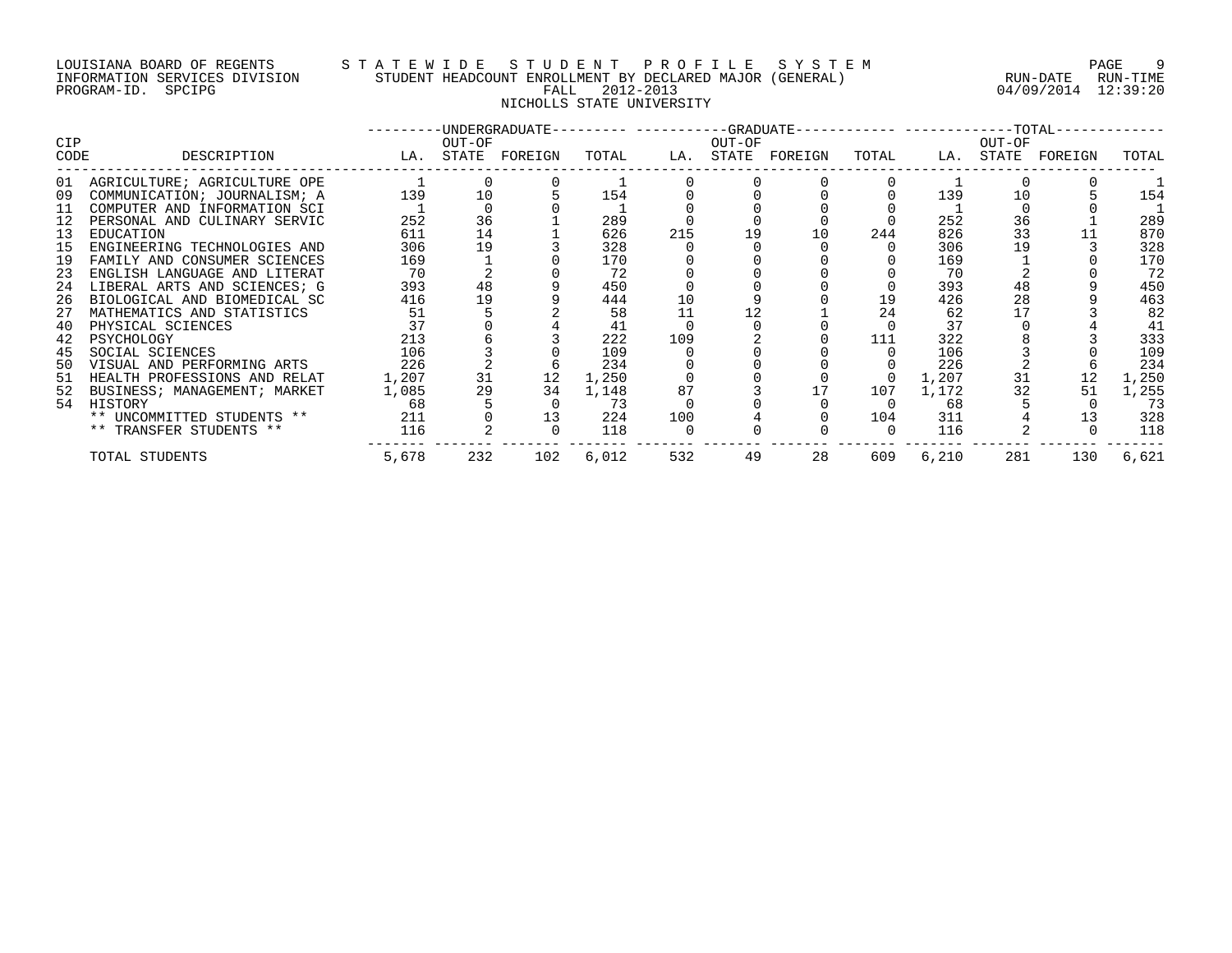## LOUISIANA BOARD OF REGENTS S T A T E W I D E S T U D E N T P R O F I L E S Y S T E M PAGE 10 INFORMATION SERVICES DIVISION STUDENT HEADCOUNT ENROLLMENT BY DECLARED MAJOR (GENERAL) RUN-DATE RUN-TIME PROGRAM-ID. SPCIPG FALL 2012-2013 04/09/2014 12:39:20 UNIVERSITY OF LA. AT MONROE

|             |                              |       |        | ---------UNDERGRADUATE--------- ---------GRADUATE----------- -----------TOTAL-- |           |     |        |                   |                |       |        |                   |       |
|-------------|------------------------------|-------|--------|---------------------------------------------------------------------------------|-----------|-----|--------|-------------------|----------------|-------|--------|-------------------|-------|
| CIP<br>CODE | DESCRIPTION                  |       | OUT-OF | LA. STATE FOREIGN                                                               | TOTAL     |     | OUT-OF | LA. STATE FOREIGN | TOTAL          |       | OUT-OF | LA. STATE FOREIGN | TOTAL |
| 01          | AGRICULTURE; AGRICULTURE OPE | 32    |        |                                                                                 | 36        |     |        |                   |                | 32    |        |                   | 36    |
| 09          | COMMUNICATION; JOURNALISM; A | 129   | 19     |                                                                                 | 152       | 11  |        |                   | 20             | 140   | 26     |                   | 172   |
| 11          | COMPUTER AND INFORMATION SCI | 86    |        | 10                                                                              | 99        |     |        |                   |                | 86    |        | 10                | 99    |
| 13          | EDUCATION                    | 410   | 17     |                                                                                 | 429       | 265 | 21     | 20                | 306            | 675   | 38     | 22                | 735   |
| 16          | FOREIGN LANGUAGES; LITERATUR | 18    | 6      |                                                                                 | 24        |     |        |                   | 0              | 18    |        |                   | 24    |
| 23          | ENGLISH LANGUAGE AND LITERAT | 79    |        |                                                                                 | 80        | 23  |        |                   | 24             | 102   |        |                   | 104   |
| 24          | LIBERAL ARTS AND SCIENCES; G | 303   | 58     | 11                                                                              | 372       |     |        |                   | $\Omega$       | 303   | 58     | 11                | 372   |
| 26          | BIOLOGICAL AND BIOMEDICAL SC | 345   | 26     | 22                                                                              | 393       | 12  |        |                   | 25             | 357   | 39     | 22                | 418   |
| 27          | MATHEMATICS AND STATISTICS   | 26    |        |                                                                                 | 32        |     |        |                   | $\Omega$       | 26    |        |                   | 32    |
| 30          | MULTI/INTERDISCIPLINARY STUD |       |        |                                                                                 | - 0       | 25  |        |                   | 33             | 25    |        |                   | 33    |
| 31          | PARKS; RECREATION; LEISURE;  | 347   | 37     |                                                                                 | 387       | 18  |        |                   | 37             | 365   | 54     |                   | 424   |
| 40          | PHYSICAL SCIENCES            | 33    | 6      |                                                                                 | 39        |     |        |                   | $\Omega$       | 33    |        |                   | 39    |
| 42          | PSYCHOLOGY                   | 274   | 43     |                                                                                 | 326       | 18  |        |                   | 26             | 292   | 48     |                   | 352   |
| 43          | HOMELAND SECURITY; LAW ENFOR | 234   | 10     |                                                                                 | 245       | 34  |        |                   | 40             | 268   | 16     |                   | 285   |
| 44          | PUBLIC ADMINISTRATION AND SO | 85    |        |                                                                                 | 87        |     |        |                   |                | 85    |        |                   | 87    |
| 45          | SOCIAL SCIENCES              | 100   |        |                                                                                 | 114       |     |        |                   |                | 100   |        |                   | 114   |
| 49          | TRANSPORTATION AND MATERIALS | 24    |        |                                                                                 | 27        |     |        |                   |                | 24    |        |                   | 27    |
| 50          | VISUAL AND PERFORMING ARTS   | 152   | 17     |                                                                                 | 171       |     |        |                   |                | 152   | 17     |                   | 171   |
| 51          | HEALTH PROFESSIONS AND RELAT | 1,688 | 148    | 19                                                                              | 1,855     | 421 | 84     | 41                | 546            | 2,109 | 232    | 60                | 2,401 |
| 52          | BUSINESS; MANAGEMENT; MARKET | 717   | 81     | 46                                                                              | 844       | 57  |        | 13                | 77             | 774   | 88     | 59                | 921   |
|             | 54 HISTORY                   | 71    |        |                                                                                 | 78        | 17  |        |                   | 21             | 88    | 11     |                   | 99    |
|             | ** UNCOMMITTED STUDENTS **   | 1,494 | 34     |                                                                                 | 1,534     | 66  |        |                   | 69             | 1,560 | 37     | 6                 | 1,603 |
|             | TOTAL STUDENTS               | 6,647 | 534    |                                                                                 | 143 7,324 | 967 | 176    |                   | 81 1,224 7,614 |       | 710    | 224               | 8,548 |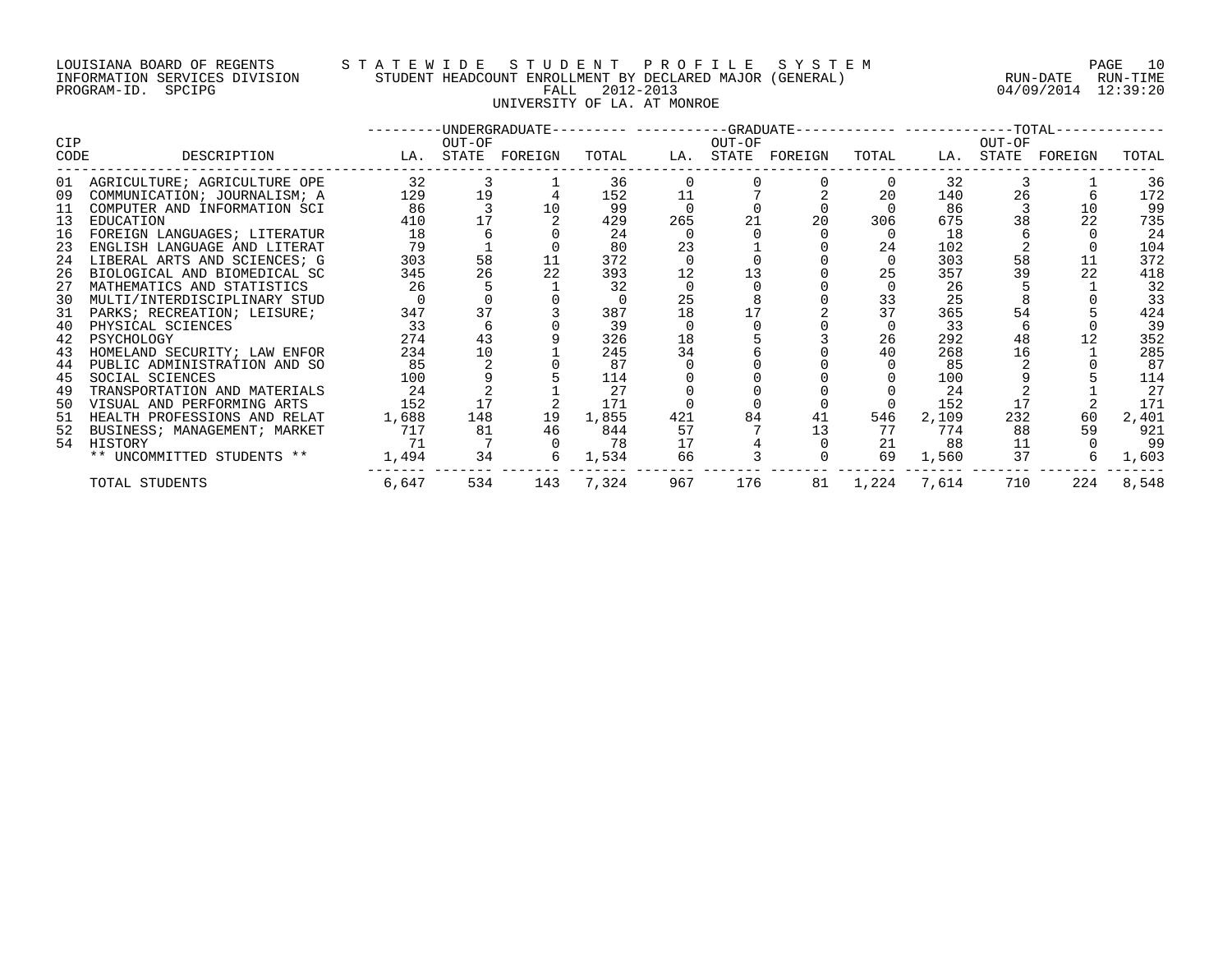## LOUISIANA BOARD OF REGENTS S T A T E W I D E S T U D E N T P R O F I L E S Y S T E M PAGE 11 INFORMATION SERVICES DIVISION STUDENT HEADCOUNT ENROLLMENT BY DECLARED MAJOR (GENERAL) RUN-DATE RUN-TIME PROGRAM-ID. SPCIPG FALL 2012-2013 04/09/2014 12:39:20 NORTHWESTERN STATE UNIVERSITY

|      |                              |       |        | ---------DINDERGRADUATE--------- ----------GRADUATE----------- ------------TOTAL-- |       |     |        |                   |         |       |        |                   |       |
|------|------------------------------|-------|--------|------------------------------------------------------------------------------------|-------|-----|--------|-------------------|---------|-------|--------|-------------------|-------|
| CIP  |                              |       | OUT-OF |                                                                                    |       |     | OUT-OF |                   |         |       | OUT-OF |                   |       |
| CODE | DESCRIPTION                  |       |        | LA. STATE FOREIGN                                                                  | TOTAL |     |        | LA. STATE FOREIGN | TOTAL   |       |        | LA. STATE FOREIGN | TOTAL |
| 09   | COMMUNICATION; JOURNALISM; A | 78    | 17     |                                                                                    | 97    |     |        |                   |         | 78    |        |                   | 97    |
| 11   | COMPUTER AND INFORMATION SCI | 132   | 6      |                                                                                    | 140   |     |        |                   |         | 132   |        |                   | 140   |
| 13   | EDUCATION                    | 567   | 89     |                                                                                    | 656   | 585 | 53     |                   | 638     | 1,152 | 142    |                   | 1,294 |
| 15   | ENGINEERING TECHNOLOGIES AND | 150   | 14     |                                                                                    | 166   |     |        |                   |         | 150   | 14     |                   | 166   |
| 19   | FAMILY AND CONSUMER SCIENCES | 119   | 10     |                                                                                    | 129   |     |        |                   |         | 119   | 10     |                   | 129   |
| 23   | ENGLISH LANGUAGE AND LITERAT | 35    |        |                                                                                    | 39    | 27  |        |                   | 66      | 62    | 42     |                   | 105   |
| 24   | LIBERAL ARTS AND SCIENCES; G | 742   | 103    |                                                                                    | 850   |     |        |                   |         | 742   | 103    |                   | 850   |
| 26   | BIOLOGICAL AND BIOMEDICAL SC | 459   | 51     |                                                                                    | 513   |     |        |                   |         | 459   | 51     |                   | 513   |
| 27   | MATHEMATICS AND STATISTICS   | 19    |        |                                                                                    | 23    |     |        |                   |         | 19    |        |                   | 23    |
| 30   | MULTI/INTERDISCIPLINARY STUD | 27    |        |                                                                                    | 31    |     |        |                   |         | 27    |        |                   | 31    |
| 31   | PARKS; RECREATION; LEISURE;  | 149   | 29     |                                                                                    | 181   | 40  |        |                   | 84      | 189   | 69     |                   | 265   |
| 40   | PHYSICAL SCIENCES            |       |        |                                                                                    |       |     |        |                   |         |       |        |                   |       |
| 42   | PSYCHOLOGY                   | 430   | 82     |                                                                                    | 518   | 25  |        |                   | 35      | 455   | 90     |                   | 553   |
| 43   | HOMELAND SECURITY; LAW ENFOR | 366   | 58     |                                                                                    | 424   | 15  |        |                   | 17      | 381   | 60     |                   | 441   |
| 44   | PUBLIC ADMINISTRATION AND SO | 189   |        |                                                                                    | 197   |     |        |                   |         | 189   |        |                   | 197   |
| 50   | VISUAL AND PERFORMING ARTS   | 195   | 38     |                                                                                    | 240   |     |        |                   | 24      | 204   | 50     | 10                | 264   |
| 51   | HEALTH PROFESSIONS AND RELAT | 2,215 | 170    |                                                                                    | 2,394 | 191 | 13     |                   | 204     | 2,406 | 183    |                   | 2,598 |
| 52   | BUSINESS; MANAGEMENT; MARKET | 791   | 86     |                                                                                    | 880   |     |        |                   |         | 791   | 86     |                   | 880   |
|      | 54 HISTORY                   | - 81  | 21     |                                                                                    | 103   |     |        |                   |         | 81    | 21     |                   | 103   |
|      | ** UNCOMMITTED STUDENTS **   | 707   | 17     |                                                                                    | 728   | 56  | 11     |                   | 67      | 763   | 28     |                   | 795   |
|      | TOTAL STUDENTS               | 7,453 | 811    | 48                                                                                 | 8,312 | 948 | 178    |                   | 9 1,135 | 8,401 | 989    | 57                | 9,447 |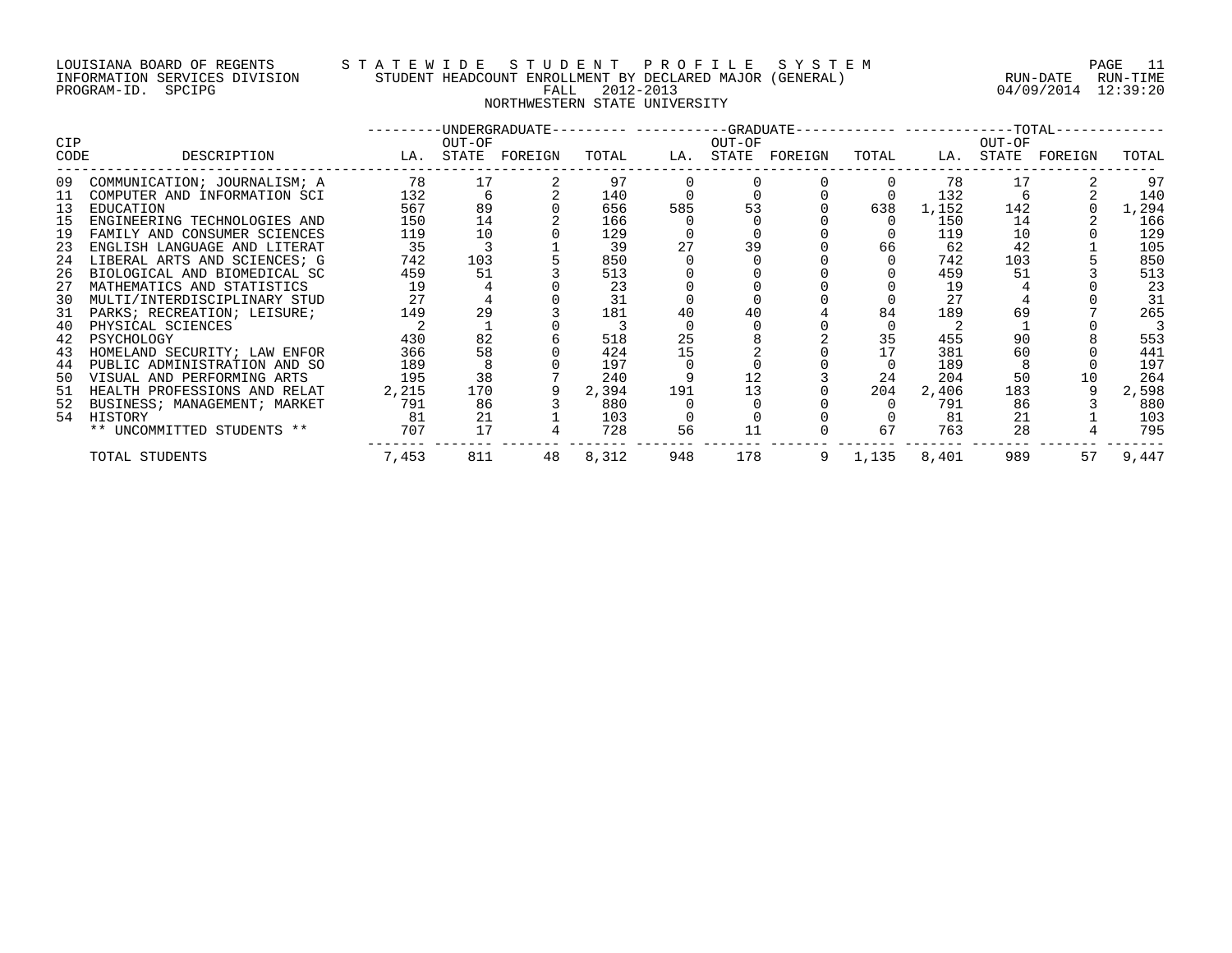## LOUISIANA BOARD OF REGENTS STATEWIDE STUDE STUDENT PROFILE SYSTEM PAGE 12<br>INFORMATION SERVICES DIVISION STUDENT HEADCOUNT ENROLLMENT BY DECLARED MAJOR (GENERAL) RUN-DATE RUN-TIME INFORMATION SERVICES DIVISION STUDENT HEADCOUNT ENROLLMENT BY DECLARED MAJOR (GENERAL)<br>PROGRAM-ID. SPCIPG ROUN-TIME RALL 2012-2013 SOUTHEASTERN LA. UNIVERSITY

04/09/2014 12:39:20

|             |                                     |                   |                 |                             |                |                |        | ---------UNDERGRADUATE--------- ----------GRADUATE------------ ------------TOTAL------------ |                |                     |        |                         |            |
|-------------|-------------------------------------|-------------------|-----------------|-----------------------------|----------------|----------------|--------|----------------------------------------------------------------------------------------------|----------------|---------------------|--------|-------------------------|------------|
| CIP<br>CODE | DESCRIPTION                         | LA. STATE FOREIGN | OUT-OF          |                             |                |                | OUT-OF | TOTAL LA. STATE FOREIGN                                                                      |                |                     | OUT-OF | TOTAL LA. STATE FOREIGN | TOTAL      |
| 09          | COMMUNICATION; JOURNALISM; A        | 334               | 13              | $\overline{\mathbf{3}}$     | 350            | 19             |        |                                                                                              | 23             | 353                 | 15     |                         | 373        |
| 11          | COMPUTER AND INFORMATION SCI        | 287               | $5\overline{)}$ | 23                          | 315            | $\overline{0}$ |        |                                                                                              | $\overline{0}$ | 287                 |        | 23                      | 315        |
|             | 13 EDUCATION                        | 1,966             |                 | 65 8                        | 2,039          | 553            |        | 17                                                                                           | 576            | 2,519               | 82     | 14                      | 2,615      |
| 15          | ENGINEERING TECHNOLOGIES AND        | 594               | 13              |                             | 614            |                |        |                                                                                              | $\Omega$       | 594                 | 13     |                         | 614        |
|             | 16 FOREIGN LANGUAGES; LITERATUR     | 31                |                 | $\frac{4}{8}$               | 35             |                |        |                                                                                              |                | 31                  |        |                         | 35         |
| 19          | FAMILY AND CONSUMER SCIENCES        | 200               |                 |                             | 210            |                |        |                                                                                              |                | 200                 |        |                         | 210        |
| 23          | ENGLISH LANGUAGE AND LITERAT        | 165               | 6               |                             | 176            | 45             |        |                                                                                              | 47             | 210                 |        |                         | 223        |
| 24          | LIBERAL ARTS AND SCIENCES; G        | 696               | 65              |                             | 768            |                |        |                                                                                              | 0              | 696                 | 65     |                         | 768        |
| 26          | BIOLOGICAL AND BIOMEDICAL SC        | 685               | 28              | 20                          | 733            | 16             |        |                                                                                              | 26             | 701                 | 36     | 22                      | 759        |
| 27          | MATHEMATICS AND STATISTICS          | 84                |                 |                             | 96             |                |        |                                                                                              | $\Omega$       | 84                  |        |                         | 96         |
| 30          | MULTI/INTERDISCIPLINARY STUD        |                   |                 |                             | $\overline{0}$ | 15             |        |                                                                                              | 24             | 15                  |        |                         | 24         |
|             | 31 PARKS; RECREATION; LEISURE;      | 100               |                 |                             | 109            |                |        |                                                                                              | $\mathbf 0$    | 100                 |        |                         | 109        |
| 40          | PHYSICAL SCIENCES                   | 214               |                 | 43                          | 266            |                |        |                                                                                              |                | 214                 |        | 43                      | 266        |
| 42          | PSYCHOLOGY                          | 496               | 14              |                             | 516            | 27             |        |                                                                                              | 28             | 523                 | 15     |                         | 544        |
| 43          | HOMELAND SECURITY; LAW ENFOR        | 461               | 27              |                             | 493            |                |        |                                                                                              |                | 461                 | 27     |                         | 493        |
| 44          | PUBLIC ADMINISTRATION AND SO        | 223               | 10              |                             | 233            |                |        |                                                                                              |                | 223                 | 10     |                         | 233        |
| 45          | SOCIAL SCIENCES                     | 174               | 5               |                             | 182            | 32             |        |                                                                                              | 35             | 206                 |        |                         | 217        |
|             | 50 VISUAL AND PERFORMING ARTS       | 503               | 14              |                             | 526            |                |        |                                                                                              | 14             | 506                 | 17     | 17                      | 540        |
| 51          | HEALTH PROFESSIONS AND RELAT        | 2,022             | 64              | 27                          | 2,113          | 192            |        |                                                                                              | 202            | 2,214               | 73     | 28                      | 2,315      |
| 52          | BUSINESS; MANAGEMENT; MARKET        | 1,961             | 52              | 71                          | 2,084          | 99             |        |                                                                                              | 110            | 2,060               | 55     | 79                      | 2,194      |
|             | 54 HISTORY                          |                   | 175 6           | $\overline{0}$              | 181            | 49             |        |                                                                                              | 53             | 224                 | 10     | $\overline{0}$          | 234        |
|             | ** UNCOMMITTED STUDENTS ** 2,169 16 |                   |                 | 16                          | 2,201          | 218            |        |                                                                                              |                | 3 224 2,387         | 19     | 19                      | 2,425      |
|             | TOTAL STUDENTS                      |                   |                 | 13,540 436 264 14,240 1,268 |                |                | 53     |                                                                                              |                | 41 1,362 14,808 489 |        |                         | 305 15,602 |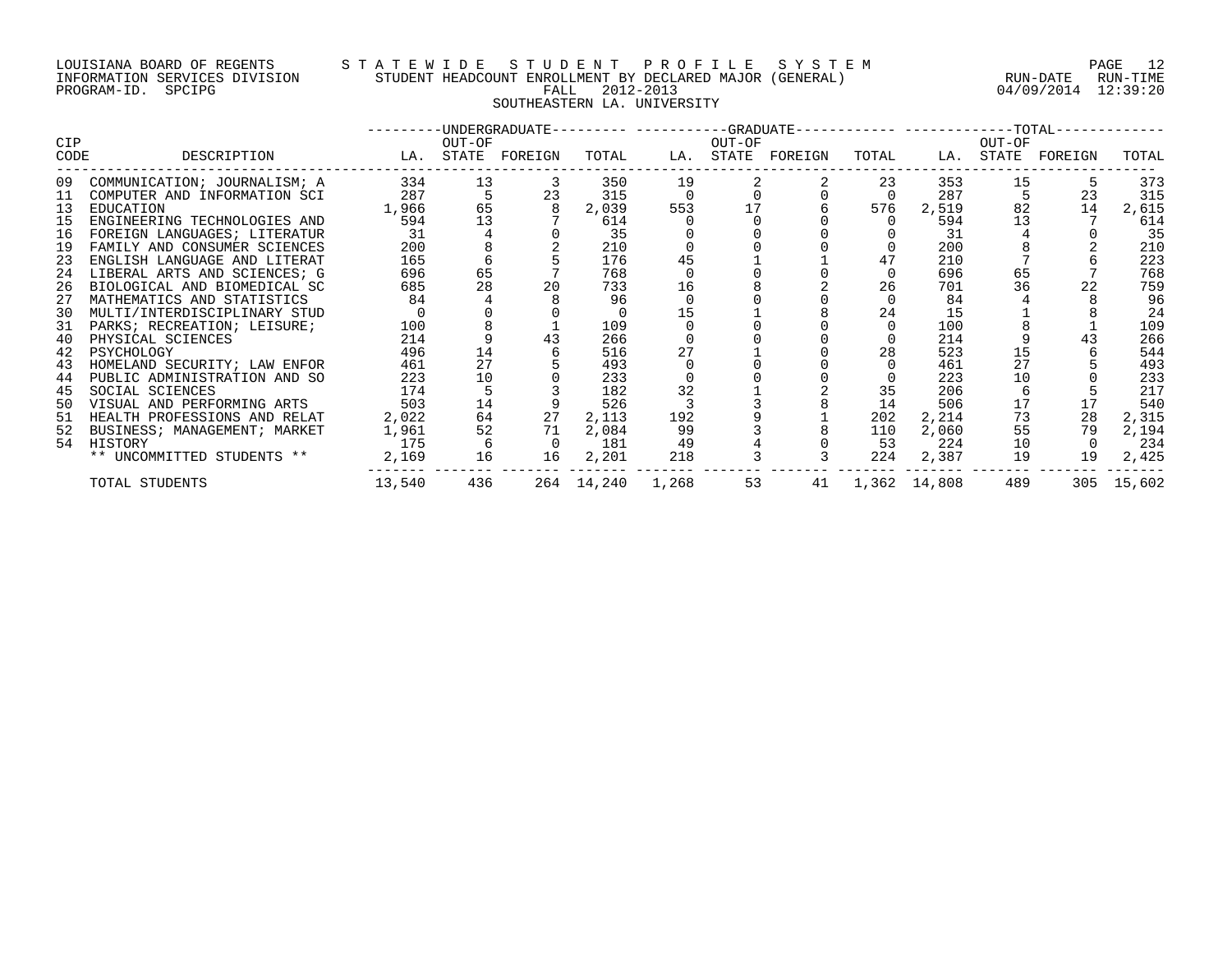## LOUISIANA BOARD OF REGENTS S T A T E W I D E S T U D E N T P R O F I L E S Y S T E M PAGE 13 INFORMATION SERVICES DIVISION STUDENT HEADCOUNT ENROLLMENT BY DECLARED MAJOR (GENERAL) RUN-DATE RUN-TIME PROGRAM-ID. SPCIPG FALL 2012-2013 04/09/2014 12:39:20 UNIVERSITY OF LA. AT LAFAYETTE

|      |                                 |          |         |                   |            |                |             | ---------UNDERGRADUATE--------- ----------GRADUATE----------- -----------TOTAL------------ |              |                        |        |                   |            |
|------|---------------------------------|----------|---------|-------------------|------------|----------------|-------------|--------------------------------------------------------------------------------------------|--------------|------------------------|--------|-------------------|------------|
| CIP  |                                 |          | OUT-OF  |                   |            |                | OUT-OF      |                                                                                            |              |                        | OUT-OF |                   |            |
| CODE | DESCRIPTION                     |          |         | LA. STATE FOREIGN | TOTAL      |                |             | LA. STATE FOREIGN                                                                          | TOTAL        |                        |        | LA. STATE FOREIGN | TOTAL      |
|      | 01 AGRICULTURE; AGRICULTURE OPE | 48       | 6       |                   | 56         |                |             |                                                                                            | $\Omega$     | 48                     |        |                   | 56         |
| 03   | NATURAL RESOURCES AND CONSER    | 65       | 5       |                   | 71         |                | $\mathbf 0$ |                                                                                            | 0            | 65                     |        |                   | 71         |
| 04   | ARCHITECTURE AND RELATED SER    | 245      | 17      | 11                | 273        | 31             | 14          |                                                                                            | 46           | 276                    | 31     | 12                | 319        |
| 05   | AREA; ETHNIC; CULTURAL; GEND    | $\Omega$ |         |                   |            |                |             |                                                                                            | 15           |                        |        |                   | 15         |
| 09   | COMMUNICATION; JOURNALISM; A    | 459      | 26      |                   | 488        | 37             |             |                                                                                            | 49           | 496                    | 35     |                   | 537        |
| 11   | COMPUTER AND INFORMATION SCI    | 404      | 19      | 13                | 436        | 23             |             | 66                                                                                         | 98           | 427                    | 28     | 79                | 534        |
| 13   | EDUCATION                       | 2,016    | 85      | 10                | 2,111      | 238            | 44          |                                                                                            | 283          | 2,254                  | 129    | 11                | 2,394      |
| 14   | ENGINEERING                     | 1,339    | 119     | 116               | 1,574      | 35             | 33          | 100                                                                                        | 168          | 1,374                  | 152    | 216               | 1,742      |
| 15   | ENGINEERING TECHNOLOGIES AND    | 355      |         | 10                | 372        |                |             | $\Omega$                                                                                   | $\Omega$     | 355                    |        | 10                | 372        |
| 16   | FOREIGN LANGUAGES; LITERATUR    | 52       |         |                   | 57         |                |             |                                                                                            | 11           | 56                     | 6      | 6                 | 68         |
| 19   | FAMILY AND CONSUMER SCIENCES    | 199      |         |                   | 202        |                |             |                                                                                            | $\Omega$     | 199                    |        |                   | 202        |
| 23   | ENGLISH LANGUAGE AND LITERAT    | 153      |         |                   | 161        | 34             | 74          |                                                                                            | 111          | 187                    | 80     |                   | 272        |
| 24   | LIBERAL ARTS AND SCIENCES; G    | 624      | 56      |                   | 688        | $\overline{0}$ |             |                                                                                            | $\Omega$     | 624                    | 56     |                   | 688        |
| 26   | BIOLOGICAL AND BIOMEDICAL SC    | 698      | 31      |                   | 736        | 17             | 31          | 20                                                                                         | 68           | 715                    | 62     | 27                | 804        |
| 27   | MATHEMATICS AND STATISTICS      | 38       | 2       |                   | 40         | 14             |             | 16                                                                                         | 36           | 52                     |        | 16                | 76         |
| 30   | MULTI/INTERDISCIPLINARY STUD    |          |         |                   |            |                |             |                                                                                            | 10           |                        |        |                   | 10         |
| 38   | PHILOSOPHY AND RELIGIOUS STU    |          |         |                   |            |                |             |                                                                                            | $\mathbf{0}$ |                        |        |                   |            |
| 40   | PHYSICAL SCIENCES               | 162      | $\,8\,$ |                   | 173        | 23             | 25          |                                                                                            | 55           | 185                    | 33     | 10                | 228        |
| 42   | PSYCHOLOGY                      | 556      | 21      |                   | 581        | 28             | 10          |                                                                                            | 40           | 584                    | 31     | 6                 | 621        |
| 43   | HOMELAND SECURITY; LAW ENFOR    | 337      | 22      |                   | 361        |                |             |                                                                                            |              | 337                    | 22     |                   | 361        |
| 45   | SOCIAL SCIENCES                 | 388      | 19      |                   | 411        |                |             |                                                                                            |              | 388                    | 19     |                   | 411        |
| 50   | VISUAL AND PERFORMING ARTS      | 670      | 38      |                   | 715        | 11             |             |                                                                                            | 21           | 681                    | 47     |                   | 736        |
| 51   | HEALTH PROFESSIONS AND RELAT    | 1,842    | 128     | 13                | 1,983      | 194            | 61          |                                                                                            | 260          | 2,036                  | 189    | 18                | 2,243      |
| 52   | BUSINESS; MANAGEMENT; MARKET    | 2,034    | 111     | 68                | 2,213      | 147            | 42          | 11                                                                                         | 200          | 2,181                  | 153    | 79                | 2,413      |
| 54   | HISTORY                         | 139      | 8       | $\Omega$          | 147        | 20             | 11          | $\overline{0}$                                                                             | 31           | 159                    | 19     | $\Omega$          | 178        |
|      | ** UNCOMMITTED STUDENTS **      | 1,084    | 28      | 6                 | 1,118      | 96             | 13          |                                                                                            | 110          | 1,180                  | 41     |                   | 1,228      |
|      | ** TRANSFER STUDENTS **         | 153      | 5       |                   | 159        | $\Omega$       | $\Omega$    |                                                                                            | $\Omega$     | 153                    |        |                   | 159        |
|      | TOTAL STUDENTS                  | 14,062   | 772     |                   | 294 15,128 | 959            | 408         |                                                                                            |              | 245 1,612 15,021 1,180 |        |                   | 539 16,740 |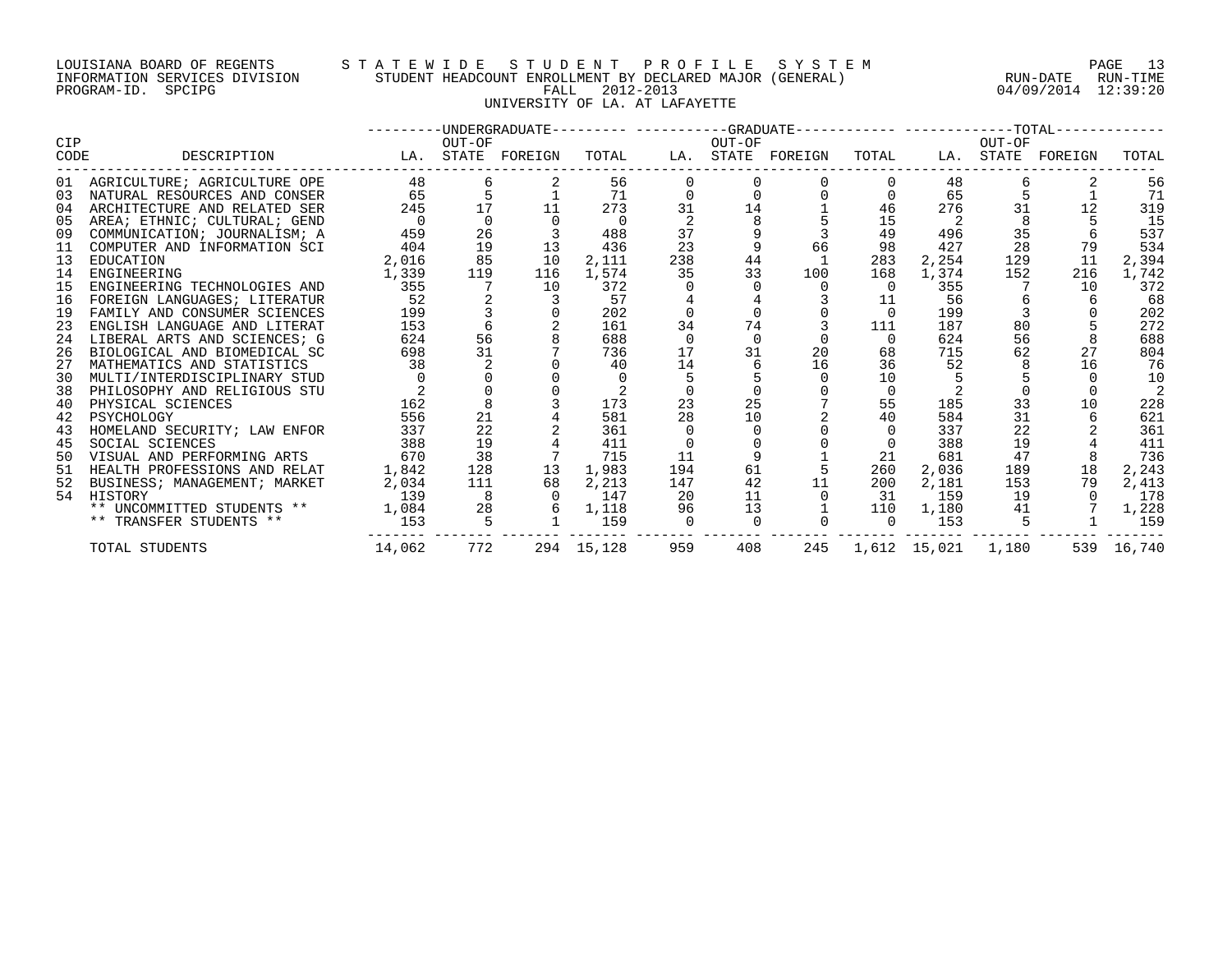## LOUISIANA BOARD OF REGENTS S T A T E W I D E S T U D E N T P R O F I L E S Y S T E M PAGE 14 INFORMATION SERVICES DIVISION STUDENT HEADCOUNT ENROLLMENT BY DECLARED MAJOR (GENERAL) RUN-DATE RUN-TIME PROGRAM-ID. SPCIPG FALL 2012-2013 04/09/2014 12:39:20 L.S.U. AT ALEXANDRIA

| <b>CIP</b> |                              |       | OUT-OF | -UNDERGRADUATE- | ------ ----------GRADUATE- |     | OUT-OF |         |       | ------ ----------- | $--TOTAL-$<br>OUT-OF |         |       |
|------------|------------------------------|-------|--------|-----------------|----------------------------|-----|--------|---------|-------|--------------------|----------------------|---------|-------|
| CODE       | DESCRIPTION                  | LA.   | STATE  | FOREIGN         | TOTAL                      | LA. | STATE  | FOREIGN | TOTAL | LA.                | STATE                | FOREIGN | TOTAL |
| 09         | COMMUNICATION; JOURNALISM; A | 39    |        |                 | 40                         |     |        |         |       | 39                 |                      |         | 40    |
| 13         | EDUCATION                    | 155   |        |                 | 155                        |     |        |         |       | 155                |                      |         | 155   |
| 19         | FAMILY AND CONSUMER SCIENCES | 13    |        |                 | 13                         |     |        |         |       |                    |                      |         | 13    |
| 23         | ENGLISH LANGUAGE AND LITERAT | 54    |        |                 | 56                         |     |        |         |       | 54                 |                      |         | 56    |
| 24         | LIBERAL ARTS AND SCIENCES; G | 312   | 10     |                 | 322                        |     |        |         |       | 312                |                      |         | 322   |
| 26         | BIOLOGICAL AND BIOMEDICAL SC | 123   |        |                 | 128                        |     |        |         |       | 123                |                      |         | 128   |
| 27         | MATHEMATICS AND STATISTICS   | 32    |        |                 | 35                         |     |        |         |       | 32                 |                      |         | 35    |
|            | 42 PSYCHOLOGY                | 135   |        |                 | 142                        |     |        |         |       | 135                |                      |         | 142   |
| 43         | HOMELAND SECURITY; LAW ENFOR | 98    |        |                 | 101                        |     |        |         |       | 98                 |                      |         | 101   |
| 51         | HEALTH PROFESSIONS AND RELAT | 754   |        |                 | 765                        |     |        |         |       | 754                |                      |         | 765   |
| 52         | BUSINESS; MANAGEMENT; MARKET | 200   |        |                 | 207                        |     |        |         |       | 200                |                      |         | 207   |
| 54         | HISTORY                      | 72    |        |                 | 72                         |     |        |         |       | 72                 |                      |         | 72    |
|            | ** UNCOMMITTED STUDENTS **   | 367   |        |                 | 367                        | 22  |        |         | 23    | 389                |                      |         | 390   |
|            | TOTAL STUDENTS               | 2,354 | 45     |                 | 2,403                      | 22  |        |         | 23    | 2,376              | 46                   |         | 2,426 |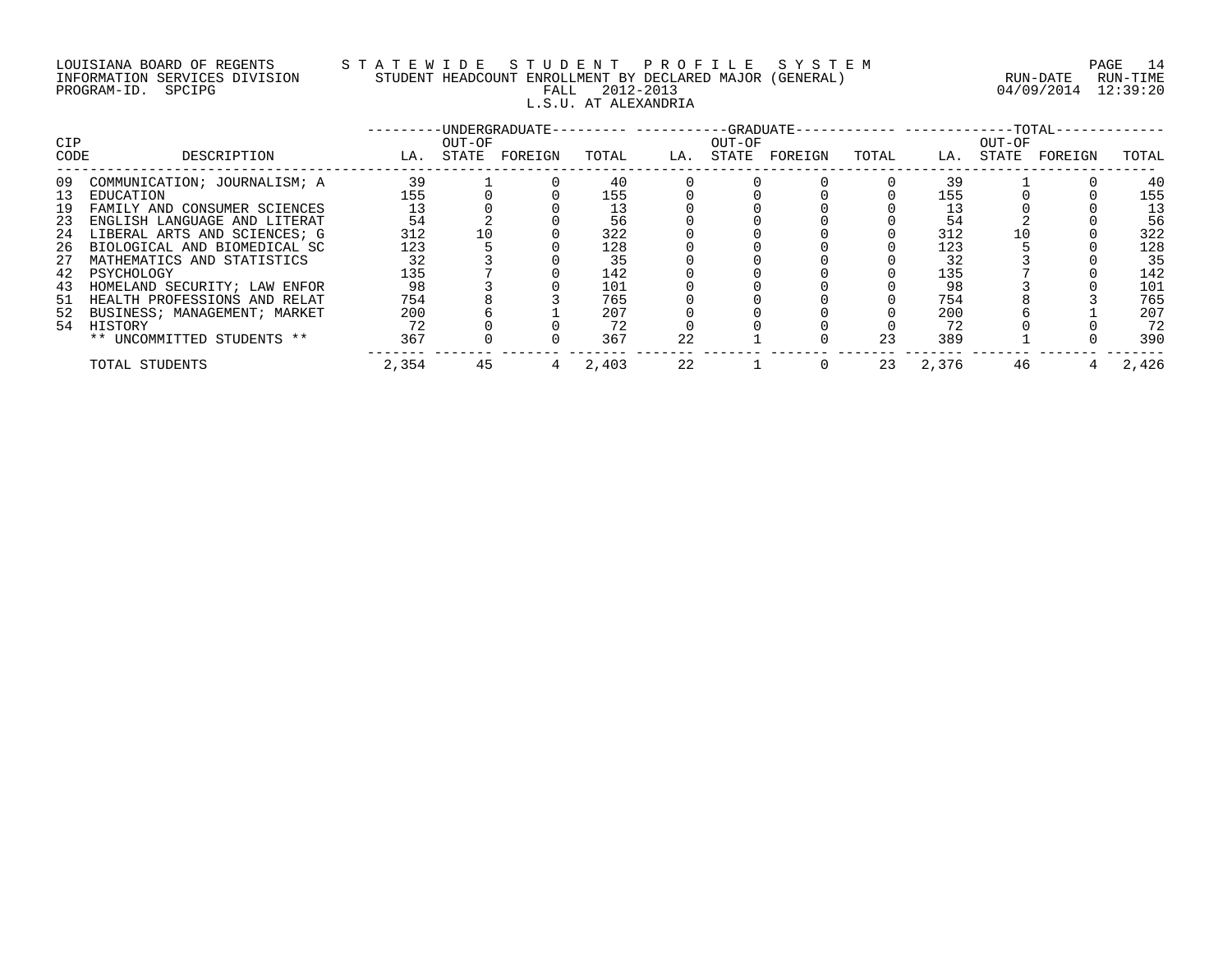## LOUISIANA BOARD OF REGENTS S T A T E W I D E S T U D E N T P R O F I L E S Y S T E M PAGE 15 INFORMATION SERVICES DIVISION STUDENT HEADCOUNT ENROLLMENT BY DECLARED MAJOR (GENERAL) RUN-DATE RUN-TIME PROGRAM-ID. SPCIPG FALL 2012-2013 04/09/2014 12:39:20 L.S.U. AT BATON ROUGE

|            |                                 |                |                |                   |                |           |                 | -UNDERGRADUATE--------- ----------GRADUATE----------- -----------TOTAL----------- |                |       |        |                   |       |
|------------|---------------------------------|----------------|----------------|-------------------|----------------|-----------|-----------------|-----------------------------------------------------------------------------------|----------------|-------|--------|-------------------|-------|
| <b>CIP</b> |                                 |                | OUT-OF         |                   |                |           | OUT-OF          |                                                                                   |                |       | OUT-OF |                   |       |
| CODE       | DESCRIPTION                     |                |                | LA. STATE FOREIGN | TOTAL          |           |                 | LA. STATE FOREIGN                                                                 | TOTAL          |       |        | LA. STATE FOREIGN | TOTAL |
|            | 01 AGRICULTURE; AGRICULTURE OPE | 545            | 136            | 8                 | 689            | 64        | 23              | 97                                                                                | 184            | 609   | 159    | 105               | 873   |
| 03         | NATURAL RESOURCES AND CONSER    | 216            | 65             | $\overline{0}$    | 281            | 33        | 47              | 17                                                                                | 97             | 249   | 112    | 17                | 378   |
| 04         | ARCHITECTURE AND RELATED SER    | 377            | 117            | 17                | 511            | 20        | 37              | 12                                                                                | 69             | 397   | 154    | 29                | 580   |
| 09         | COMMUNICATION; JOURNALISM; A    | 1,080          | 430            | 15                | 1,525          | 42        | 72              | 11                                                                                | 125            | 1,122 | 502    | 26                | 1,650 |
| 11         | COMPUTER AND INFORMATION SCI    | 238            | 33             |                   | 278            | 19        |                 | 85                                                                                | 108            | 257   | 37     | 92                | 386   |
| 13         | EDUCATION                       | 1,896          | 422            | 10                | 2,328          | 464       | 108             | 16                                                                                | 588            | 2,360 | 530    | 26                | 2,916 |
| 14         | ENGINEERING                     | 2,974          | 722            | 166               | 3,862          | 135       | 34              | 359                                                                               | 528            | 3,109 | 756    | 525               | 4,390 |
| 16         | FOREIGN LANGUAGES; LITERATUR    | 74             | 24             |                   | 99             | 19        | 21              | 14                                                                                | 54             | 93    | 45     | 15                | 153   |
| 19         | FAMILY AND CONSUMER SCIENCES    | 100            | 20             |                   | 120            | 18        |                 |                                                                                   | 30             | 118   | 25     |                   | 150   |
| 23         | ENGLISH LANGUAGE AND LITERAT    | 435            | 82             |                   | 517            | 18        | 61              |                                                                                   | 83             | 453   | 143    |                   | 600   |
| 24         | LIBERAL ARTS AND SCIENCES; G    | 168            | 25             |                   | 195            | 36        | $4\overline{ }$ | $\overline{0}$                                                                    | 40             | 204   | 29     |                   | 235   |
| 25         | LIBRARY SCIENCE                 | $\overline{0}$ | $\Omega$       | $\Omega$          | $\overline{0}$ | 133       | 21              |                                                                                   | 155            | 133   | 21     |                   | 155   |
| 26         | BIOLOGICAL AND BIOMEDICAL SC    | 2,050          | 301            | 20                | 2,371          | 58        | 47              | 95                                                                                | 200            | 2,108 | 348    | 115               | 2,571 |
| 27         | MATHEMATICS AND STATISTICS      | 179            | 24             | 2                 | 205            | 26        | 40              | 47                                                                                | 113            | 205   | 64     | 49                | 318   |
| 30         | MULTI/INTERDISCIPLINARY STUD    | 633            | 147            | 8                 | 788            | 19        |                 |                                                                                   | 20             | 652   | 148    | 8                 | 808   |
| 31         | PARKS; RECREATION; LEISURE;     | 334            | 187            | 18                | 539            | $\Omega$  |                 |                                                                                   | $\Omega$       | 334   | 187    | 18                | 539   |
| 38         | PHILOSOPHY AND RELIGIOUS STU    | 81             | 15             | $\Omega$          | 96             |           |                 |                                                                                   | 11             | 84    | 23     |                   | 107   |
| 40         | PHYSICAL SCIENCES               | 357            | 88             | 17                | 462            | 81        | 144             | 138                                                                               | 363            | 438   | 232    | 155               | 825   |
| 42         | PSYCHOLOGY                      | 668            | 154            | 12                | 834            | 29        | 72              |                                                                                   | 104            | 697   | 226    | 15                | 938   |
| 44         | PUBLIC ADMINISTRATION AND SO    | $\overline{0}$ | $\overline{0}$ | $\Omega$          | $\overline{0}$ | 320       | 17              |                                                                                   | 345            | 320   | 17     |                   | 345   |
| 45         | SOCIAL SCIENCES                 | 939            | 244            | $7\overline{ }$   | 1,190          | 98        | 93              | 48                                                                                | 239            | 1,037 | 337    | 55                | 1,429 |
| 50         | VISUAL AND PERFORMING ARTS      | 537            | 155            | 9                 | 701            | 61        | 166             | 51                                                                                | 278            | 598   | 321    | 60                | 979   |
| 51         | HEALTH PROFESSIONS AND RELAT    | 338            | 73             |                   | 412            | 293       | 157             | 32                                                                                | 482            | 631   | 230    | 33                | 894   |
| 52         | BUSINESS; MANAGEMENT; MARKET    | 3,006          | 950            | 93                | 4,049          | 285       | 56              | 74                                                                                | 415            | 3,291 | 1,006  | 167               | 4,464 |
| 54         | HISTORY                         | 315            | 78             | $\overline{0}$    | 393            | 29        | 39              | $\overline{0}$                                                                    | 68             | 344   | 117    | $\bigcap$         | 461   |
|            | ** UNCOMMITTED STUDENTS **      | 1,331          | 175            | 54                | 1,560          | 153       | 44              | 22                                                                                | 219            | 1,484 | 219    | 76                | 1,779 |
|            | ** TRANSFER STUDENTS **         | 561            | 65             | $\overline{0}$    | 626            | $\bigcap$ | $\overline{0}$  | $\bigcap$                                                                         | $\overline{0}$ | 561   | 65     | $\Omega$          | 626   |
|            | TOTAL STUDENTS                  | 19,432 4,732   |                |                   |                |           |                 | 467 24,631 2,456 1,321 1,141 4,918 21,888 6,053 1,608 29,549                      |                |       |        |                   |       |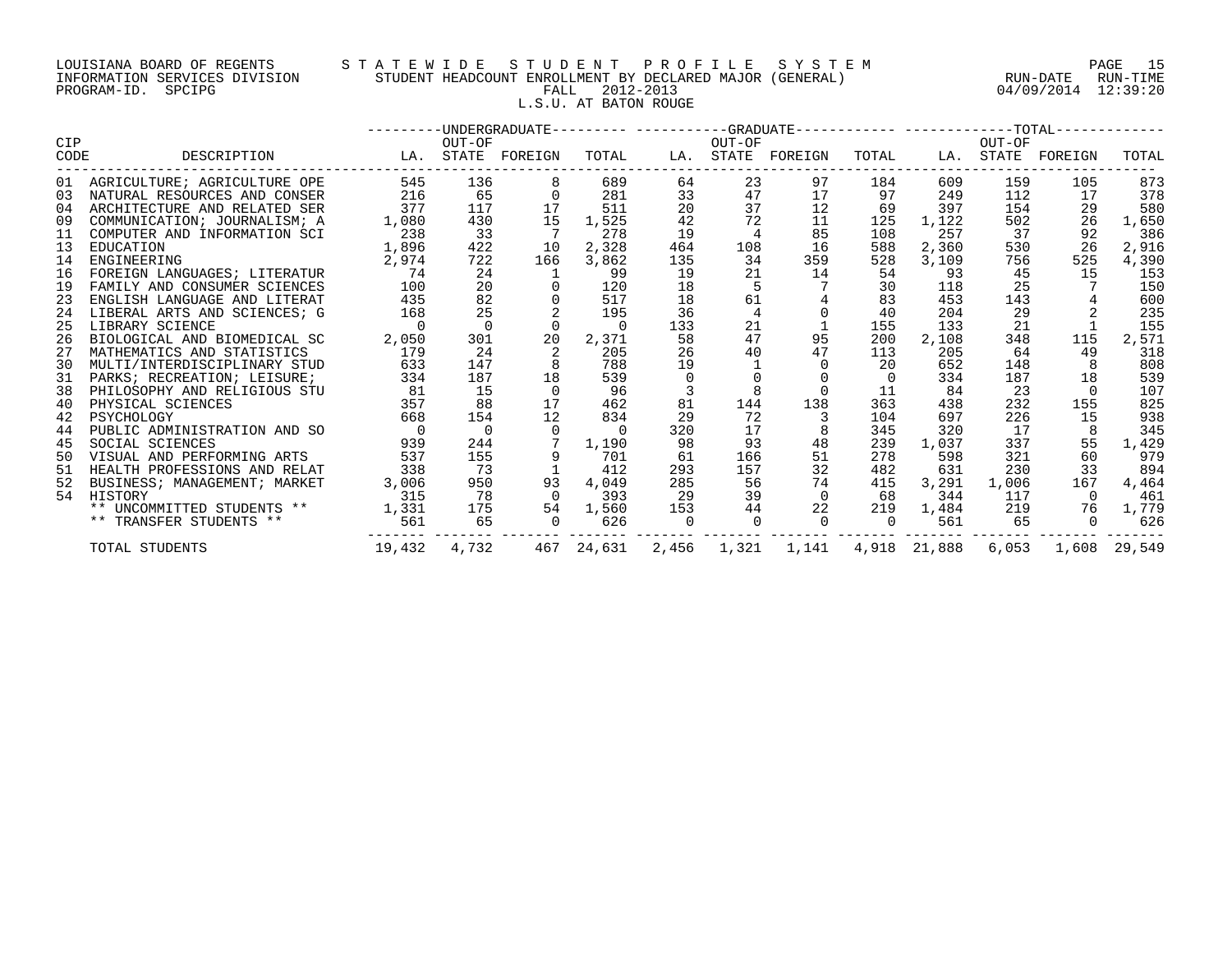## LOUISIANA BOARD OF REGENTS S T A T E W I D E S T U D E N T P R O F I L E S Y S T E M PAGE 16 INFORMATION SERVICES DIVISION STUDENT HEADCOUNT ENROLLMENT BY DECLARED MAJOR (GENERAL) RUN-DATE RUN-TIME PROGRAM-ID. SPCIPG FALL 2012-2013 04/09/2014 12:39:20 L.S.U. AT EUNICE

| <b>CIP</b> |                              |       | OUT-OF | -UNDERGRADUATE- |       |     | -GRADUATE-<br>OUT-OF |         |       |       | OUT-OF | $-TOTAL-$ |       |
|------------|------------------------------|-------|--------|-----------------|-------|-----|----------------------|---------|-------|-------|--------|-----------|-------|
| CODE       | DESCRIPTION                  | LA.   | STATE  | FOREIGN         | TOTAL | LA. | STATE                | FOREIGN | TOTAL | LA.   | STATE  | FOREIGN   | TOTAL |
|            | COMPUTER AND INFORMATION SCI | 73    |        |                 | 74    |     |                      |         |       |       |        |           | 74    |
| 15         | ENGINEERING TECHNOLOGIES AND |       |        |                 |       |     |                      |         |       |       |        |           |       |
| 19         | FAMILY AND CONSUMER SCIENCES | 44    |        |                 |       |     |                      |         |       | 44    |        |           | 45    |
| 22         | LEGAL PROFESSIONS AND STUDIE |       |        |                 |       |     |                      |         |       |       |        |           |       |
| 24         | LIBERAL ARTS AND SCIENCES; G | 190   |        |                 | 195   |     |                      |         |       | 190   |        |           | 195   |
| 43         | HOMELAND SECURITY; LAW ENFOR | 212   |        |                 | 212   |     |                      |         |       | 212   |        |           | 212   |
| 51         | HEALTH PROFESSIONS AND RELAT | 957   |        |                 | 961   |     |                      |         |       | 957   |        |           | 961   |
| 52         | BUSINESS; MANAGEMENT; MARKET | 192   |        |                 | 195   |     |                      |         |       | 192   |        |           | 195   |
|            | ** UNCOMMITTED STUDENTS **   | 409   |        |                 | 410   |     |                      |         |       | 409   |        |           | 410   |
|            | ** TRANSFER STUDENTS **      | 962   | 12     |                 | 975   |     |                      |         |       | 962   | 12     |           | 975   |
|            | TOTAL STUDENTS               | 3,047 | 22     | 6               | 3,075 |     |                      |         |       | 3,047 | 22     |           | 3,075 |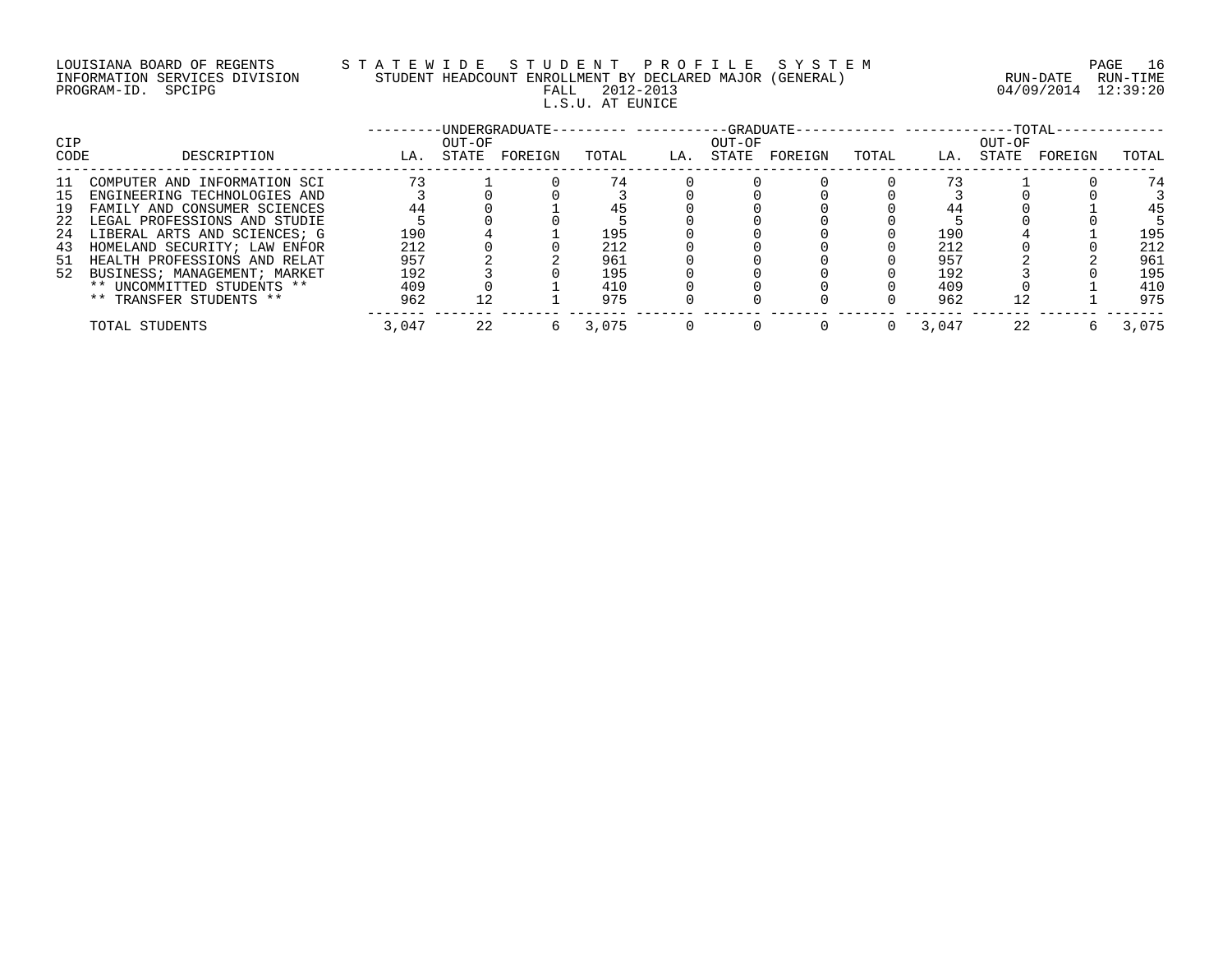## LOUISIANA BOARD OF REGENTS S T A T E W I D E S T U D E N T P R O F I L E S Y S T E M PAGE 17 INFORMATION SERVICES DIVISION STUDENT HEADCOUNT ENROLLMENT BY DECLARED MAJOR (GENERAL) RUN-DATE RUN-TIME PROGRAM-ID. SPCIPG FALL 2012-2013 04/09/2014 12:39:20 L.S.U. AT SHREVEPORT

|                                                                                  |                                                                                                                                                                                                                                                                                                                                                                                              |                                                                     |                                        |          |                                                                      |                            |        | -UNDERGRADUATE--------- ----------GRADUATE----------- -----------TOTAL- |                      |                                                                           |                                  |                   |                                                                            |
|----------------------------------------------------------------------------------|----------------------------------------------------------------------------------------------------------------------------------------------------------------------------------------------------------------------------------------------------------------------------------------------------------------------------------------------------------------------------------------------|---------------------------------------------------------------------|----------------------------------------|----------|----------------------------------------------------------------------|----------------------------|--------|-------------------------------------------------------------------------|----------------------|---------------------------------------------------------------------------|----------------------------------|-------------------|----------------------------------------------------------------------------|
| <b>CIP</b><br>CODE                                                               | DESCRIPTION                                                                                                                                                                                                                                                                                                                                                                                  | LA. STATE FOREIGN                                                   | OUT-OF                                 |          | TOTAL                                                                |                            | OUT-OF | LA. STATE FOREIGN                                                       | TOTAL                |                                                                           | OUT-OF                           | LA. STATE FOREIGN | TOTAL                                                                      |
| 09<br>11<br>13<br>16<br>23<br>24<br>26<br>27<br>31<br>40<br>42<br>43<br>44<br>45 | COMMUNICATION; JOURNALISM; A<br>COMPUTER AND INFORMATION SCI<br>EDUCATION<br>FOREIGN LANGUAGES; LITERATUR<br>ENGLISH LANGUAGE AND LITERAT<br>LIBERAL ARTS AND SCIENCES; G<br>BIOLOGICAL AND BIOMEDICAL SC<br>MATHEMATICS AND STATISTICS<br>PARKS; RECREATION; LEISURE;<br>PHYSICAL SCIENCES<br>PSYCHOLOGY<br>HOMELAND SECURITY; LAW ENFOR<br>PUBLIC ADMINISTRATION AND SO<br>SOCIAL SCIENCES | 71<br>150<br>349<br>43<br>191<br>369<br>52<br>66<br>227<br>94<br>72 | 13<br>11<br>23<br>20<br>37<br>16<br>11 |          | 84<br>166<br>374<br>47<br>212<br>419<br>61<br>73<br>245<br>107<br>86 | 68<br>50<br>10<br>42<br>24 |        |                                                                         | 54<br>13<br>57<br>28 | 71<br>158<br>417<br>43<br>241<br>379<br>52<br>66<br>269<br>94<br>24<br>72 | 13<br>11<br>25<br>23<br>39<br>30 | 14                | 84<br>175<br>445<br>47<br>266<br>432<br>61<br>73<br>302<br>107<br>28<br>86 |
| 50<br>51<br>52<br>54                                                             | VISUAL AND PERFORMING ARTS<br>HEALTH PROFESSIONS AND RELAT<br>BUSINESS; MANAGEMENT; MARKET<br>HISTORY<br>** UNCOMMITTED STUDENTS **                                                                                                                                                                                                                                                          | 108<br>181<br>585<br>53<br>1,155                                    | 11<br>36<br>51<br>10                   | 25<br>10 | 126<br>225<br>661<br>57<br>1,175                                     | 39<br>62<br>38             |        |                                                                         | 52<br>80<br>42       | 108<br>220<br>647<br>53<br>1,193                                          | 11<br>42<br>56<br>12             | 38<br>12          | 126<br>277<br>741<br>57<br>1,217                                           |
|                                                                                  | TOTAL STUDENTS                                                                                                                                                                                                                                                                                                                                                                               | 3,772                                                               | 272                                    | 80       | 4,124                                                                | 345                        | 38     | 28                                                                      | 411                  | 4,117                                                                     | 310                              | 108               | 4,535                                                                      |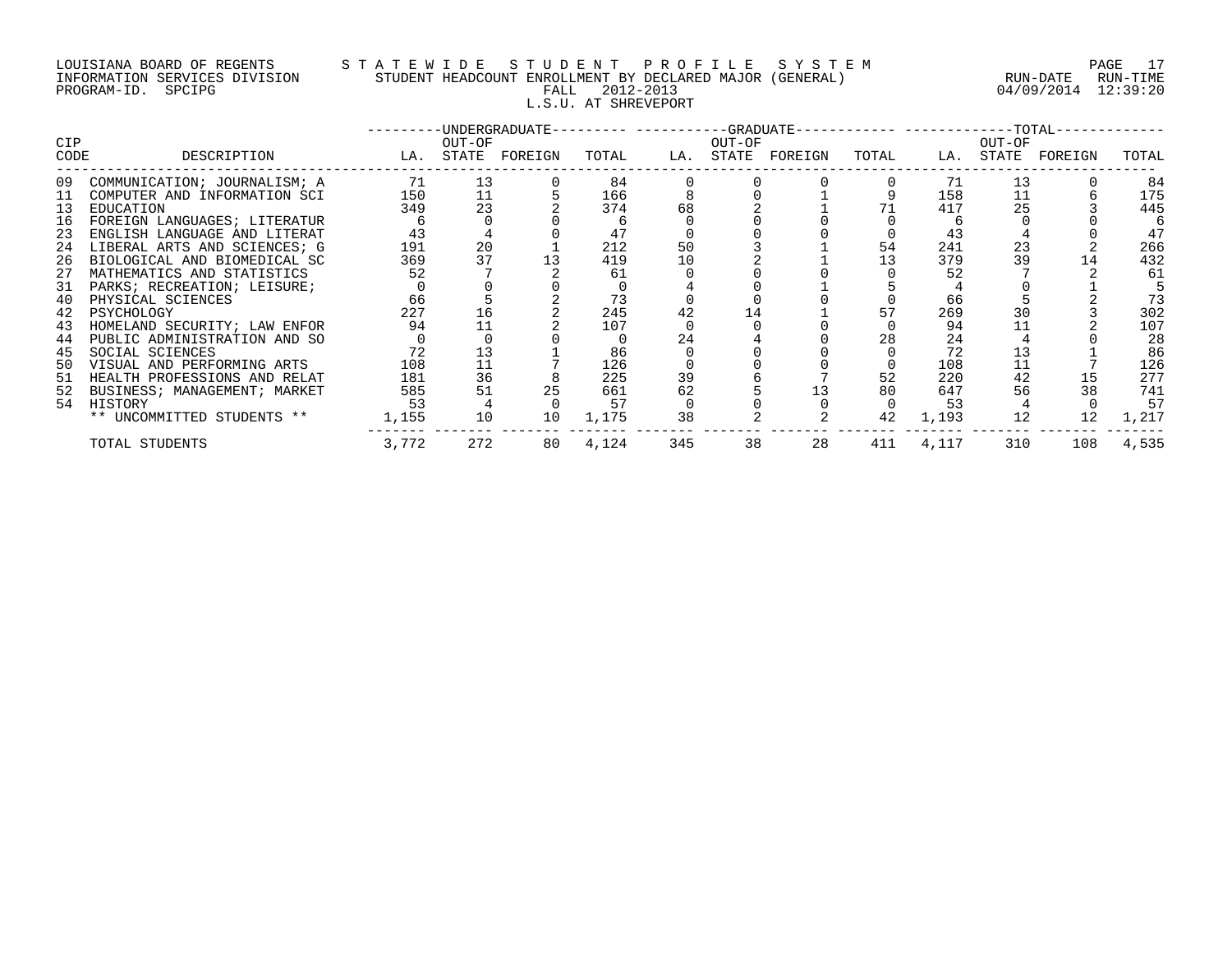## LOUISIANA BOARD OF REGENTS S T A T E W I D E S T U D E N T P R O F I L E S Y S T E M PAGE 18 INFORMATION SERVICES DIVISION STUDENT HEADCOUNT ENROLLMENT BY DECLARED MAJOR (GENERAL) RUN-DATE RUN-TIME PROGRAM-ID. SPCIPG FALL 2012-2013 04/09/2014 12:39:20 LSU HEALTH SCIENCES CENTER-N.O.

| <b>CIP</b><br>CODE | DESCRIPTION                                                                                | LA  | OUT-OF<br><b>STATE</b> | -UNDERGRADUATE-<br>FOREIGN | TOTAL     | LA.        | -GRADUATE-<br>OUT-OF<br>STATE | FOREIGN  | TOTAL      | LA.               | OUT-OF<br>STATE | $-{\tt TOTAL}$<br>FOREIGN | TOTAL              |
|--------------------|--------------------------------------------------------------------------------------------|-----|------------------------|----------------------------|-----------|------------|-------------------------------|----------|------------|-------------------|-----------------|---------------------------|--------------------|
| 26<br>51           | BIOLOGICAL AND BIOMEDICAL SC<br>HEALTH PROFESSIONS AND RELAT<br>** UNCOMMITTED STUDENTS ** | 864 |                        |                            | 901<br>10 | 61<br>.604 | 119                           | 29<br>19 | .742<br>23 | 61<br>2,468<br>24 | 154             | 29<br>21                  | 112<br>2,643<br>33 |
|                    | TOTAL STUDENTS                                                                             | 871 | 38                     |                            | 911       | .682       | 147                           | 48       | .877       | 2,553             | 185             | 50                        | 2,788              |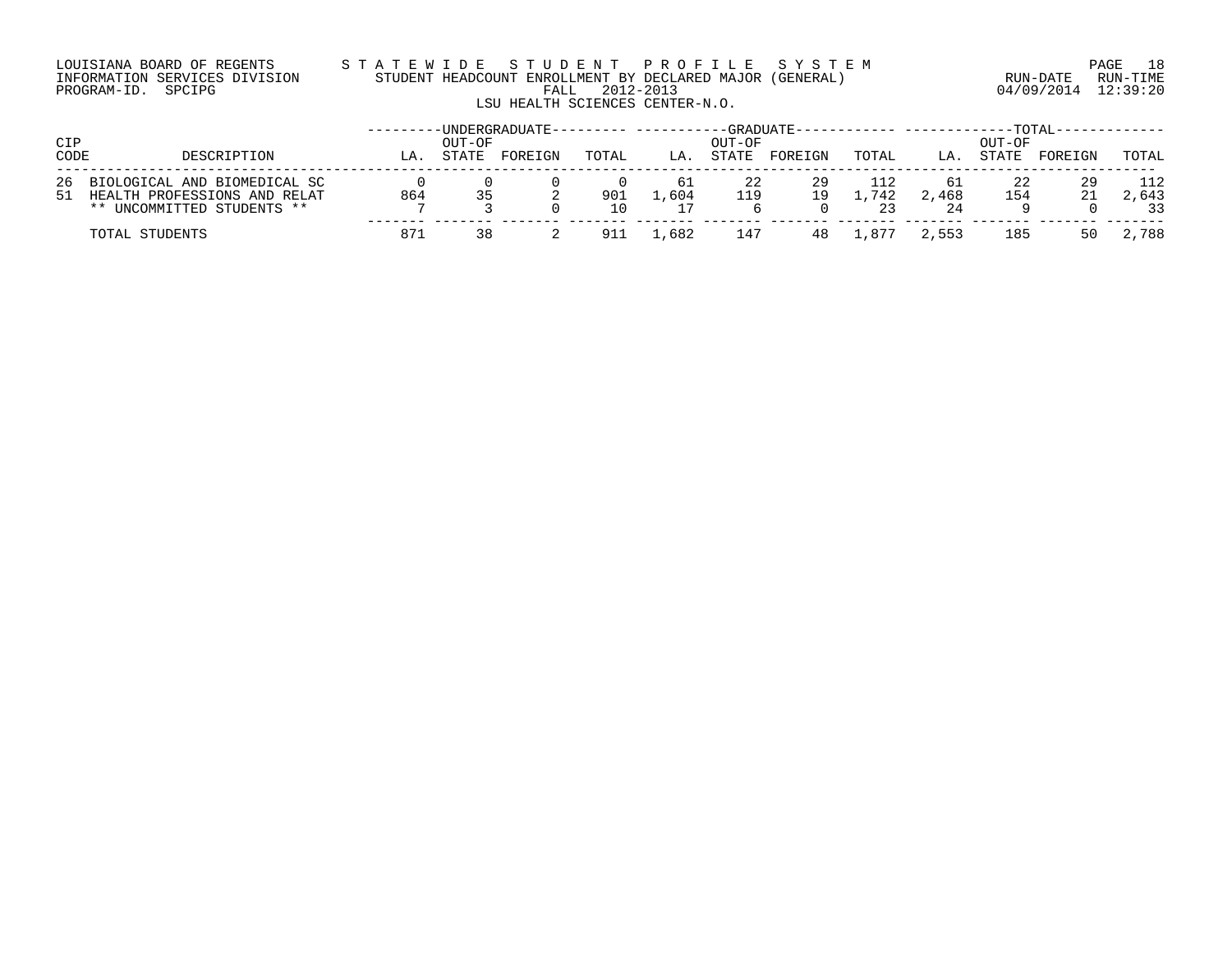## LOUISIANA BOARD OF REGENTS S T A T E W I D E S T U D E N T P R O F I L E S Y S T E M PAGE 19 INFORMATION SERVICES DIVISION STUDENT HEADCOUNT ENROLLMENT BY DECLARED MAJOR (GENERAL) RUN-DATE RUN-TIME PROGRAM-ID. SPCIPG FALL 2012-2013 04/09/2014 12:39:20 LSU HEALTH SCIENCES CTR-SHREVEPT

| CIP  |                                                                                               |     | OUT-OF | -UNDERGRADUATE- |                     |           | -GRADUATE-<br>OUT-OF |         |       |           | OUT-OF | -TOTAL  |           |
|------|-----------------------------------------------------------------------------------------------|-----|--------|-----------------|---------------------|-----------|----------------------|---------|-------|-----------|--------|---------|-----------|
| CODE | DESCRIPTION                                                                                   | LA. | STATE  | FOREIGN         | TOTAL               | LA.       | STATE                | FOREIGN | TOTAL | LA.       | STATE  | FOREIGN | TOTAL     |
| 26   | BIOLOGICAL AND BIOMEDICAL SC<br>51 HEALTH PROFESSIONS AND RELAT<br>** UNCOMMITTED STUDENTS ** | 39  |        |                 | $\Omega$<br>50<br>0 | 46<br>732 | 29                   |         | 762   | 46<br>771 |        | 21      | 73<br>812 |
|      | TOTAL STUDENTS                                                                                | 39  |        |                 | 50                  | 781       | 35                   | 22      | 838   | 820       | 41     | 27      | 888       |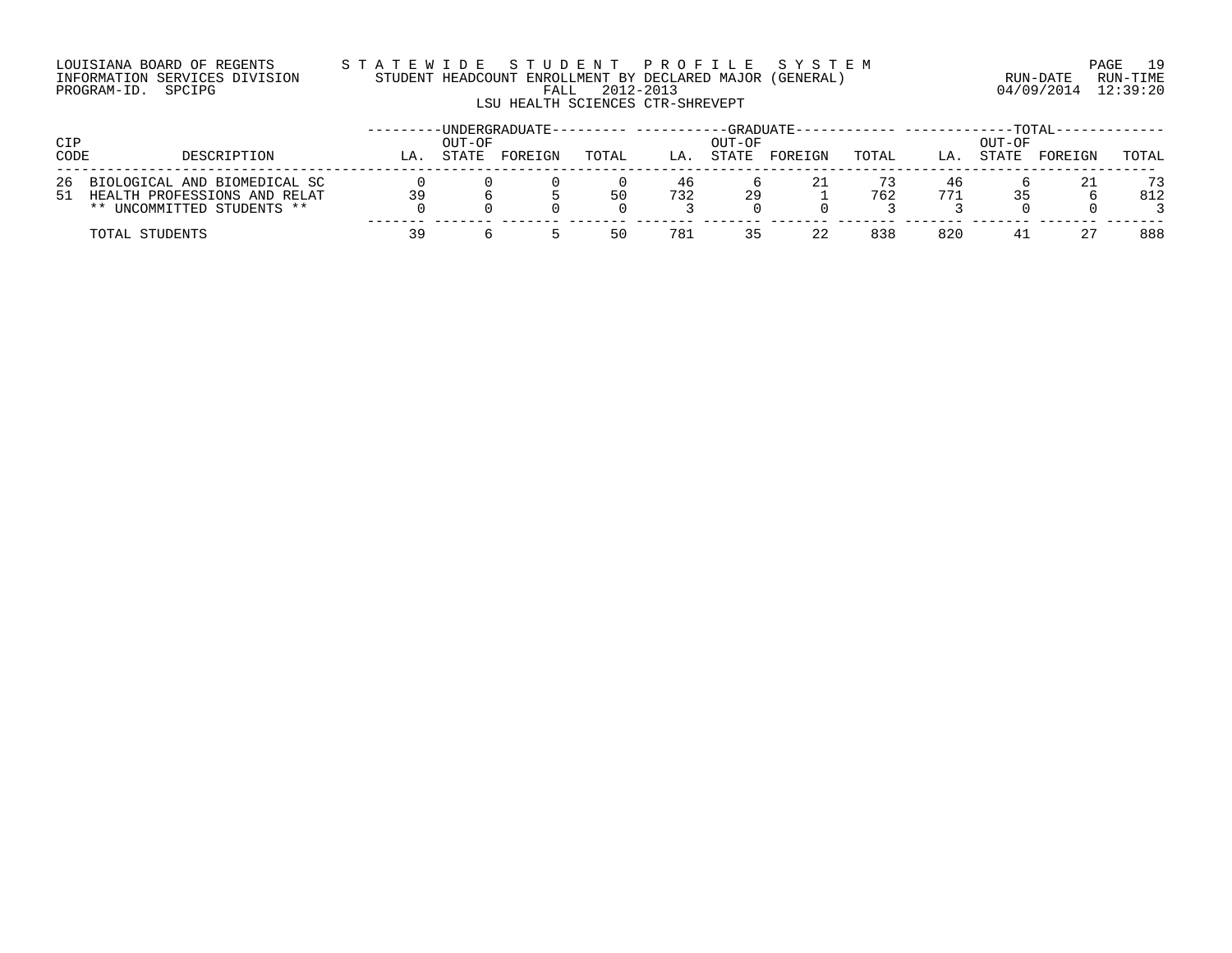## LOUISIANA BOARD OF REGENTS S T A T E W I D E S T U D E N T P R O F I L E S Y S T E M PAGE 20 INFORMATION SERVICES DIVISION STUDENT HEADCOUNT ENROLLMENT BY DECLARED MAJOR (GENERAL) RUN-DATE RUN-TIME PROGRAM-ID. SPCIPG FALL 2012-2013 04/09/2014 12:39:20 UNIVERSITY OF NEW ORLEANS

| <b>CIP</b> |                              |       | OUT-OF   | ---------DINDERGRADUATE--------- ----------GRADUATE----------- ------------TOTAL-- |       |       | OUT-OF |               |          |       | OUT-OF |                   |        |
|------------|------------------------------|-------|----------|------------------------------------------------------------------------------------|-------|-------|--------|---------------|----------|-------|--------|-------------------|--------|
| CODE       | DESCRIPTION                  |       |          | LA. STATE FOREIGN                                                                  | TOTAL | LA.   |        | STATE FOREIGN | TOTAL    |       |        | LA. STATE FOREIGN | TOTAL  |
| 04         | ARCHITECTURE AND RELATED SER |       |          |                                                                                    |       | 42    | 21     |               | 69       | 42    | 21     |                   | 69     |
| 05         | AREA; ETHNIC; CULTURAL; GEND |       |          |                                                                                    |       |       |        |               |          |       |        |                   |        |
| 11         | COMPUTER AND INFORMATION SCI | 175   |          | 10                                                                                 | 193   | 28    |        | 17            | 47       | 203   | 10     | 27                | 240    |
| 13         | EDUCATION                    | 155   |          |                                                                                    | 159   | 497   | 23     |               | 529      | 652   | 24     | 12                | 688    |
| 14         | ENGINEERING                  | 750   | 51       | 138                                                                                | 939   | 62    | 10     | 76            | 148      | 812   | 61     | 214               | 1,087  |
| 15         | ENGINEERING TECHNOLOGIES AND |       |          |                                                                                    |       | 11    |        |               | 17       | 11    |        |                   | 17     |
| 16         | FOREIGN LANGUAGES; LITERATUR | 30    |          |                                                                                    | 37    | 21    |        | 10            | 31       | 51    |        | 13                | 68     |
| 23         | ENGLISH LANGUAGE AND LITERAT | 187   |          |                                                                                    | 194   | 66    |        |               | 78       | 253   | 14     |                   | 272    |
| 24         | LIBERAL ARTS AND SCIENCES; G | 13    |          |                                                                                    | 13    |       |        |               | $\Omega$ | 13    |        |                   | 13     |
| 26         | BIOLOGICAL AND BIOMEDICAL SC | 568   | 16       |                                                                                    | 631   | 13    |        |               | 27       | 581   | 25     | 52                | 658    |
| 27         | MATHEMATICS AND STATISTICS   | 32    |          |                                                                                    | 36    | 12    |        |               | 23       | 44    |        | 12                | 59     |
| 30         | MULTI/INTERDISCIPLINARY STUD | 441   | 18       | 25                                                                                 | 484   |       |        |               |          | 441   |        | 25                | 484    |
| 31         | PARKS; RECREATION; LEISURE;  |       |          |                                                                                    |       |       |        |               |          |       |        |                   |        |
| 38         | PHILOSOPHY AND RELIGIOUS STU | 18    |          |                                                                                    | 20    |       |        |               |          | 18    |        |                   | 20     |
| 40         | PHYSICAL SCIENCES            | 203   | 10       | 14                                                                                 | 227   | 41    |        |               | 75       | 244   |        | 41                | 302    |
| 42         | PSYCHOLOGY                   | 382   | 11       | 18                                                                                 | 411   |       | 21     |               | 31       | 391   | 32     | 19                | 442    |
| 44         | PUBLIC ADMINISTRATION AND SO |       |          |                                                                                    |       | 43    |        |               | 48       | 43    |        |                   | 48     |
| 45         | SOCIAL SCIENCES              | 269   | 16       | 11                                                                                 | 296   | 94    | 27     | 18            | 139      | 363   | 43     | 29                | 435    |
| 50         | VISUAL AND PERFORMING ARTS   | 661   | 47       | 23                                                                                 | 731   | 145   | 89     | 20            | 254      | 806   | 136    | 43                | 985    |
| 51         | HEALTH PROFESSIONS AND RELAT |       | $\Omega$ |                                                                                    |       | 77    |        |               | 90       | 77    |        |                   | 90     |
| 52         | BUSINESS; MANAGEMENT; MARKET | 1,675 | 58       | 172                                                                                | 1,905 | 383   | 22     | 83            | 488      | 2,058 | 80     | 255               | 2,393  |
| 54         | HISTORY                      | 103   |          |                                                                                    | 108   | 30    |        |               | 37       | 133   | 11     |                   | 145    |
|            | ** UNCOMMITTED STUDENTS **   | 1,169 | 52       | 81                                                                                 | 1,302 | 226   |        | 22            | 251      | 1,395 | 55     | 103               | 1,553  |
|            | TOTAL STUDENTS               | 6,833 | 306      | 550                                                                                | 7,689 | 1,800 | 260    | 322           | 2,382    | 8,633 | 566    | 872               | 10,071 |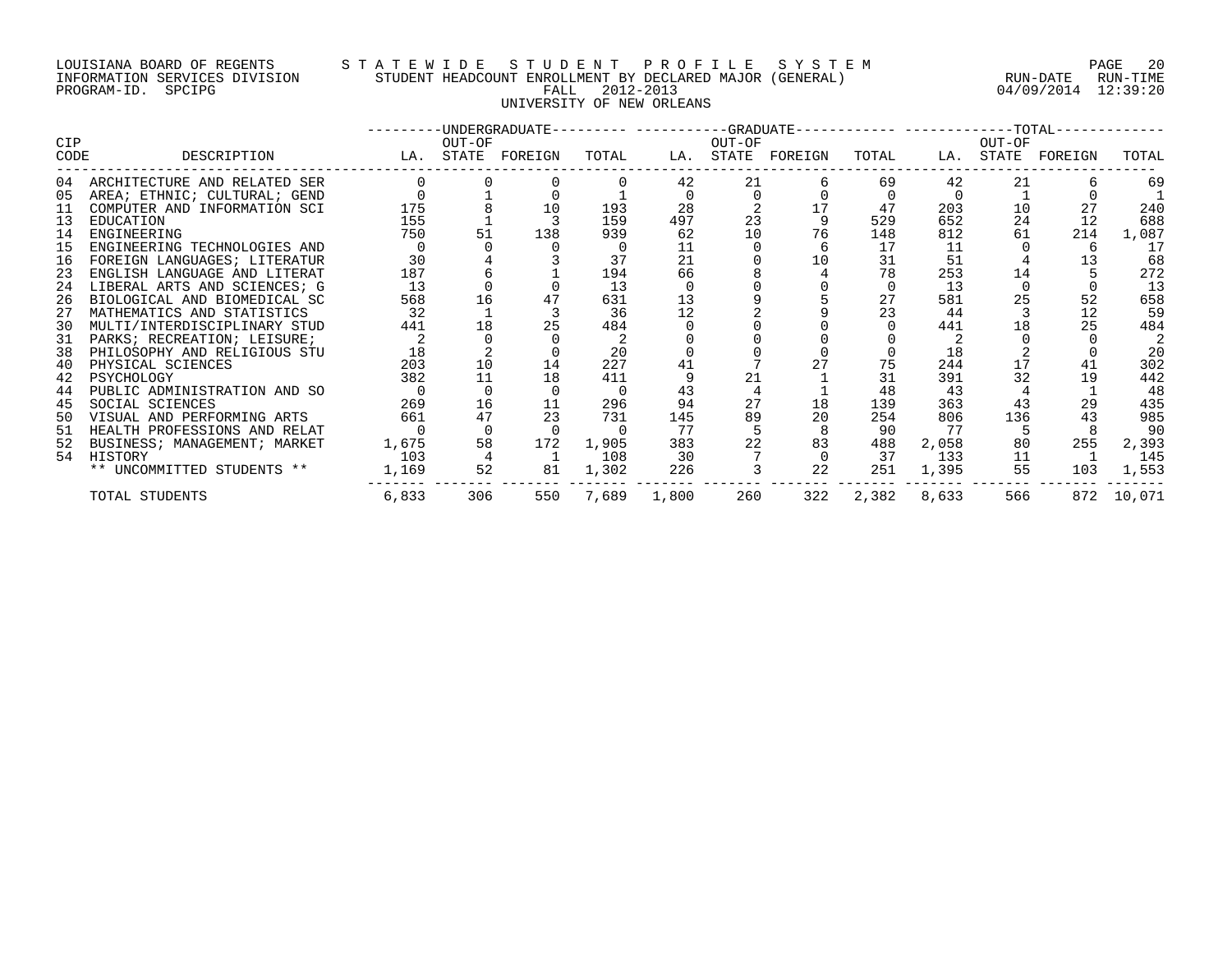## LOUISIANA BOARD OF REGENTS S T A T E W I D E S T U D E N T P R O F I L E S Y S T E M PAGE 21 INFORMATION SERVICES DIVISION STUDENT HEADCOUNT ENROLLMENT BY DECLARED MAJOR (GENERAL) RUN-DATE RUN-TIME PROGRAM-ID. SPCIPG FALL 2012-2013 04/09/2014 12:39:20 L.S.U. LAW CENTER

| CIP<br>CODE |                                                                  |    | OUT-OF | -UNDERGRADUATE- |       |           | -GRADUATE-<br>OUT-OF |         |           |           | OUT-OF | <b>TOTAL</b> |           |
|-------------|------------------------------------------------------------------|----|--------|-----------------|-------|-----------|----------------------|---------|-----------|-----------|--------|--------------|-----------|
|             | DESCRIPTION                                                      | LΑ | STATE  | FOREIGN         | TOTAL | LA.       | <b>STATE</b>         | FOREIGN | TOTAL     | LA        | STATE  | FOREIGN      | TOTAL     |
| 22          | LEGAL PROFESSIONS AND STUDIE<br>UNCOMMITTED STUDENTS **<br>$***$ |    |        |                 |       | 458<br>22 | 188                  | 12      | 658<br>23 | 458<br>22 | 188    |              | 658<br>23 |
|             | TOTAL STUDENTS                                                   |    |        |                 |       | 480       | 189                  | 12      | 681       | 480       | 189    |              | 681       |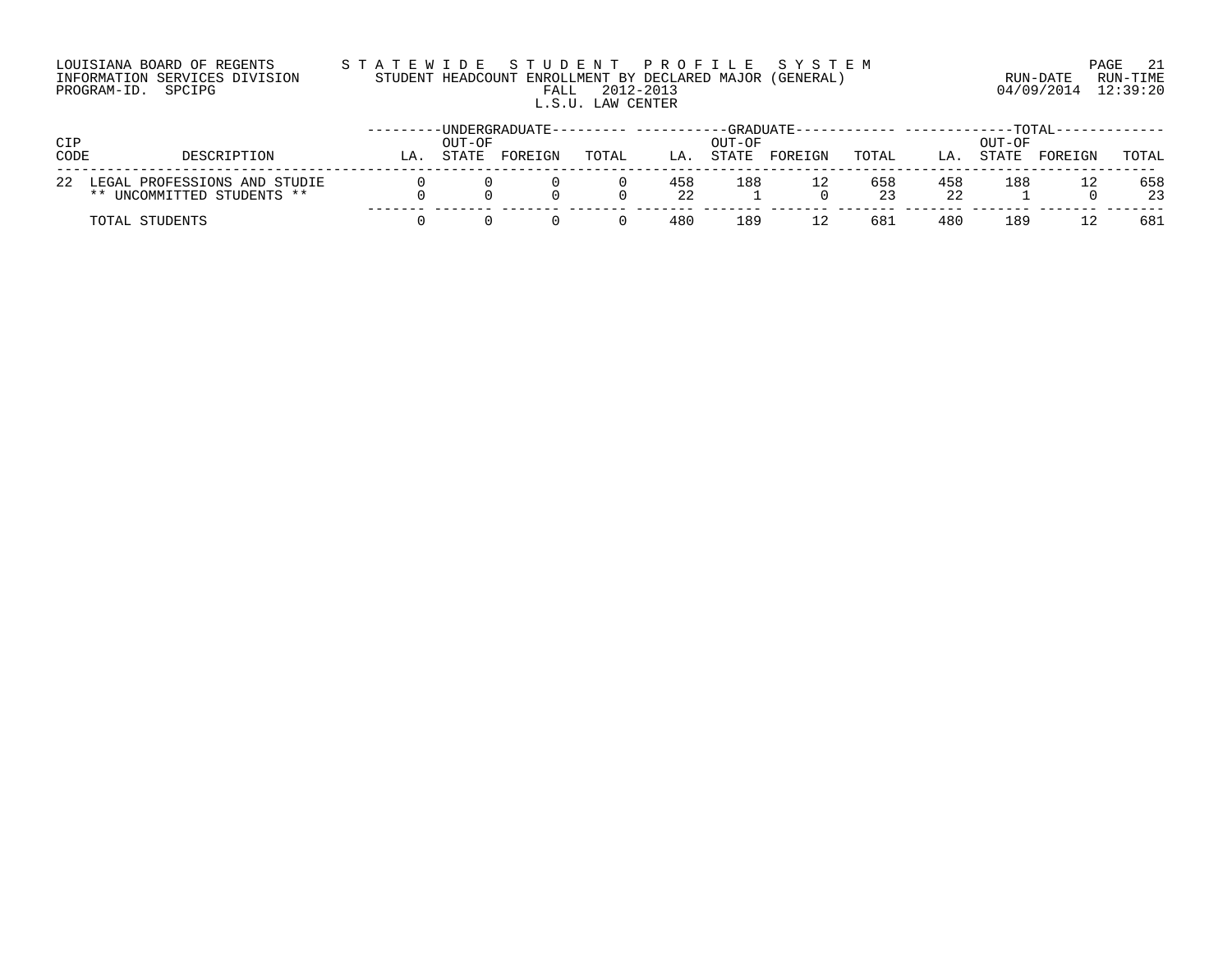## LOUISIANA BOARD OF REGENTS S T A T E W I D E S T U D E N T P R O F I L E S Y S T E M PAGE 22 INFORMATION SERVICES DIVISION STUDENT HEADCOUNT ENROLLMENT BY DECLARED MAJOR (GENERAL) RUN-DATE RUN-TIME PROGRAM-ID. SPCIPG FALL 2012-2013 04/09/2014 12:39:20 SOUTHERN U. AT BATON ROUGE

|             |                                                                 |                   |        | ---------UNDERGRADUATE--------- ----------GRADUATE----------- -----------TOTAL------ |          |             |        |                   |          |          |        |                   |            |
|-------------|-----------------------------------------------------------------|-------------------|--------|--------------------------------------------------------------------------------------|----------|-------------|--------|-------------------|----------|----------|--------|-------------------|------------|
| CIP<br>CODE | DESCRIPTION                                                     | LA. STATE FOREIGN | OUT-OF |                                                                                      | TOTAL    |             | OUT-OF | LA. STATE FOREIGN | TOTAL    |          | OUT-OF | LA. STATE FOREIGN | TOTAL      |
|             |                                                                 |                   |        |                                                                                      |          |             |        |                   |          |          |        |                   |            |
| 03          | 01 AGRICULTURE; AGRICULTURE OPE<br>NATURAL RESOURCES AND CONSER | 63<br>27          | 11     |                                                                                      | 75<br>29 | 36          |        |                   | 44       | 64<br>63 | 11     |                   | 76<br>73   |
| 04          | ARCHITECTURE AND RELATED SER                                    | 60                | 13     |                                                                                      | 75       |             |        |                   |          | 60       | 13     |                   | 75         |
| 09          | COMMUNICATION; JOURNALISM; A                                    | 180               | 44     |                                                                                      | 224      | 18          |        |                   | 19       | 198      | 45     |                   | 243        |
|             |                                                                 |                   | 20     |                                                                                      | 146      | 17          |        | 22                | 42       | 142      | 23     |                   |            |
| 11<br>13    | COMPUTER AND INFORMATION SCI                                    | 125<br>208        | 41     |                                                                                      | 250      |             |        |                   | 150      | 349      | 43     |                   | 188<br>400 |
| 14          | EDUCATION<br>ENGINEERING                                        | 324               | 57     |                                                                                      | 390      | 141<br>26   |        |                   | 41       | 350      | 60     |                   | 431        |
| 15          | ENGINEERING TECHNOLOGIES AND                                    | 49                |        |                                                                                      | 57       |             |        |                   |          | 50       |        |                   | 58         |
| 16          | FOREIGN LANGUAGES; LITERATUR                                    |                   |        |                                                                                      |          |             |        |                   |          |          |        |                   |            |
| 19          | FAMILY AND CONSUMER SCIENCES                                    | 167               | 16     |                                                                                      | 183      |             |        |                   |          | 172      | 16     |                   | 188        |
| 23          | ENGLISH LANGUAGE AND LITERAT                                    | 56                |        |                                                                                      | 59       |             |        |                   |          | 56       |        |                   | 60         |
| 26          | BIOLOGICAL AND BIOMEDICAL SC                                    | 222               | 59     |                                                                                      | 285      | 30          |        |                   | 40       | 252      | 63     | 10                | 325        |
| 27          | MATHEMATICS AND STATISTICS                                      | 24                |        |                                                                                      | 30       |             |        |                   |          | 26       |        |                   | 32         |
| 30          | MULTI/INTERDISCIPLINARY STUD                                    | 215               | 42     |                                                                                      | 257      |             |        |                   |          | 217      | 42     |                   | 259        |
| 40          | PHYSICAL SCIENCES                                               | 69                | 11     |                                                                                      | 80       |             |        |                   |          | 71       | 11     |                   | 82         |
| 42          | PSYCHOLOGY                                                      | 236               | 48     |                                                                                      | 285      |             |        |                   |          | 244      | 48     |                   | 293        |
| 43          | HOMELAND SECURITY; LAW ENFOR                                    | 289               | 63     |                                                                                      | 352      | 57          |        |                   | 59       | 346      | 65     |                   | 411        |
| 44          | PUBLIC ADMINISTRATION AND SO                                    | 123               |        |                                                                                      | 132      | 130         |        |                   | 142      | 253      | 12     |                   | 274        |
| 45          | SOCIAL SCIENCES                                                 | 168               | 21     |                                                                                      | 189      | 57          |        |                   | 61       | 225      | 25     |                   | 250        |
| 50          | VISUAL AND PERFORMING ARTS                                      | 32                |        |                                                                                      | 38       |             |        |                   |          | 32       |        |                   | 38         |
| 51          | HEALTH PROFESSIONS AND RELAT                                    | 1,258             | 124    | 11                                                                                   | 1,393    | 353         | 46     |                   | 401      | 1,611    | 170    | 13                | 1,794      |
| 52          | BUSINESS; MANAGEMENT; MARKET                                    | 595               | 132    | 10                                                                                   | 737      | 114         |        |                   | 125      | 709      | 138    | 15                | 862        |
| 54          | HISTORY                                                         | 45                | 13     |                                                                                      | 58       |             |        |                   |          | 48       | 13     |                   | 61         |
|             | ** UNCOMMITTED STUDENTS **                                      | 50                |        | 11                                                                                   | 69       | 54          |        |                   | 66       | 104      | 17     | 14                | 135        |
|             | TOTAL STUDENTS                                                  | 4,587             | 755    | 54                                                                                   |          | 5,396 1,057 | 88     |                   | 70 1,215 | 5,644    | 843    | 124               | 6,611      |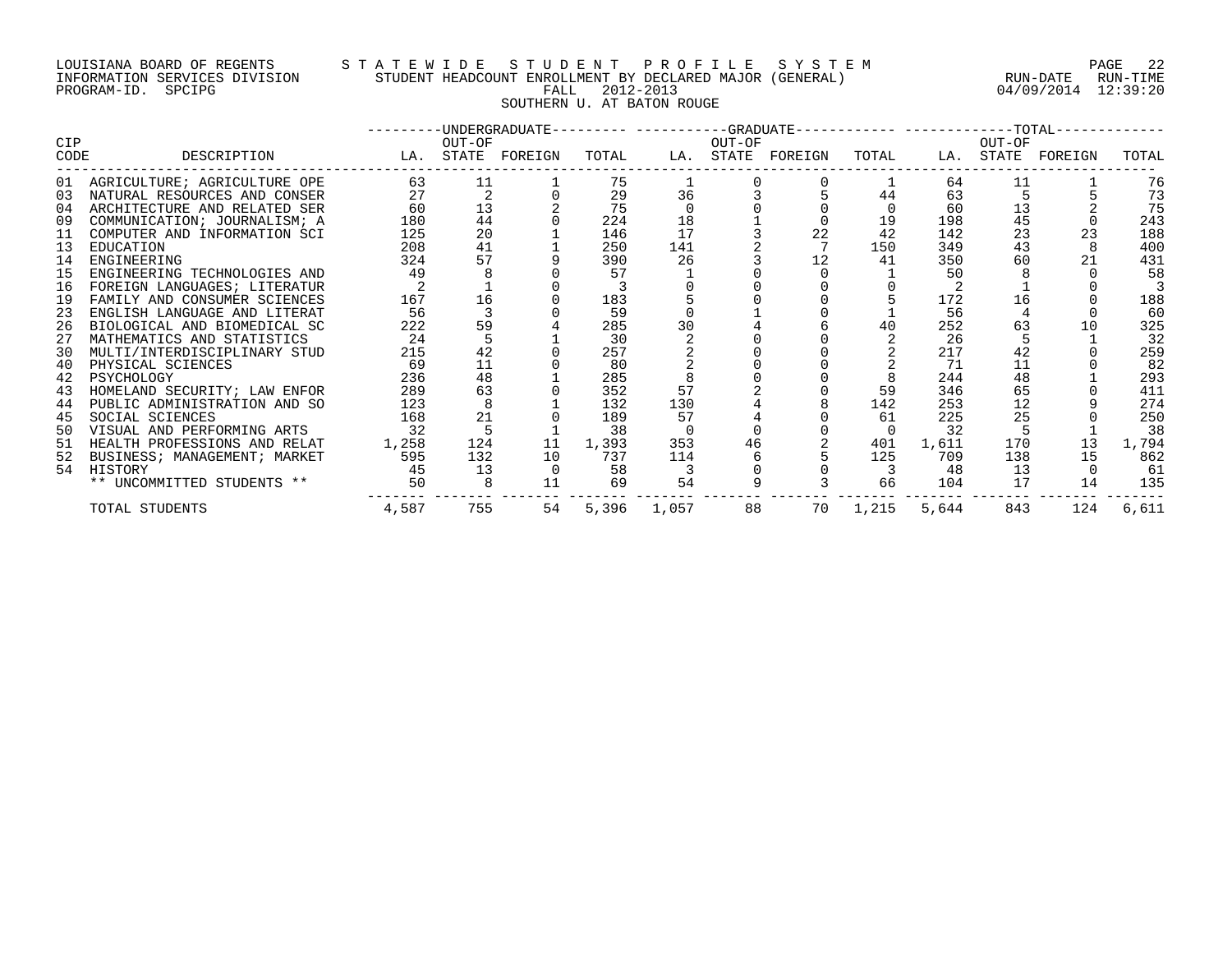## LOUISIANA BOARD OF REGENTS S T A T E W I D E S T U D E N T P R O F I L E S Y S T E M PAGE 23 INFORMATION SERVICES DIVISION STUDENT HEADCOUNT ENROLLMENT BY DECLARED MAJOR (GENERAL) RUN-DATE RUN-TIME PROGRAM-ID. SPCIPG FALL 2012-2013 04/09/2014 12:39:20 SAT ENROLLMENT 2012-2013<br>FALL 2012-2013<br>SOUTHERN U. AT NEW ORLEANS

| CIP<br>CODE | DESCRIPTION                  | LA.   | OUT-OF<br>STATE | -UNDERGRADUATE-<br>FOREIGN | TOTAL | LA. | OUT-OF<br>STATE | FOREIGN | TOTAL | LA.   | OUT-OF<br>STATE | FOREIGN | TOTAL |
|-------------|------------------------------|-------|-----------------|----------------------------|-------|-----|-----------------|---------|-------|-------|-----------------|---------|-------|
| 13          | EDUCATION                    | 219   | 12              |                            | 231   |     |                 |         |       | 219   | 12              |         | 231   |
| 19          | FAMILY AND CONSUMER SCIENCES | 82    |                 |                            | 88    |     |                 |         |       | 82    |                 |         | 88    |
| 23          | ENGLISH LANGUAGE AND LITERAT |       |                 |                            | 37    |     |                 |         |       | 37    |                 |         | 37    |
| 24          | LIBERAL ARTS AND SCIENCES; G | 90    |                 |                            | 94    |     |                 |         |       | 90    |                 |         | 94    |
| 26          | BIOLOGICAL AND BIOMEDICAL SC | 307   |                 |                            | 323   |     |                 |         |       | 307   |                 |         | 323   |
| 27          | MATHEMATICS AND STATISTICS   | 58    |                 |                            | 61    |     |                 |         |       | 58    |                 |         | 61    |
| 30          | MULTI/INTERDISCIPLINARY STUD |       |                 |                            |       | 23  |                 |         | 25    | 23    |                 |         | 25    |
| 42          | PSYCHOLOGY                   | 199   | 14              |                            | 214   |     |                 |         |       | 199   | 14              |         | 214   |
| 43          | HOMELAND SECURITY; LAW ENFOR | 285   | 19              |                            | 304   | 83  |                 |         | 89    | 368   | 25              |         | 393   |
| 44          | PUBLIC ADMINISTRATION AND SO | 322   | 16              |                            | 338   | 298 |                 |         | 314   | 620   | 31              |         | 652   |
| 45          | SOCIAL SCIENCES              |       |                 |                            | 13    |     |                 |         |       | 12    |                 |         | 13    |
| 51          | HEALTH PROFESSIONS AND RELAT | 196   |                 |                            | 202   |     |                 |         |       | 196   |                 |         | 202   |
| 52          | BUSINESS; MANAGEMENT; MARKET | 379   | 28              |                            | 410   | 51  |                 |         | 53    | 430   |                 |         | 463   |
| 54          | HISTORY                      | 23    |                 |                            | 26    |     |                 |         |       | 23    |                 |         | 26    |
|             | ** UNCOMMITTED STUDENTS **   | 223   |                 |                            | 224   |     |                 |         |       | 223   |                 |         | 224   |
|             | TOTAL STUDENTS               | 2,432 | 127             | b                          | 2,565 | 455 | 25              |         | 481   | 2,887 | 152             |         | 3,046 |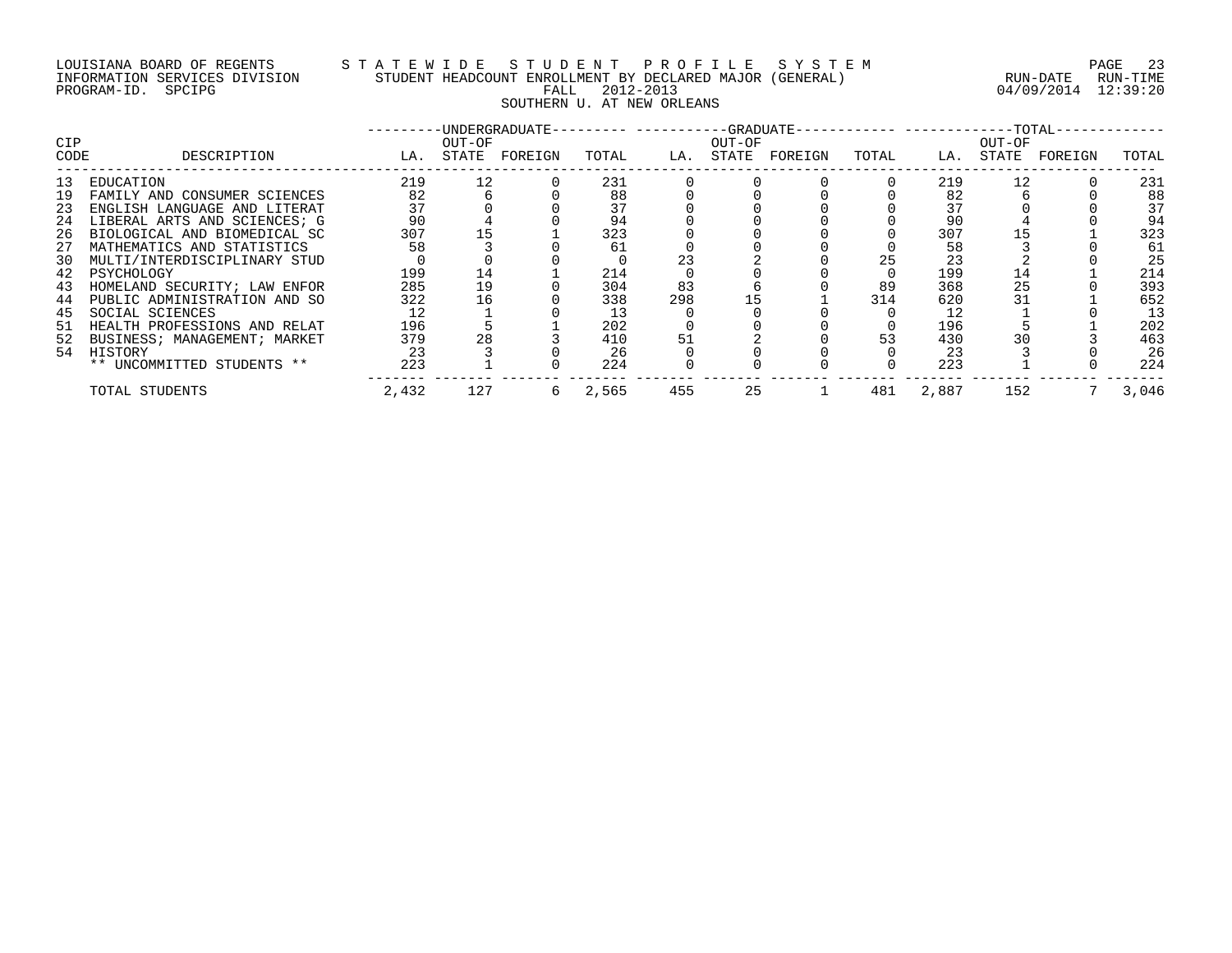## LOUISIANA BOARD OF REGENTS S T A T E W I D E S T U D E N T P R O F I L E S Y S T E M PAGE 24 INFORMATION SERVICES DIVISION STUDENT HEADCOUNT ENROLLMENT BY DECLARED MAJOR (GENERAL) RUN-DATE RUN-TIME PROGRAM-ID. SPCIPG FALL 2012-2013 04/09/2014 12:39:20 SAT ENROLLMANT DI POLITICIA<br>FALL 2012-2013<br>SOUTHERN U. AT SHREVEPORT

| <b>CIP</b> |                                 |       | OUT-OF | -UNDERGRADUATE- |       |     | OUT-OF |         |       |       | OUT-OF |         |       |
|------------|---------------------------------|-------|--------|-----------------|-------|-----|--------|---------|-------|-------|--------|---------|-------|
| CODE       | DESCRIPTION                     | LA.   | STATE  | FOREIGN         | TOTAL | LA. | STATE  | FOREIGN | TOTAL | LA.   | STATE  | FOREIGN | TOTAL |
| 10         | COMMUNICATIONS TECHNOLOGIES/    |       |        |                 |       |     |        |         |       |       |        |         |       |
| 11         | COMPUTER AND INFORMATION SCI    | 48    |        |                 | 48    |     |        |         |       |       |        |         | 48    |
|            | PERSONAL AND CULINARY SERVIC    |       |        |                 |       |     |        |         |       |       |        |         | 10    |
| 13         | EDUCATION                       |       |        |                 |       |     |        |         |       |       |        |         |       |
| 15         | ENGINEERING TECHNOLOGIES AND    |       |        |                 | 10    |     |        |         |       |       |        |         | 10    |
| 19         | FAMILY AND CONSUMER SCIENCES    | 24    |        |                 | 25    |     |        |         |       | 24    |        |         | 25    |
| 24         | LIBERAL ARTS AND SCIENCES; G    | 577   |        |                 | 609   |     |        |         |       | 577   |        |         | 609   |
| 26         | BIOLOGICAL AND BIOMEDICAL SC    |       |        |                 |       |     |        |         |       | 47    |        |         | 51    |
| 40         | PHYSICAL SCIENCES               |       |        |                 |       |     |        |         |       |       |        |         |       |
| 43         | HOMELAND SECURITY; LAW ENFOR    | 142   |        |                 | 145   |     |        |         |       | 142   |        |         | 145   |
| 47         | MECHANIC AND REPAIR TECHNOLO    | 40    |        |                 |       |     |        |         |       | 40    |        |         | 41    |
| -51        | HEALTH PROFESSIONS AND RELAT    | 1,468 |        |                 | 1,479 |     |        |         |       | 1,468 |        |         | 1,479 |
|            | 52 BUSINESS; MANAGEMENT; MARKET | 207   |        |                 | 210   |     |        |         |       | 207   |        |         | 210   |
|            | ** UNCOMMITTED STUDENTS **      | 289   |        |                 | 291   |     |        |         |       | 289   |        |         | 291   |
|            | TOTAL STUDENTS                  | 2,874 | 55     |                 | 2,931 |     |        |         | 0     | 2,874 | 55     |         | 2,931 |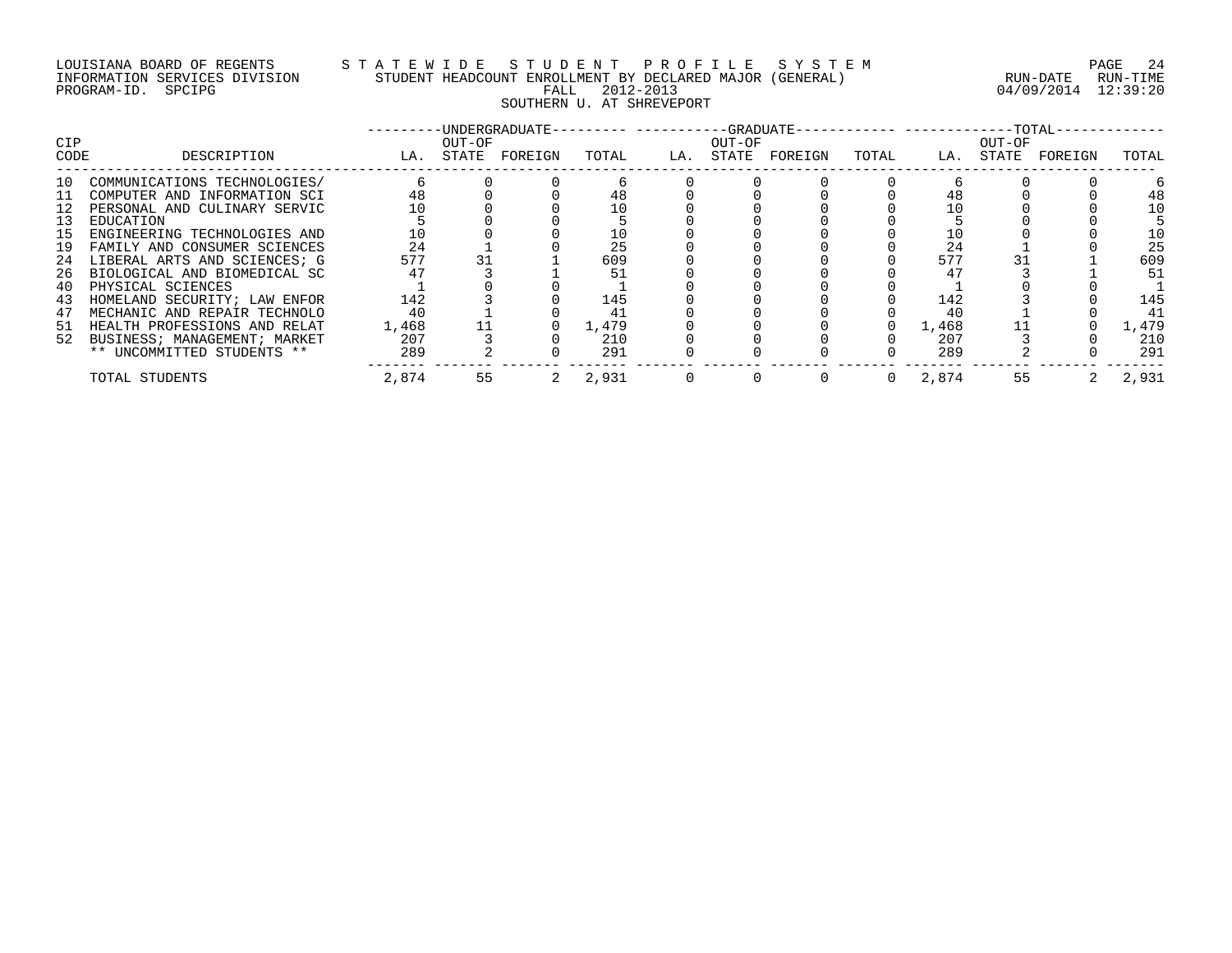| LOUISIANA BOARD OF REGENTS    | STATEWIDE STUDENT PROFILE SYSTEM                         |                     | PAGE 25  |
|-------------------------------|----------------------------------------------------------|---------------------|----------|
| INFORMATION SERVICES DIVISION | STUDENT HEADCOUNT ENROLLMENT BY DECLARED MAJOR (GENERAL) | RUN-DATE            | RUN-TIME |
| PROGRAM-ID. SPCIPG            | FALL 2012-2013                                           | 04/09/2014 12:39:20 |          |
|                               | SOUTHERN LAW CENTER                                      |                     |          |

|      |                                 |    |        |         |       |     |        |         |       |     |        | ---TOTAL---- |       |
|------|---------------------------------|----|--------|---------|-------|-----|--------|---------|-------|-----|--------|--------------|-------|
| CIP  |                                 |    | OUT-OF |         |       |     | OUT-OF |         |       |     | OUT-OF |              |       |
| CODE | DESCRIPTION                     | LA | STATE  | FOREIGN | TOTAL | LA  | STATE  | FOREIGN | TOTAL | LA. | STATE  | FOREIGN      | TOTAL |
|      | 22 LEGAL PROFESSIONS AND STUDIE |    |        |         |       | 567 | 188    |         | 755   | 567 | 188    |              | 755   |
|      | TOTAL STUDENTS                  |    |        |         |       | 567 | 188    |         | 755   | 567 | 188    |              | 755   |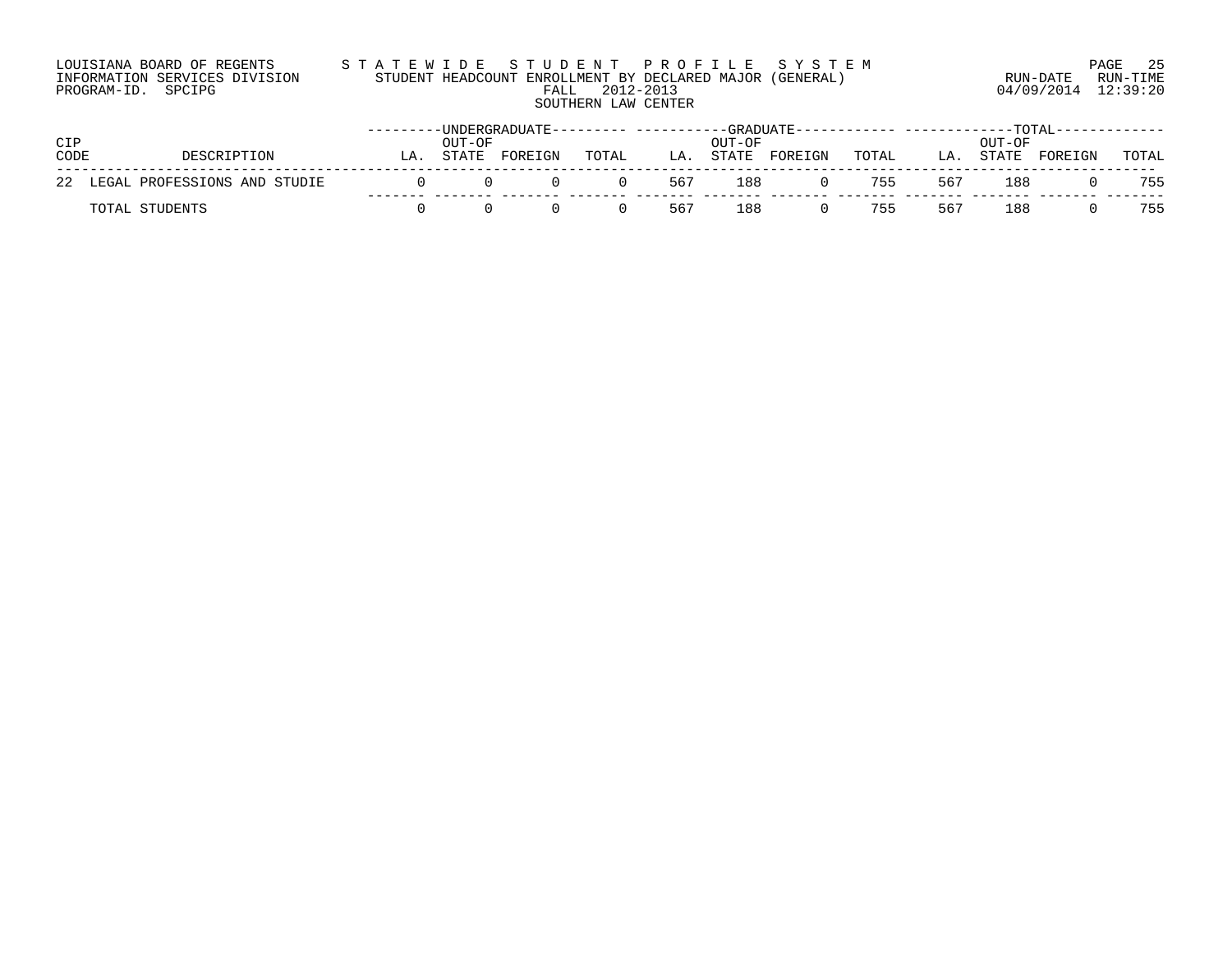## LOUISIANA BOARD OF REGENTS S T A T E W I D E S T U D E N T P R O F I L E S Y S T E M PAGE 26 INFORMATION SERVICES DIVISION STUDENT HEADCOUNT ENROLLMENT BY DECLARED MAJOR (GENERAL) RUN-DATE RUN-TIME PROGRAM-ID. SPCIPG FALL 2012-2013 04/09/2014 12:39:20 BATON ROUGE COMMUNITY COLLEGE

| CIP  |                              |       | OUT-OF | -UNDERGRADUATE- |       |     | OUT-OF |         |       | ---- ------------TOTAL- | OUT-OF |         |       |
|------|------------------------------|-------|--------|-----------------|-------|-----|--------|---------|-------|-------------------------|--------|---------|-------|
| CODE | DESCRIPTION                  | LA.   | STATE  | FOREIGN         | TOTAL | LA. | STATE  | FOREIGN | TOTAL | LA.                     | STATE  | FOREIGN | TOTAL |
| -11  | COMPUTER AND INFORMATION SCI | 289   |        | 14              | 306   |     |        |         |       | 289                     |        | 14      | 306   |
| 13   | EDUCATION                    | 325   |        |                 | 334   |     |        |         |       | 325                     |        |         | 334   |
| 14   | ENGINEERING                  | 324   |        |                 | 347   |     |        |         |       | 324                     |        |         | 347   |
| 15   | ENGINEERING TECHNOLOGIES AND | 143   |        |                 | 144   |     |        |         |       | 143                     |        |         | 144   |
| 19   | FAMILY AND CONSUMER SCIENCES | 21    |        |                 | 21    |     |        |         |       | 21                      |        |         | 21    |
| 22   | LEGAL PROFESSIONS AND STUDIE | 56    |        |                 | 61    |     |        |         |       | 56                      |        |         | 61    |
| 24   | LIBERAL ARTS AND SCIENCES; G | 3,820 | 71     | 55              | 3,946 |     |        |         |       | 3,820                   |        | 55      | 3,946 |
| 41   | SCIENCE TECHNOLOGIES/TECHNIC | 150   |        |                 | 157   |     |        |         |       | 150                     |        |         | 157   |
| 43   | HOMELAND SECURITY; LAW ENFOR | 410   |        |                 | 420   |     |        |         |       | 410                     |        |         | 420   |
| 47   | MECHANIC AND REPAIR TECHNOLO |       |        |                 |       |     |        |         |       |                         |        |         |       |
| 50   | VISUAL AND PERFORMING ARTS   | 220   |        |                 | 224   |     |        |         |       | 220                     |        |         | 224   |
| -51  | HEALTH PROFESSIONS AND RELAT | 194   |        |                 | 198   |     |        |         |       | 194                     |        |         | 198   |
| 52   | BUSINESS; MANAGEMENT; MARKET | 1,389 | 28     | 33              | 1,450 |     |        |         |       | 1,389                   | 28     | 33      | 1,450 |
|      | ** UNCOMMITTED STUDENTS **   | 328   |        |                 | 334   |     |        |         |       | 328                     |        |         | 334   |
|      | TOTAL STUDENTS               | 7,672 | 137    | 136             | 7,945 |     |        |         | 0     | 7,672                   | 137    | 136     | 7,945 |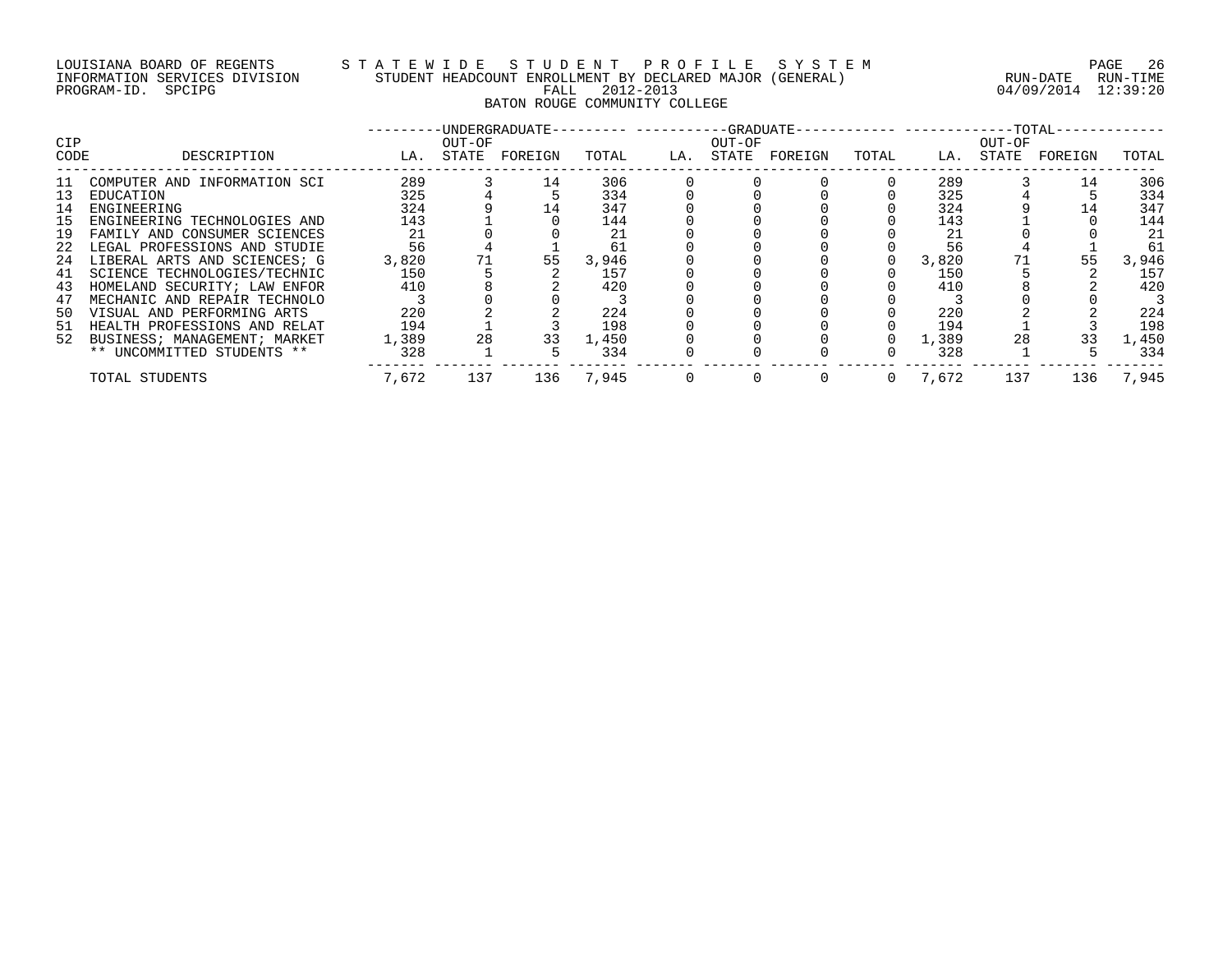## LOUISIANA BOARD OF REGENTS S T A T E W I D E S T U D E N T P R O F I L E S Y S T E M PAGE 27 INFORMATION SERVICES DIVISION STUDENT HEADCOUNT ENROLLMENT BY DECLARED MAJOR (GENERAL) RUN-DATE RUN-TIME PROGRAM-ID. SPCIPG FALL 2012-2013 04/09/2014 12:39:20 BOSSIER PARISH COMMUNITY COLLEGE

|                    |                                 |                   |        |          |        | -UNDERGRADUATE--------- ----------GRADUATE----------- -----------TOTAL- |              |       |        |                   |          |
|--------------------|---------------------------------|-------------------|--------|----------|--------|-------------------------------------------------------------------------|--------------|-------|--------|-------------------|----------|
| <b>CIP</b><br>CODE | DESCRIPTION                     | LA. STATE FOREIGN | OUT-OF | TOTAL    | OUT-OF | LA. STATE FOREIGN                                                       | TOTAL        |       | OUT-OF | LA. STATE FOREIGN | TOTAL    |
|                    |                                 |                   |        |          |        |                                                                         |              |       |        |                   |          |
| 09                 | COMMUNICATION; JOURNALISM; A    |                   |        |          |        |                                                                         |              |       |        |                   |          |
| 10                 | COMMUNICATIONS TECHNOLOGIES/    | 331               | 11     | 342      |        |                                                                         |              | 331   |        |                   | 342      |
| 11                 | COMPUTER AND INFORMATION SCI    | 359               |        | 366      |        |                                                                         |              | 359   |        |                   | 366      |
| 12                 | PERSONAL AND CULINARY SERVIC    | 72                |        | 74       |        |                                                                         |              | 72    |        |                   | 74       |
| 13                 | EDUCATION                       | 147               |        | 149      |        |                                                                         |              | 147   |        |                   | 149      |
| 14                 | ENGINEERING                     | 105               |        | 110      |        |                                                                         |              | 105   |        |                   | 110      |
| 15                 | ENGINEERING TECHNOLOGIES AND    | 230               |        | 232      |        |                                                                         |              | 230   |        |                   | 232      |
| 19                 | FAMILY AND CONSUMER SCIENCES    | 112               |        | 114      |        |                                                                         |              | 112   |        |                   | 114      |
|                    | 22 LEGAL PROFESSIONS AND STUDIE | -11               |        | -11      |        |                                                                         |              | -11   |        |                   | 11       |
| 24                 | LIBERAL ARTS AND SCIENCES; G    | 1,950             | 51     | 2,003    |        |                                                                         |              | 1,950 | 51     |                   | 2,003    |
| 30                 | MULTI/INTERDISCIPLINARY STUD    |                   |        |          |        |                                                                         |              |       |        |                   |          |
| 41                 | SCIENCE TECHNOLOGIES/TECHNIC    |                   |        |          |        |                                                                         |              |       |        |                   |          |
| 43                 | HOMELAND SECURITY; LAW ENFOR    | 485               |        | 493      |        |                                                                         |              | 485   |        |                   | 493      |
| 47                 | MECHANIC AND REPAIR TECHNOLO    | 13                |        | 13       |        |                                                                         |              | 13    |        |                   | 13       |
| 50                 | VISUAL AND PERFORMING ARTS      | 86                |        | 89       |        |                                                                         |              | 86    |        |                   | 89       |
|                    | 51 HEALTH PROFESSIONS AND RELAT | 2,541             | 46     | 2,591    |        |                                                                         |              | 2,541 | 46     |                   | 2,591    |
| 52                 | BUSINESS; MANAGEMENT; MARKET    | 698               | 20     | 720      |        |                                                                         |              | 698   | 20     |                   | 720      |
|                    | ** UNCOMMITTED STUDENTS **      | 600               |        | 603      |        |                                                                         |              | 600   |        |                   | 603      |
|                    | TOTAL STUDENTS                  | 7.747             | 159    | 11 7,917 |        |                                                                         | $\mathbf{0}$ | 7,747 | 159    |                   | 11 7,917 |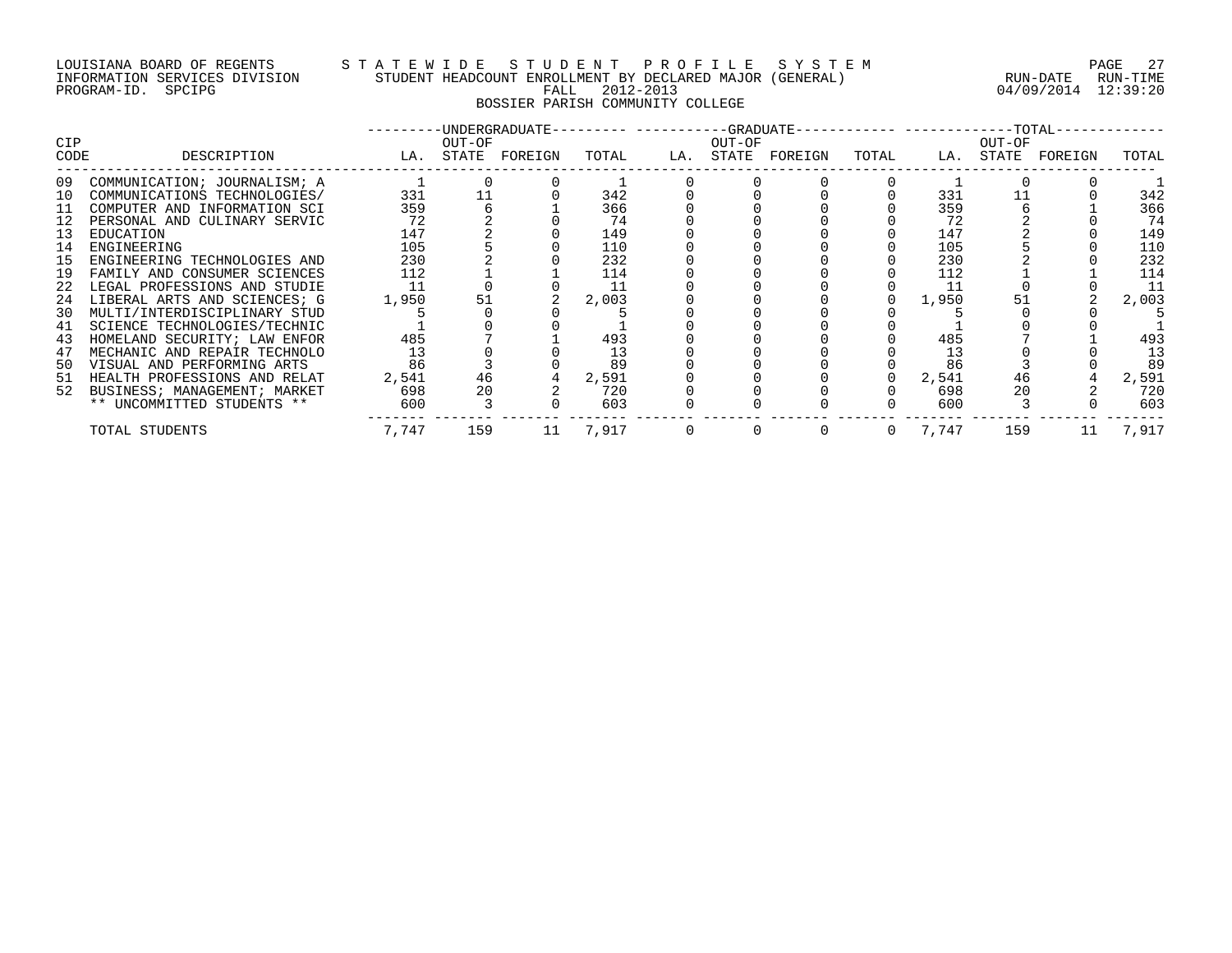## LOUISIANA BOARD OF REGENTS S T A T E W I D E S T U D E N T P R O F I L E S Y S T E M PAGE 28 INFORMATION SERVICES DIVISION STUDENT HEADCOUNT ENROLLMENT BY DECLARED MAJOR (GENERAL) RUN-DATE RUN-TIME PROGRAM-ID. SPCIPG FALL 2012-2013 04/09/2014 12:39:20 DELGADO COMMUNITY COLLEGE

|            |                                 |                   |        |    |           |                                 |        | ---------UNDERGRADUATE--------- ----------GRADUATE----------- -----------TOTAL-- |                |                 |        |                   |           |
|------------|---------------------------------|-------------------|--------|----|-----------|---------------------------------|--------|----------------------------------------------------------------------------------|----------------|-----------------|--------|-------------------|-----------|
| <b>CIP</b> |                                 |                   | OUT-OF |    |           |                                 | OUT-OF |                                                                                  |                |                 | OUT-OF |                   |           |
| CODE       | DESCRIPTION                     | LA. STATE FOREIGN |        |    |           |                                 |        | TOTAL LA. STATE FOREIGN                                                          | TOTAL          |                 |        | LA. STATE FOREIGN | TOTAL     |
|            | 01 AGRICULTURE; AGRICULTURE OPE | 49                |        |    | 51        |                                 |        |                                                                                  |                | 49              |        |                   | 51        |
| 03         | NATURAL RESOURCES AND CONSER    |                   |        |    |           |                                 |        |                                                                                  |                |                 |        |                   |           |
| 09         | COMMUNICATION; JOURNALISM; A    | 289               | 14     |    | 303       |                                 |        |                                                                                  |                | 289             | 14     |                   | 303       |
| 11         | COMPUTER AND INFORMATION SCI    | 482               | 23     |    | 506       |                                 |        |                                                                                  |                | 482             | 23     |                   | 506       |
| 12         | PERSONAL AND CULINARY SERVIC    | 610               | 20     |    | 632       |                                 |        |                                                                                  |                | 610             | 20     |                   | 632       |
| 13         | EDUCATION                       | 314               | 12     |    | 326       |                                 |        |                                                                                  |                | 314             | 12     |                   | 326       |
| 15         | ENGINEERING TECHNOLOGIES AND    | 612               | 15     |    | 628       |                                 |        |                                                                                  |                | 612             | 15     |                   | 628       |
| 16         | FOREIGN LANGUAGES; LITERATUR    | 47                |        |    | 51        |                                 |        |                                                                                  |                | 47              |        |                   | 51        |
| 19         | FAMILY AND CONSUMER SCIENCES    | 434               |        |    | 443       |                                 |        |                                                                                  |                | 434             |        |                   | 443       |
| 22         | LEGAL PROFESSIONS AND STUDIE    | 41                |        |    | 42        |                                 |        |                                                                                  |                | 41              |        |                   | 42        |
|            | 24 LIBERAL ARTS AND SCIENCES; G | 2,255             | 148    |    | 2,408     |                                 |        |                                                                                  |                | 2,255           | 148    |                   | 2,408     |
| 43         | HOMELAND SECURITY; LAW ENFOR    | 744               | 27     |    | 771       |                                 |        |                                                                                  |                | 744             | 27     |                   | 771       |
| 46         | CONSTRUCTION TRADES             | 112               |        |    | 115       |                                 |        |                                                                                  |                | 112             |        |                   | 115       |
| 47         | MECHANIC AND REPAIR TECHNOLO    | 401               |        |    | 410       |                                 |        |                                                                                  |                | 401             |        |                   | 410       |
| 48         | PRECISION PRODUCTION            | 122               |        |    | 125       |                                 |        |                                                                                  |                | 122             |        |                   | 125       |
| 50         | VISUAL AND PERFORMING ARTS      | 364               | 16     |    | 381       |                                 |        |                                                                                  |                | 364             | 16     |                   | 381       |
|            | 51 HEALTH PROFESSIONS AND RELAT | 7,272             | 232    |    | 7,509     |                                 |        |                                                                                  |                | 7,272           | 232    |                   | 7,509     |
| 52         | BUSINESS; MANAGEMENT; MARKET    | 2,456             | 92     |    | 2,552     |                                 |        |                                                                                  |                | 2,456           | 92     |                   | 2,552     |
|            | ** UNCOMMITTED STUDENTS **      | 675               | 107    | 52 | 834       |                                 |        |                                                                                  | $\mathbf{0}$   | 675             | 107    | 52                | 834       |
|            | TOTAL STUDENTS                  | 17,284            | 737    |    | 72 18,093 | $\begin{matrix}0&0\end{matrix}$ |        |                                                                                  | $\overline{0}$ | $0\quad 17,284$ |        | 737               | 72 18,093 |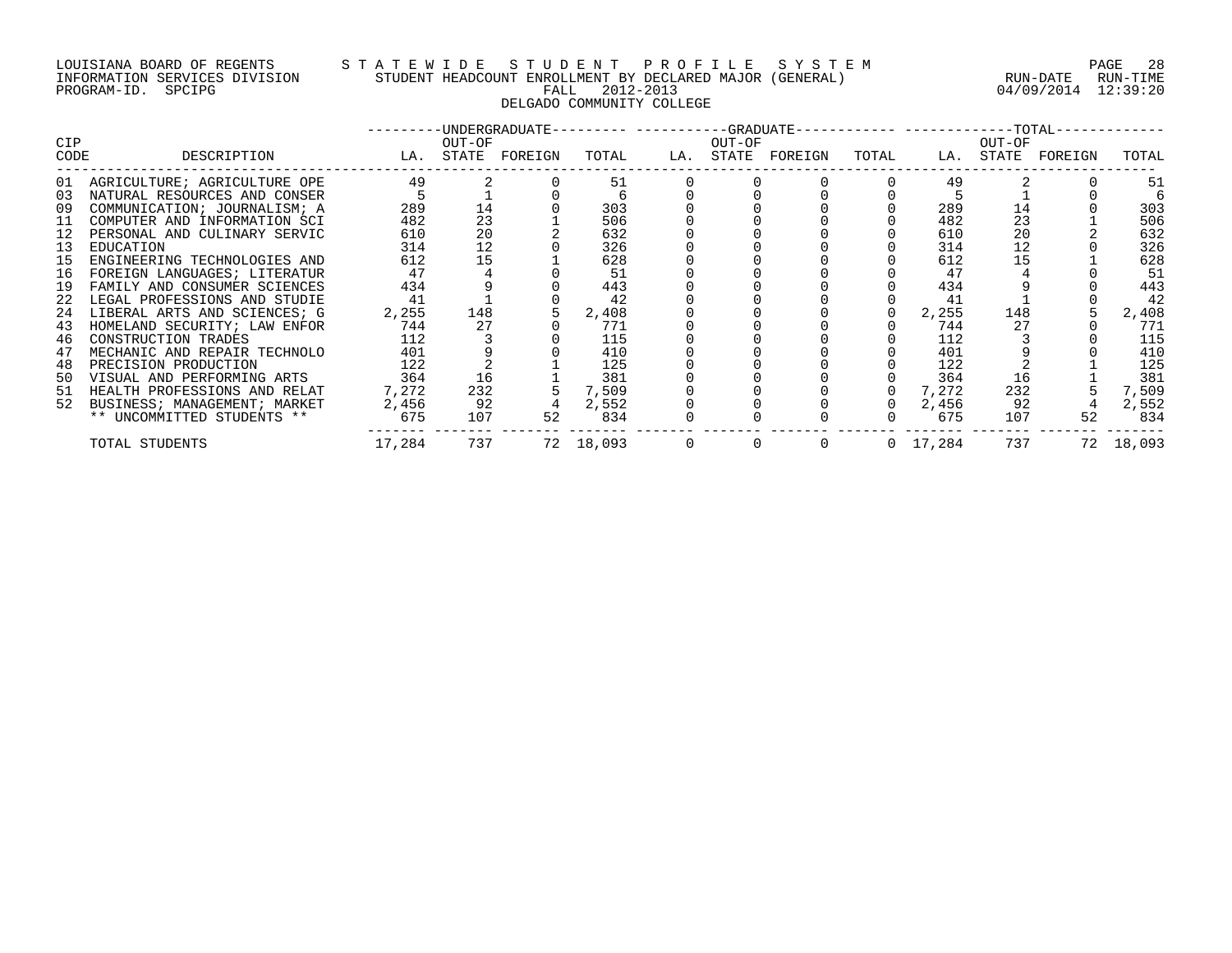## LOUISIANA BOARD OF REGENTS S T A T E W I D E S T U D E N T P R O F I L E S Y S T E M PAGE 29 INFORMATION SERVICES DIVISION STUDENT HEADCOUNT ENROLLMENT BY DECLARED MAJOR (GENERAL) RUN-DATE RUN-TIME PROGRAM-ID. SPCIPG FALL 2012-2013 04/09/2014 12:39:20 ELAINE P. NUNEZ COMMUN. COLLEGE

| <b>CIP</b> |                              |       | OUT-OF | -UNDERGRADUATE- |       |     | --GRADUATE-<br>OUT-OF |         |       |       | --TOTAL-<br>OUT-OF |         |       |
|------------|------------------------------|-------|--------|-----------------|-------|-----|-----------------------|---------|-------|-------|--------------------|---------|-------|
| CODE       | DESCRIPTION                  | LA.   | STATE  | FOREIGN         | TOTAL | LA. | STATE                 | FOREIGN | TOTAL | LA.   | STATE              | FOREIGN | TOTAL |
| -11        | COMPUTER AND INFORMATION SCI | 12    |        |                 |       |     |                       |         |       |       |                    |         | 12    |
| 12         | PERSONAL AND CULINARY SERVIC | 36    |        |                 | 36    |     |                       |         |       | 36    |                    |         | 36    |
| 13         | EDUCATION                    | 47    |        |                 | 49    |     |                       |         |       | 47    |                    |         | 49    |
| 15         | ENGINEERING TECHNOLOGIES AND | 230   |        |                 | 232   |     |                       |         |       | 230   |                    |         | 232   |
| 19         | FAMILY AND CONSUMER SCIENCES | 67    |        |                 | 70    |     |                       |         |       | 67    |                    |         | 70    |
| 22         | LEGAL PROFESSIONS AND STUDIE | 49    |        |                 | 50    |     |                       |         |       | 49    |                    |         | 50    |
| 24         | LIBERAL ARTS AND SCIENCES; G | 374   |        |                 | 379   |     |                       |         |       | 374   |                    |         | 379   |
| 46         | CONSTRUCTION TRADES          |       |        |                 | 27    |     |                       |         |       | 27    |                    |         | 27    |
| 47         | MECHANIC AND REPAIR TECHNOLO | 25    |        |                 | 26    |     |                       |         |       | 25    |                    |         | 26    |
| -51        | HEALTH PROFESSIONS AND RELAT | 461   |        |                 | 465   |     |                       |         |       | 461   |                    |         | 465   |
| 52         | BUSINESS; MANAGEMENT; MARKET | 181   |        |                 | 181   |     |                       |         |       | 181   |                    |         | 181   |
|            | ** UNCOMMITTED STUDENTS **   | 741   |        |                 | 742   |     |                       |         |       | 741   |                    |         | 742   |
|            | TOTAL STUDENTS               | 2,250 | 15     |                 | 2,269 |     |                       |         |       | 2,250 | 15                 |         | 2,269 |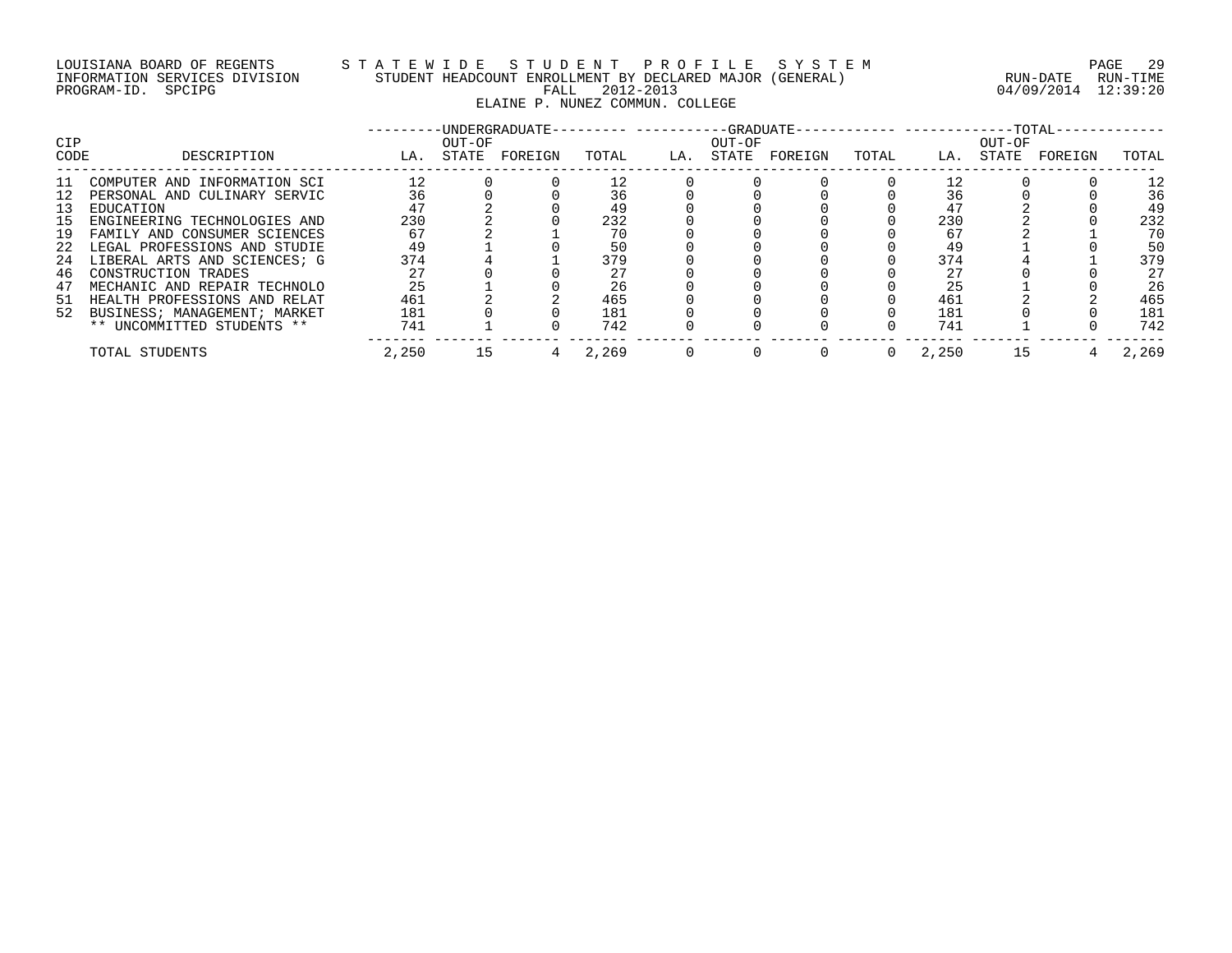## LOUISIANA BOARD OF REGENTS S T A T E W I D E S T U D E N T P R O F I L E S Y S T E M PAGE 30 INFORMATION SERVICES DIVISION STUDENT HEADCOUNT ENROLLMENT BY DECLARED MAJOR (GENERAL) RUN-DATE RUN-TIME PROGRAM-ID. SPCIPG FALL 2012-2013 04/09/2014 12:39:20 RIVER PARISHES COMMUNITY COLLEGE

|      |                                 |       |        | UNDERGRADUATE- |       |     |        | -GRADUATE-· |       |       |        | $-TOTAL-$ |         |
|------|---------------------------------|-------|--------|----------------|-------|-----|--------|-------------|-------|-------|--------|-----------|---------|
| CIP  |                                 |       | OUT-OF |                |       |     | OUT-OF |             |       |       | OUT-OF |           |         |
| CODE | DESCRIPTION                     | LA.   | STATE  | FOREIGN        | TOTAL | LA. | STATE  | FOREIGN     | TOTAL | LA.   | STATE  | FOREIGN   | TOTAL   |
| 13   | EDUCATION                       | 68    |        |                | 68    |     |        |             |       | 68    |        |           | 68      |
| L5.  | ENGINEERING TECHNOLOGIES AND    | 320   |        |                | 321   |     |        |             |       | 320   |        |           | 321     |
| 24   | LIBERAL ARTS AND SCIENCES; G    | 1,229 |        |                | 1,242 |     |        |             |       | 1,229 |        |           | . . 242 |
| 47   | MECHANIC AND REPAIR TECHNOLO    |       |        |                |       |     |        |             |       |       |        |           | 16      |
| 48   | PRECISION PRODUCTION            |       |        |                |       |     |        |             |       |       |        |           | 31      |
|      | 51 HEALTH PROFESSIONS AND RELAT | 63    |        |                |       |     |        |             |       |       |        |           | 63      |
|      | 52 BUSINESS; MANAGEMENT; MARKET | 51    |        |                |       |     |        |             |       |       |        |           | 51      |
|      | ** UNCOMMITTED STUDENTS **      | .,764 |        |                | 1,774 |     |        |             |       | 1,764 |        |           | .774    |
|      | TOTAL STUDENTS                  | 3,542 |        |                | 3,566 |     |        |             |       | 3,542 |        |           | 3,566   |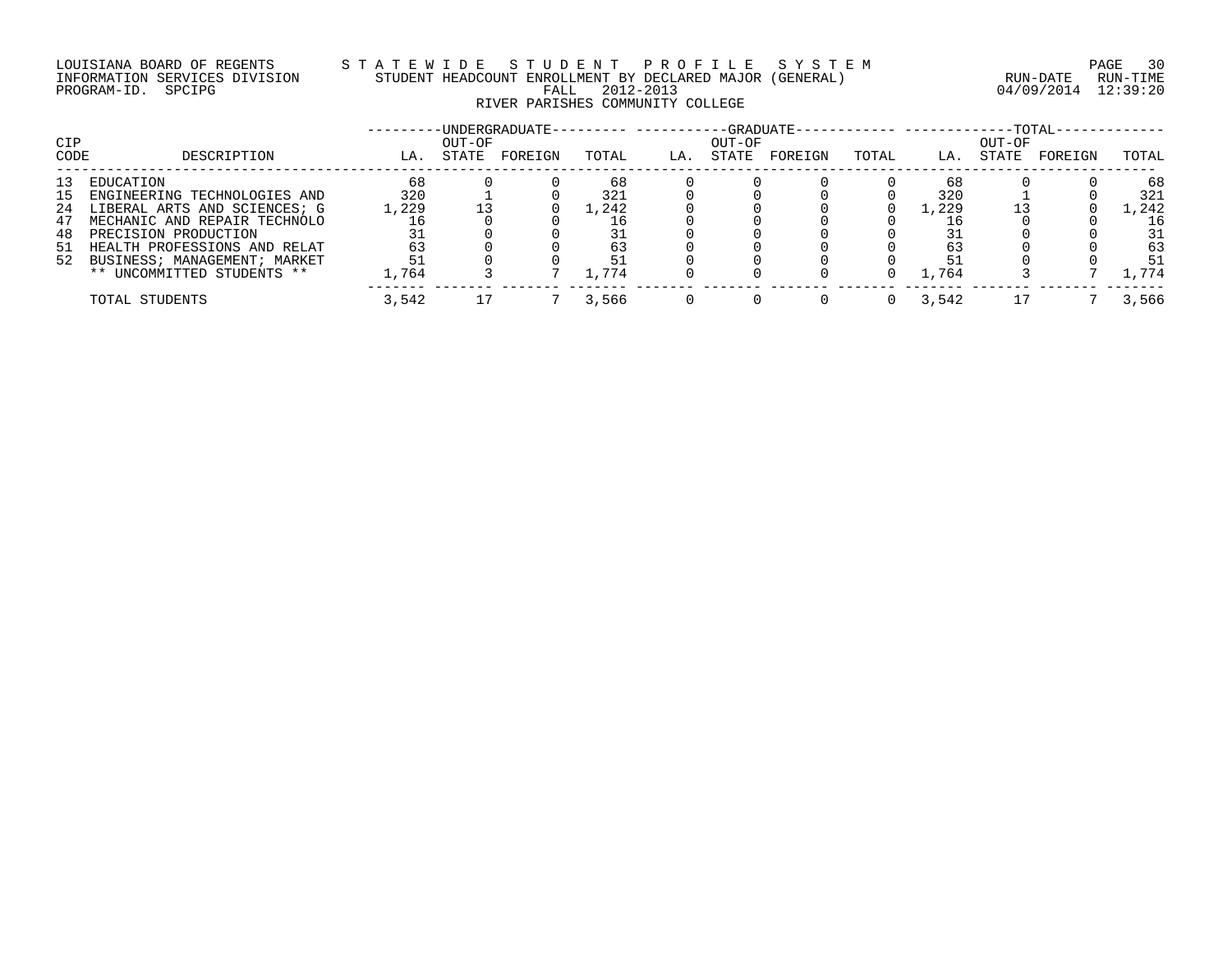## LOUISIANA BOARD OF REGENTS S T A T E W I D E S T U D E N T P R O F I L E S Y S T E M PAGE 31 INFORMATION SERVICES DIVISION STUDENT HEADCOUNT ENROLLMENT BY DECLARED MAJOR (GENERAL) RUN-DATE RUN-TIME PROGRAM-ID. SPCIPG FALL 2012-2013 04/09/2014 12:39:20 SOUTH LA. COMMUNITY COLLEGE

| <b>CIP</b> |                                 |       | OUT-OF | ---------UNDERGRADUATE--------- ----------GRADUATE----------- ------------TOTAL- |          |                | OUT-OF         |                   |          |         | OUT-OF    |         |       |
|------------|---------------------------------|-------|--------|----------------------------------------------------------------------------------|----------|----------------|----------------|-------------------|----------|---------|-----------|---------|-------|
| CODE       | DESCRIPTION                     |       |        | LA. STATE FOREIGN                                                                | TOTAL    |                |                | LA. STATE FOREIGN | TOTAL    |         | LA. STATE | FOREIGN | TOTAL |
| 10         | COMMUNICATIONS TECHNOLOGIES/    | 24    |        |                                                                                  | 24       |                |                |                   |          | 24      |           |         | 24    |
| 11         | COMPUTER AND INFORMATION SCI    | 137   |        |                                                                                  | 138      |                |                |                   |          | 137     |           |         | 138   |
| 12         | PERSONAL AND CULINARY SERVIC    | 105   |        |                                                                                  | 105      |                |                |                   |          | 105     |           |         | 105   |
| 13         | EDUCATION                       | 48    |        |                                                                                  | 49       |                |                |                   |          | 48      |           |         | 49    |
| 15         | ENGINEERING TECHNOLOGIES AND    | 294   |        |                                                                                  | 296      |                |                |                   |          | 294     |           |         | 296   |
| 19         | FAMILY AND CONSUMER SCIENCES    | 107   |        |                                                                                  | 108      |                |                |                   |          | 107     |           |         | 108   |
| 24         | LIBERAL ARTS AND SCIENCES; G    | 1,664 | 22     |                                                                                  | 1,691    |                |                |                   |          | 1,664   | 22        |         | 1,691 |
|            | 41 SCIENCE TECHNOLOGIES/TECHNIC | 45    |        |                                                                                  | 45       |                |                |                   |          | 45      |           |         | 45    |
| 43         | HOMELAND SECURITY; LAW ENFOR    | 125   |        |                                                                                  | 125      |                |                |                   |          | 125     |           |         | 125   |
| 46         | CONSTRUCTION TRADES             | 92    |        |                                                                                  | 92       |                |                |                   |          | 92      |           |         | 92    |
| 47         | MECHANIC AND REPAIR TECHNOLO    | 379   |        |                                                                                  | 379      |                |                |                   |          | 379     |           |         | 379   |
| 48         | PRECISION PRODUCTION            | 265   |        |                                                                                  | 266      |                |                |                   |          | 265     |           |         | 266   |
| 49         | TRANSPORTATION AND MATERIALS    | 23    |        |                                                                                  | 23       |                |                |                   |          | 23      |           |         | 23    |
| 51         | HEALTH PROFESSIONS AND RELAT    | 1,020 | 13     |                                                                                  | 1,034    |                |                |                   |          | 1,020   |           |         | 1,034 |
|            | 52 BUSINESS; MANAGEMENT; MARKET | 816   |        |                                                                                  | 826      |                |                |                   |          | 816     |           |         | 826   |
|            | ** UNCOMMITTED STUDENTS **      | 2,247 |        |                                                                                  | 2,257    |                |                |                   | $\Omega$ | 2,247   |           |         | 2,257 |
|            | TOTAL STUDENTS                  | 7,391 | 53     |                                                                                  | 14 7,458 | $\overline{0}$ | $\overline{0}$ | $\Omega$          |          | 0 7,391 | 53        | 14      | 7,458 |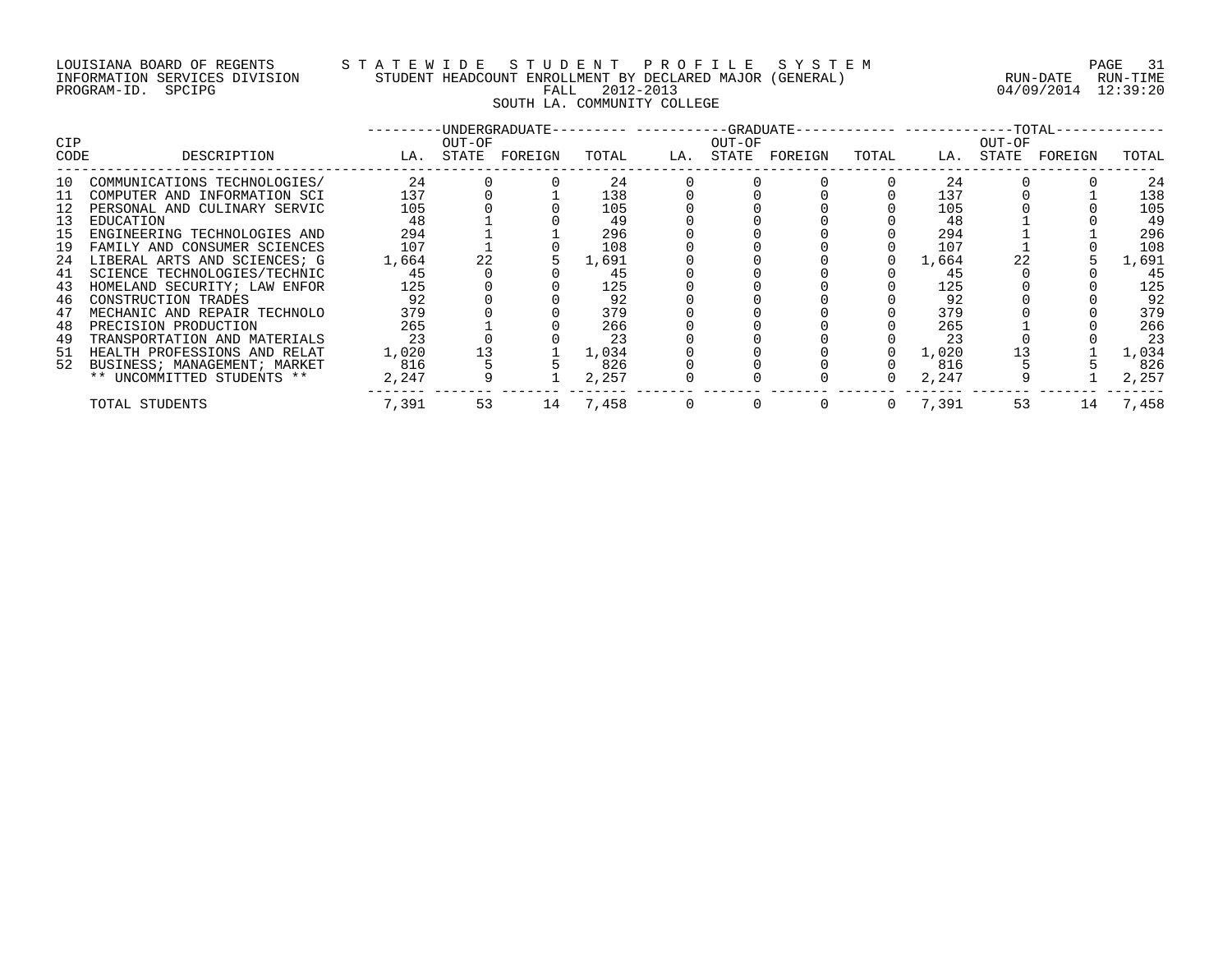## LOUISIANA BOARD OF REGENTS STATEWIDE STUDE STUDENT PROFILE SYSTEM PAGE 32<br>INFORMATION SERVICES DIVISION STUDENT HEADCOUNT ENROLLMENT BY DECLARED MAJOR (GENERAL) RUN-DATE RUN-TIME INFORMATION SERVICES DIVISION STUDENT HEADCOUNT ENROLLMENT BY DECLARED MAJOR (GENERAL)<br>PROGRAM-ID. SPCIPG LA. DELTA COMMUNITY COLLEGE

04/09/2014 12:39:20

| <b>CIP</b><br>CODE | DESCRIPTION                  | LA.   | OUT-OF<br>STATE | -UNDERGRADUATE-<br>FOREIGN | TOTAL | LA. | $-$ -GRADUATE $-$<br>OUT-OF<br>STATE | FOREIGN | TOTAL | LA.   | --TOTAL-<br>OUT-OF<br>STATE | FOREIGN | TOTAL |
|--------------------|------------------------------|-------|-----------------|----------------------------|-------|-----|--------------------------------------|---------|-------|-------|-----------------------------|---------|-------|
| -11                | COMPUTER AND INFORMATION SCI | 66    |                 |                            | 66    |     |                                      |         |       | 66    |                             |         | 66    |
| 12                 | PERSONAL AND CULINARY SERVIC | 37    |                 |                            | 37    |     |                                      |         |       | 37    |                             |         | 37    |
| 13                 | EDUCATION                    | 106   |                 |                            | 107   |     |                                      |         |       | 106   |                             |         | 107   |
| 15                 | ENGINEERING TECHNOLOGIES AND | 184   |                 |                            | 187   |     |                                      |         |       | 184   |                             |         | 187   |
| 19                 | FAMILY AND CONSUMER SCIENCES | 105   |                 |                            | 105   |     |                                      |         |       | 105   |                             |         | 105   |
| 24                 | LIBERAL ARTS AND SCIENCES; G | 740   |                 |                            | 757   |     |                                      |         |       | 740   |                             |         | 757   |
| 46                 | CONSTRUCTION TRADES          | 24    |                 |                            | 24    |     |                                      |         |       | 24    |                             |         | 24    |
| 47                 | MECHANIC AND REPAIR TECHNOLO | 98    |                 |                            | 101   |     |                                      |         |       | 98    |                             |         | 101   |
| 48                 | PRECISION PRODUCTION         | 168   |                 |                            | 168   |     |                                      |         |       | 168   |                             |         | 168   |
| -51                | HEALTH PROFESSIONS AND RELAT | 799   |                 |                            | 807   |     |                                      |         |       | 799   |                             |         | 807   |
| 52                 | BUSINESS; MANAGEMENT; MARKET | 534   |                 |                            | 545   |     |                                      |         |       | 534   |                             |         | 545   |
|                    | ** UNCOMMITTED STUDENTS **   | 1,203 |                 |                            | 1,219 |     |                                      |         |       | 1,203 |                             |         | .,219 |
|                    | TOTAL STUDENTS               | 4,064 | 48              | 11                         | 4,123 |     |                                      |         |       | 4,064 | 48                          |         | 4,123 |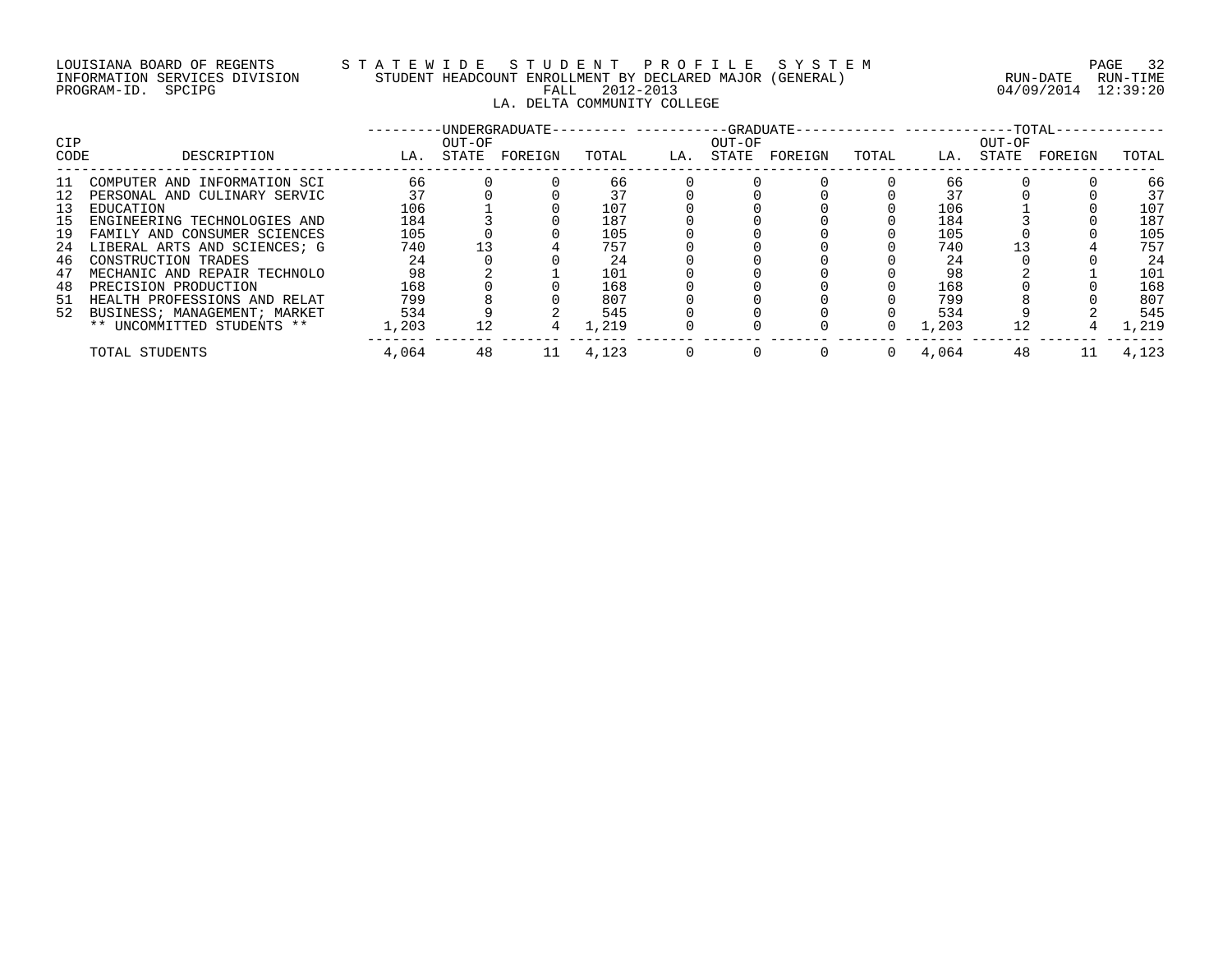## LOUISIANA BOARD OF REGENTS S T A T E W I D E S T U D E N T P R O F I L E S Y S T E M PAGE 33 INFORMATION SERVICES DIVISION STUDENT HEADCOUNT ENROLLMENT BY DECLARED MAJOR (GENERAL) RUN-DATE RUN-TIME PROGRAM-ID. SPCIPG FALL 2012-2013 04/09/2014 12:39:20 L. E. FLETCHER

| <b>CIP</b> |                              |       | OUT-OF | -UNDERGRADUATE- |       |     | $-GRADUATE-$<br>OUT-OF |         |       |       | OUT-OF | $-TOTAL-$ |       |
|------------|------------------------------|-------|--------|-----------------|-------|-----|------------------------|---------|-------|-------|--------|-----------|-------|
| CODE       | DESCRIPTION                  | LA.   | STATE  | FOREIGN         | TOTAL | LA. | STATE                  | FOREIGN | TOTAL | LA.   | STATE  | FOREIGN   | TOTAL |
| 15         | ENGINEERING TECHNOLOGIES AND | 169   |        |                 | 169   |     |                        |         |       | 169   |        |           | 169   |
| 24         | LIBERAL ARTS AND SCIENCES; G | 416   |        |                 | 418   |     |                        |         |       | 416   |        |           | 418   |
| 43         | HOMELAND SECURITY; LAW ENFOR | 106   |        |                 | 107   |     |                        |         |       | 106   |        |           | 107   |
| 46         | CONSTRUCTION TRADES          | 26    |        |                 | 26    |     |                        |         |       | 26    |        |           | 26    |
| 47         | MECHANIC AND REPAIR TECHNOLO | 90    |        |                 | 90    |     |                        |         |       | 90    |        |           | 90    |
| 48         | PRECISION PRODUCTION         | 36    |        |                 | 36    |     |                        |         |       | 36    |        |           | 36    |
| 49         | TRANSPORTATION AND MATERIALS | 103   | 80     |                 | 183   |     |                        |         |       | 103   | 80     |           | 183   |
| 51         | HEALTH PROFESSIONS AND RELAT | 506   |        |                 | 507   |     |                        |         |       | 506   |        |           | 507   |
| 52         | BUSINESS; MANAGEMENT; MARKET | 206   |        |                 | 206   |     |                        |         |       | 206   |        |           | 206   |
|            | ** UNCOMMITTED STUDENTS **   | 661   |        |                 | 670   |     |                        |         |       | 661   |        |           | 670   |
|            | ** TRANSFER STUDENTS **      | 90    |        |                 | 90    |     |                        |         |       | 90    |        |           | 90    |
|            | TOTAL STUDENTS               | 2,409 | 93     | (1)             | 2,502 |     |                        |         |       | 2,409 | 93     |           | 2,502 |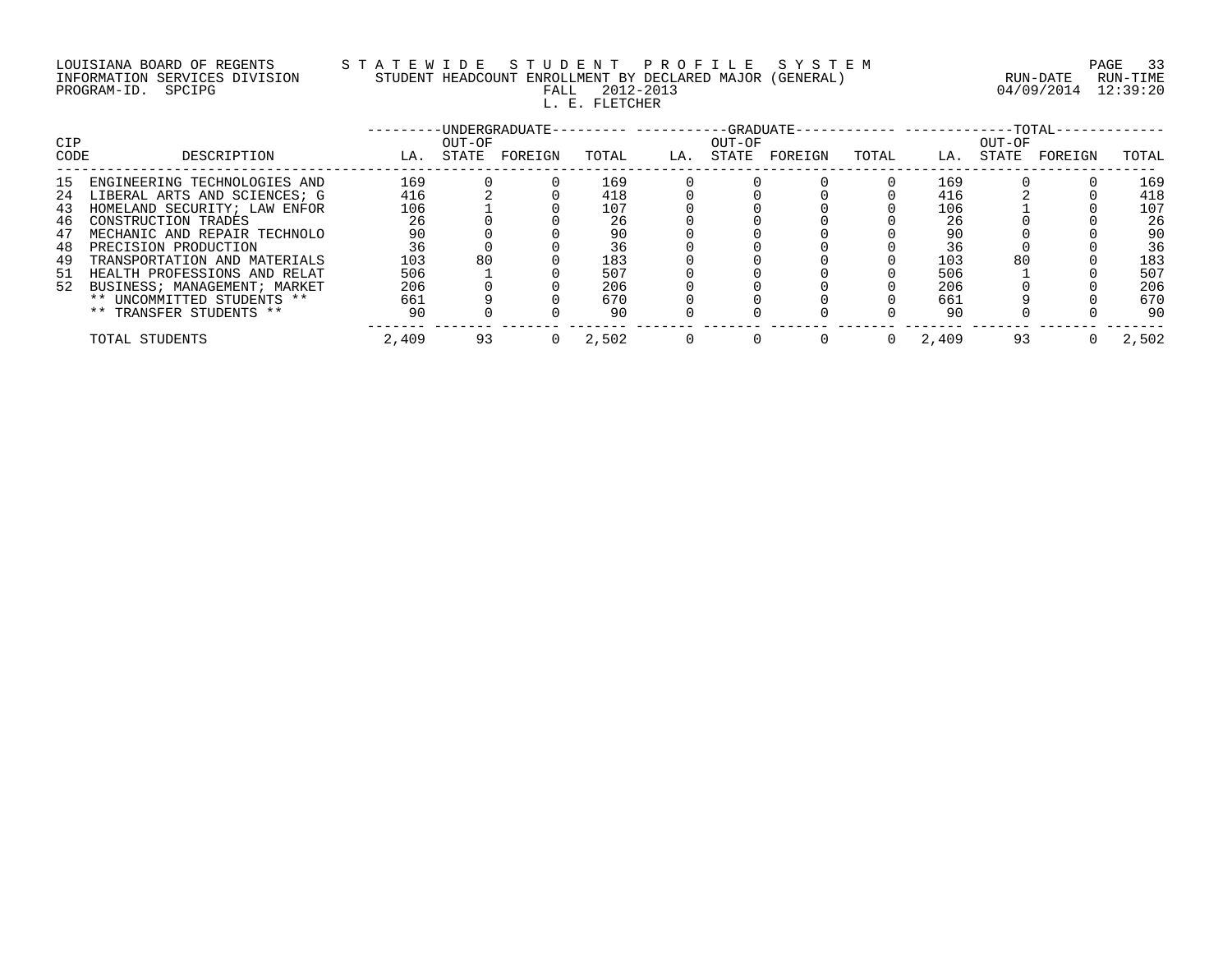## LOUISIANA BOARD OF REGENTS S T A T E W I D E S T U D E N T P R O F I L E S Y S T E M PAGE 34 INFORMATION SERVICES DIVISION STUDENT HEADCOUNT ENROLLMENT BY DECLARED MAJOR (GENERAL) RUN-DATE RUN-TIME PROGRAM-ID. SPCIPG FALL 2012-2013 04/09/2014 12:39:20 SOWELA

| <b>CIP</b> |                                 |       | OUT-OF | -UNDERGRADUATE- |       |     | OUT-OF | -GRADUATE- |       |       | OUT-OF | $-TOTAL-$ |       |
|------------|---------------------------------|-------|--------|-----------------|-------|-----|--------|------------|-------|-------|--------|-----------|-------|
| CODE       | DESCRIPTION                     | LA.   | STATE  | FOREIGN         | TOTAL | LA. | STATE  | FOREIGN    | TOTAL | LA.   | STATE  | FOREIGN   | TOTAL |
| ᆚᆚ         | COMPUTER AND INFORMATION SCI    | 124   |        |                 | 125   |     |        |            |       | 124   |        |           | 125   |
|            | PERSONAL AND CULINARY SERVIC    | 101   |        |                 | 103   |     |        |            |       | 101   |        |           | 103   |
| 15.        | ENGINEERING TECHNOLOGIES AND    | 719   |        |                 | 721   |     |        |            |       | 719   |        |           | 721   |
| 24         | LIBERAL ARTS AND SCIENCES; G    | 142   |        |                 | 147   |     |        |            |       | 142   |        |           | 147   |
| 43         | HOMELAND SECURITY; LAW ENFOR    | 261   |        |                 | 264   |     |        |            |       | 261   |        |           | 264   |
| 46         | CONSTRUCTION TRADES             | 136   |        |                 | 136   |     |        |            |       | 136   |        |           | 136   |
| 47         | MECHANIC AND REPAIR TECHNOLO    | 140   |        |                 | 140   |     |        |            |       | 140   |        |           | 140   |
| 48         | PRECISION PRODUCTION            | 57    |        |                 | 58    |     |        |            |       | 57    |        |           | 58    |
| 50         | VISUAL AND PERFORMING ARTS      | 89    |        |                 | 89    |     |        |            |       | 89    |        |           | 89    |
| 51         | HEALTH PROFESSIONS AND RELAT    | 171   |        |                 | 172   |     |        |            |       | 171   |        |           | 172   |
|            | 52 BUSINESS; MANAGEMENT; MARKET | 378   |        |                 | 381   |     |        |            |       | 378   |        |           | 381   |
|            | ** UNCOMMITTED STUDENTS **      | 404   |        |                 | 405   |     |        |            |       | 404   |        |           | 405   |
|            | TOTAL STUDENTS                  | 2,722 |        |                 | 2,741 |     |        |            |       | 2,722 |        |           | 2.741 |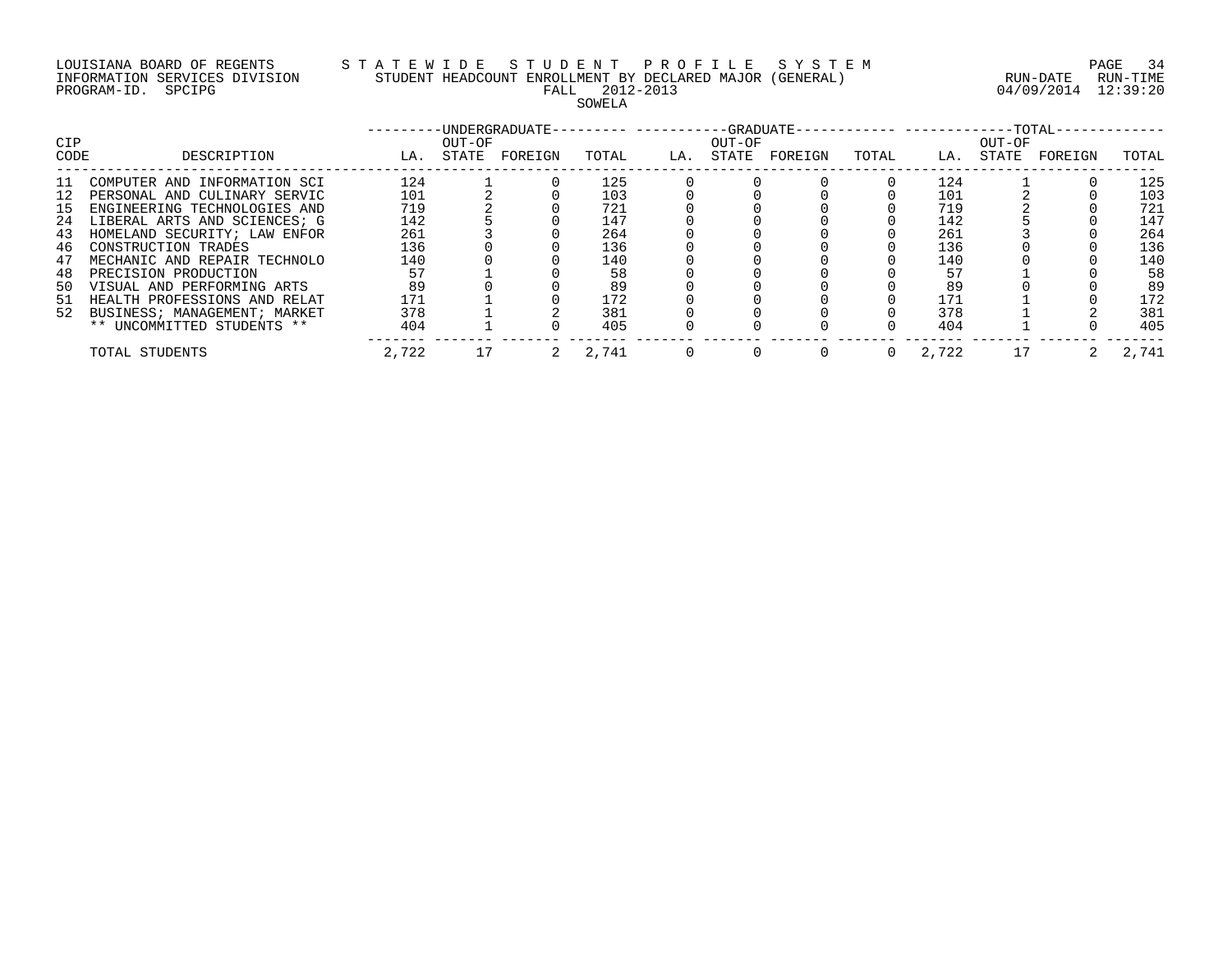## LOUISIANA BOARD OF REGENTS S T A T E W I D E S T U D E N T P R O F I L E S Y S T E M PAGE 35 INFORMATION SERVICES DIVISION STUDENT HEADCOUNT ENROLLMENT BY DECLARED MAJOR (GENERAL) RUN-DATE RUN-TIME PROGRAM-ID. SPCIPG FALL 2012-2013 04/09/2014 12:39:20 UNIVERSITY OF LA. SYSTEM TOTALS

| <b>CIP</b> |                              |                | OUT-OF                  | ---------UNDERGRADUATE--------- ----------GRADUATE----------- ------------TOTAL------------ |                |                | OUT-OF         |                                                      |                          |                | OUT-OF         |                   |              |
|------------|------------------------------|----------------|-------------------------|---------------------------------------------------------------------------------------------|----------------|----------------|----------------|------------------------------------------------------|--------------------------|----------------|----------------|-------------------|--------------|
| CODE       | DESCRIPTION                  |                |                         | LA. STATE FOREIGN                                                                           | TOTAL          |                |                | LA. STATE FOREIGN                                    | TOTAL                    |                |                | LA. STATE FOREIGN | TOTAL        |
| 01         | AGRICULTURE; AGRICULTURE OPE | 496            | 61                      | 3                                                                                           | 560            | $\Omega$       |                |                                                      | 0                        | 496            | 61             | 3                 | 560          |
| 03         | NATURAL RESOURCES AND CONSER | 219            | 25                      | 13                                                                                          | 257            | $\mathbf 0$    | $\mathbf 0$    |                                                      | $\mathbf 0$              | 219            | 25             | 13                | 257          |
| 04         | ARCHITECTURE AND RELATED SER | 373            | 51                      | 15                                                                                          | 439            | 90             | 38             |                                                      | 136                      | 463            | 89             | 23                | 575          |
| 05         | AREA; ETHNIC; CULTURAL; GEND | $\overline{0}$ | $\mathbf{1}$            | $\overline{0}$                                                                              | $\overline{1}$ | 2              | 8              |                                                      | 15                       | $\overline{2}$ | 9              |                   | 16           |
| 09         | COMMUNICATION; JOURNALISM; A | 1,436          | 249                     | 34                                                                                          | 1,719          | 85             | 25             | 11                                                   | 121                      | 1,521          | 274            | 45                | 1,840        |
| 11         | COMPUTER AND INFORMATION SCI | 1,394          | 101                     | 132                                                                                         | 1,627          | 72             | 13             | 132                                                  | 217                      | 1,466          | 114            | 264               | 1,844        |
| 12         | PERSONAL AND CULINARY SERVIC | 252            | 36                      | $\mathbf{1}$                                                                                | 289            | $\Omega$       | $\overline{0}$ | $\overline{0}$                                       | 0                        | 252            | 36             | $\overline{1}$    | 289          |
| 13         | EDUCATION                    | 7,192          | 590                     | 30                                                                                          | 7,812          | 3,235          | 262            | 68                                                   | 3,565                    | 10,427         | 852            | 98                | 11,377       |
| 14         | ENGINEERING                  | 3,432          | 389                     | 480                                                                                         | 4,301          | 177            | 61             | 336                                                  | 574                      | 3,609          | 450            | 816               | 4,875        |
| 15         | ENGINEERING TECHNOLOGIES AND | 1,801          | 131                     | 63                                                                                          | 1,995          | 42             | 11             | 25                                                   | 78                       | 1,843          | 142            | 88                | 2,073        |
| 16         | FOREIGN LANGUAGES; LITERATUR | 159            | 19                      | 8                                                                                           | 186            | 25             |                | 13                                                   | 42                       | 184            | 23             | 21                | 228          |
| 19         | FAMILY AND CONSUMER SCIENCES | 875            | 37                      |                                                                                             | 916            |                |                | $\overline{0}$                                       |                          | 880            | 37             |                   | 921          |
| 22         | LEGAL PROFESSIONS AND STUDIE | 37             | 11                      |                                                                                             | 49             |                |                |                                                      |                          | 37             | 11             |                   | 49           |
| 23         | ENGLISH LANGUAGE AND LITERAT | 838            | 46                      | 12                                                                                          | 896            | 225            | 147            | 10                                                   | 382                      | 1,063          | 193            | 22                | 1,278        |
| 24         | LIBERAL ARTS AND SCIENCES; G | 3,555          | 418                     | 49                                                                                          | 4,022          | $\Omega$       | $\Omega$       | $\Omega$                                             | $\overline{0}$           | 3,555          | 418            | 49                | 4,022        |
| 26         | BIOLOGICAL AND BIOMEDICAL SC | 3,880          | 352                     | 141                                                                                         | 4,373          | 96             | 73             | 38                                                   | 207                      | 3,976          | 425            | 179               | 4,580        |
| 27         | MATHEMATICS AND STATISTICS   | 354            | 35                      | 22                                                                                          | 411            | 54             | 24             | 36                                                   | 114                      | 408            | 59             | 58                | 525          |
| 30         | MULTI/INTERDISCIPLINARY STUD | 495            | 25                      | 25                                                                                          | 545            | 53             | 17             | 35                                                   | 105                      | 548            | 42             | 60                | 650          |
| 31         | PARKS; RECREATION; LEISURE;  | 1,181          | 193                     | 17                                                                                          | 1,391          | 169            | 84             | 12                                                   | 265                      | 1,350          | 277            | 29                | 1,656        |
| 38         | PHILOSOPHY AND RELIGIOUS STU | 20             | $\overline{\mathbf{c}}$ | $\Omega$                                                                                    | 22             | $\overline{0}$ | $\overline{0}$ | $\Omega$                                             | $\overline{0}$           | 20             | $\overline{2}$ | $\Omega$          | 22           |
| 40         | PHYSICAL SCIENCES            | 788            | 74                      | 87                                                                                          | 949            | 88             | 39             | 47                                                   | 174                      | 876            | 113            | 134               | 1,123        |
| 42         | PSYCHOLOGY                   | 2,941          | 326                     | 56                                                                                          | 3,323          | 349            | 79             | 16                                                   | 444                      | 3,290          | 405            | 72                | 3,767        |
| 43         | HOMELAND SECURITY; LAW ENFOR | 2,010          | 342                     | 16                                                                                          | 2,368          | 286            | 38             | 2                                                    | 326                      | 2,296          | 380            | 18                | 2,694        |
| 44         | PUBLIC ADMINISTRATION AND SO | 652            | 67                      | $7\phantom{.0}\phantom{.0}7$                                                                | 726            | 133            | 13             | 17                                                   | 163                      | 785            | 80             | 24                | 889          |
| 45         | SOCIAL SCIENCES              | 1,446          | 147                     | 24                                                                                          | 1,617          | 139            | 29             | 20                                                   | 188                      | 1,585          | 176            | 44                | 1,805        |
| 49         | TRANSPORTATION AND MATERIALS | 139            | 39                      | $\overline{7}$                                                                              | 185            | $\overline{0}$ | $\overline{0}$ | $\overline{0}$                                       | $\overline{\phantom{0}}$ | 139            | 39             | $\overline{7}$    | 185          |
| 50         | VISUAL AND PERFORMING ARTS   | 2,855          | 271                     | 70                                                                                          | 3,196          | 175            | 123            | 34                                                   | 332                      | 3,030          | 394            | 104               | 3,528        |
| 51         | HEALTH PROFESSIONS AND RELAT | 11,373         | 846                     | 227                                                                                         | 12,446         | 1,319          | 248            | 63                                                   | 1,630                    | 12,692         | 1,094          | 290               | 14,076       |
| 52         | BUSINESS; MANAGEMENT; MARKET | 9,967          | 776                     |                                                                                             | 621 11,364     | 903            | 96             | 211                                                  | 1,210                    | 10,870         | 872            | 832               | 12,574       |
|            | 54 HISTORY                   | 793            | 81                      | $\overline{4}$                                                                              | 878            | 129            | 34             | $\overline{0}$                                       | 163                      | 922            | 115            | $\overline{4}$    | 1,041        |
|            | ** UNCOMMITTED STUDENTS **   | 10,207         | 261                     |                                                                                             | 153 10,621     | 1,745          | 142            | 46                                                   |                          | 1,933 11,952   | 403            |                   | 199 12,554   |
|            | ** TRANSFER STUDENTS **      | 306            | 9                       | $\overline{1}$                                                                              | 316            |                | $\overline{0}$ |                                                      | $\mathbf{0}$             | 306            | 9              | $\overline{1}$    | 316          |
|            | TOTAL STUDENTS               | 71,466         | 6,011                   |                                                                                             | 2,323 79,800   |                |                | 9,596    1,608    1,185    12,389    81,062    7,619 |                          |                |                |                   | 3,508 92,189 |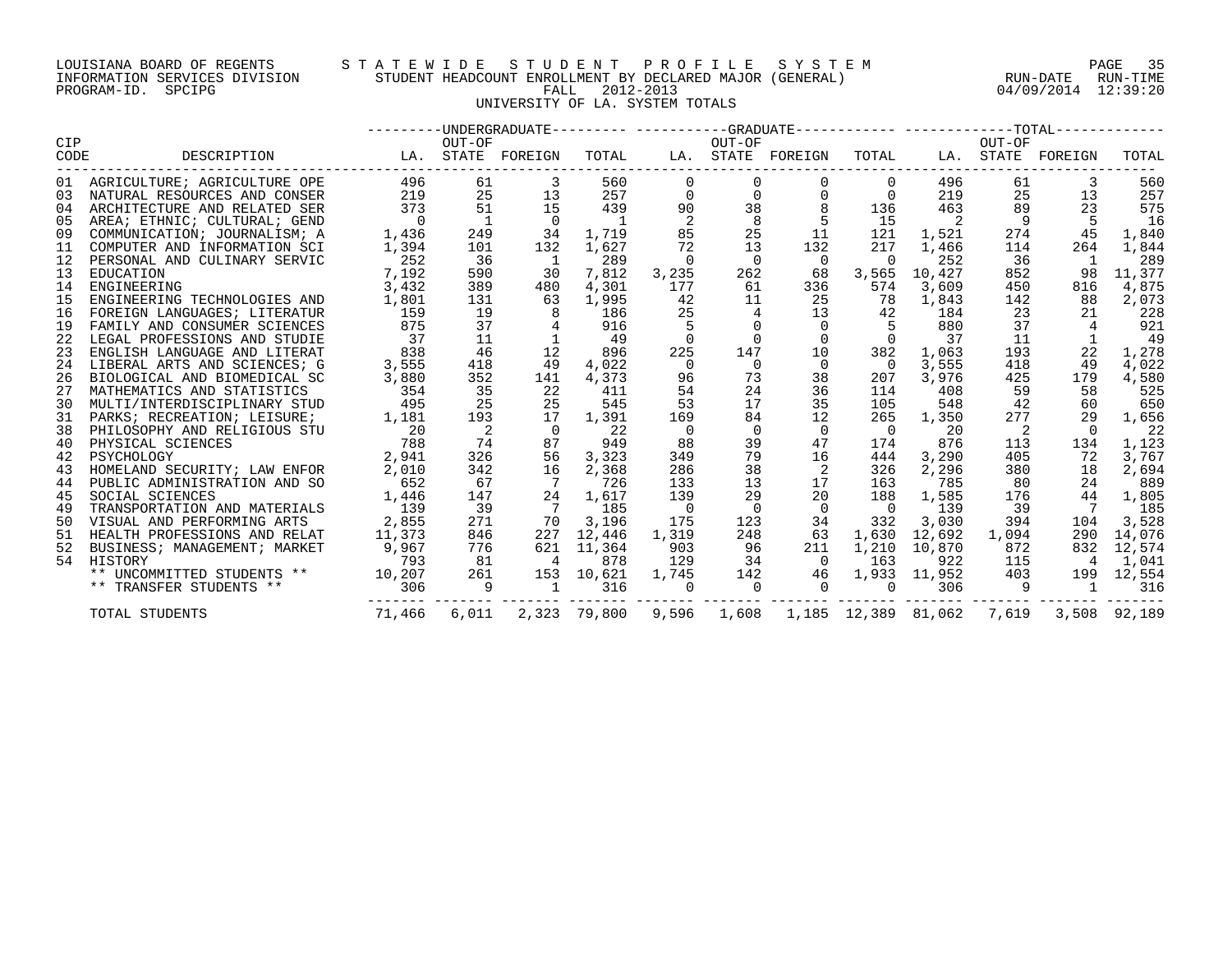## LOUISIANA BOARD OF REGENTS S T A T E W I D E S T U D E N T P R O F I L E S Y S T E M PAGE 36 INFORMATION SERVICES DIVISION STUDENT HEADCOUNT ENROLLMENT BY DECLARED MAJOR (GENERAL) RUN-DATE RUN-TIME PROGRAM-ID. SPCIPG FALL 2012-2013 04/09/2014 12:39:20 L.S.U. SYSTEM TOTALS

|             |                                 |                            |                |                          |                          |                | ---------UNDERGRADUATE--------- ----------GRADUATE----------- -------------TOTAL------------ |                                                              |                |                          |                |                   |       |
|-------------|---------------------------------|----------------------------|----------------|--------------------------|--------------------------|----------------|----------------------------------------------------------------------------------------------|--------------------------------------------------------------|----------------|--------------------------|----------------|-------------------|-------|
| CIP<br>CODE | DESCRIPTION                     | LA. STATE FOREIGN          | OUT-OF         |                          | TOTAL                    |                | OUT-OF                                                                                       | LA. STATE FOREIGN                                            | TOTAL          |                          | OUT-OF         | LA. STATE FOREIGN | TOTAL |
|             | 01 AGRICULTURE; AGRICULTURE OPE | 545                        | 136            | 8                        | 689                      | 64             | 23                                                                                           | 97                                                           | 184            | 609                      | 159            | 105               | 873   |
|             | 03 NATURAL RESOURCES AND CONSER | 216                        | 65             | $\Omega$                 | 281                      | 33             | 47                                                                                           | 17                                                           | 97             | 249                      | 112            | 17                | 378   |
|             | 04 ARCHITECTURE AND RELATED SER | 377                        | 117            | 17                       | 511                      | 20             | 37                                                                                           | 12                                                           | 69             | 397                      | 154            | 29                | 580   |
| 09          | COMMUNICATION; JOURNALISM; A    | 1,190                      | 444            | 15                       | 1,649                    | 42             | 72                                                                                           | 11                                                           | 125            | 1,232                    | 516            | 26                | 1,774 |
| 11          | COMPUTER AND INFORMATION SCI    | 461                        | 45             | 12                       | 518                      | 27             | $\overline{4}$                                                                               | 86                                                           | 117            | 488                      | 49             | 98                | 635   |
| 13          | EDUCATION                       | 2,400                      | 445            | 12                       | 2,857                    | 532            | 110                                                                                          | 17                                                           | 659            | 2,932                    | 555            | 29                | 3,516 |
| 14          | ENGINEERING                     | 2,974                      | 722            | 166                      | 3,862                    | 135            | 34                                                                                           | 359                                                          | 528            | 3,109                    | 756            | 525               | 4,390 |
| 15          | ENGINEERING TECHNOLOGIES AND    | $\overline{\phantom{a}}$ 3 | $\overline{0}$ | $\overline{0}$           | $\overline{\phantom{a}}$ | $\overline{0}$ | $\overline{0}$                                                                               | $\overline{0}$                                               | $\overline{0}$ | $\overline{\phantom{a}}$ | $\overline{0}$ | $\overline{0}$    |       |
| 16          | FOREIGN LANGUAGES; LITERATUR    | 80                         | 24             |                          | 105                      | 19             | 21                                                                                           | 14                                                           | 54             | 99                       | 45             | 15                | 159   |
| 19          | FAMILY AND CONSUMER SCIENCES    | 157                        | 20             |                          | 178                      | 18             | $5^{\circ}$                                                                                  |                                                              | 30             | 175                      | 25             | 8                 | 208   |
| 22          | LEGAL PROFESSIONS AND STUDIE    | $5^{\circ}$                | $\overline{0}$ | $\Omega$                 | $5^{\circ}$              | 458            | 188                                                                                          | 12                                                           | 658            | 463                      | 188            | 12                | 663   |
| 23          | ENGLISH LANGUAGE AND LITERAT    | 532                        | 88             | $\Omega$                 | 620                      | 18             | 61                                                                                           | $4\overline{ }$                                              | 83             | 550                      | 149            |                   | 703   |
| 24          | LIBERAL ARTS AND SCIENCES; G    | 861                        | 59             |                          | 924                      | 86             |                                                                                              |                                                              | 94             | 947                      | 66             |                   | 1,018 |
| 25          | LIBRARY SCIENCE                 | $\overline{0}$             | $\Omega$       | $\Omega$                 | $\overline{0}$           | 133            | 21                                                                                           | $\overline{1}$                                               | 155            | 133                      | 21             |                   | 155   |
| 26          | BIOLOGICAL AND BIOMEDICAL SC    | 2,542                      | 343            | 33                       | 2,918                    | 175            | 77                                                                                           | 146                                                          | 398            | 2,717                    | 420            | 179               | 3,316 |
| 27          | MATHEMATICS AND STATISTICS      | 263                        | 34             | $\overline{4}$           | 301                      | 26             | 40                                                                                           | 47                                                           | 113            | 289                      | 74             | 51                | 414   |
| 30          | MULTI/INTERDISCIPLINARY STUD    | 633                        | 147            | 8                        | 788                      | 19             |                                                                                              |                                                              | - 20           | 652                      | 148            |                   | 808   |
| 31          | PARKS; RECREATION; LEISURE;     | 334                        | 187            | 18                       | 539                      |                |                                                                                              |                                                              | 5              | 338                      | 187            | 19                | 544   |
| 38          | PHILOSOPHY AND RELIGIOUS STU    | 81                         | 15             | $\overline{0}$           | 96                       | 3              |                                                                                              | $\overline{0}$                                               | 11             | 84                       | 23             | $\bigcap$         | 107   |
| 40          | PHYSICAL SCIENCES               | 423                        | 93             | 19                       | 535                      | 81             | 144                                                                                          | 138                                                          | 363            | 504                      | 237            | 157               | 898   |
| 42          | PSYCHOLOGY                      | 1,030                      | 177            | 14                       | 1,221                    | 71             | 86                                                                                           | $4\overline{ }$                                              | 161            | 1,101                    | 263            | 18                | 1,382 |
| 43          | HOMELAND SECURITY; LAW ENFOR    | 404                        | 14             | 2                        | 420                      | $\overline{0}$ | $\overline{0}$                                                                               | $\overline{0}$                                               | $\overline{0}$ | 404                      | 14             |                   | 420   |
| 44          | PUBLIC ADMINISTRATION AND SO    | $\overline{0}$<br>1,011    | $\overline{0}$ | $\overline{0}$           | $\overline{0}$           | 344            | 21                                                                                           | 8                                                            | 373            | 344                      | 21             | 8                 | 373   |
| 45          | SOCIAL SCIENCES                 |                            | 257            | 8                        | 1,276                    | 98             | 93                                                                                           | 48                                                           | 239            | 1,109                    | 350            | 56                | 1,515 |
| 50          | VISUAL AND PERFORMING ARTS      | 645                        | 166            | 16                       | 827                      | 61             | 166                                                                                          | 51                                                           | 278            | 706                      | 332            | 67                | 1,105 |
| 51          | HEALTH PROFESSIONS AND RELAT    | 3,133                      | 160            | 21                       | 3,314                    | 2,668          | 311                                                                                          | 59                                                           | 3,038          | 5,801                    | 471            | 80                | 6,352 |
| 52          | BUSINESS; MANAGEMENT; MARKET    | 3,983                      | 1,010          | 119                      | 5,112                    | 347            | 61                                                                                           | 87                                                           | 495            | 4,330                    | 1,071          | 206               | 5,607 |
|             | 54 HISTORY                      | 440                        | 82             | $\overline{\phantom{0}}$ | 522                      | 29             |                                                                                              | 39<br>$\overline{0}$                                         | 68             | 469                      | 121            | $\bigcap$         | 590   |
|             | ** UNCOMMITTED STUDENTS **      |                            | 3,269 188      | 65                       | 3,522                    | 255            |                                                                                              | 54 24 333 3,524                                              |                |                          | 242            | 89                | 3,855 |
|             | ** TRANSFER STUDENTS **         | 1,523                      | 77             | 1                        | 1,601                    | $\overline{0}$ |                                                                                              | $0\qquad 0$                                                  | $\overline{0}$ | 1,523                    | 77             | $\mathbf{1}$      | 1,601 |
|             | TOTAL STUDENTS                  |                            | 29,515 5,115   |                          |                          |                |                                                                                              | 564 35,194 5,766 1,731 1,251 8,748 35,281 6,846 1,815 43,942 |                |                          |                |                   |       |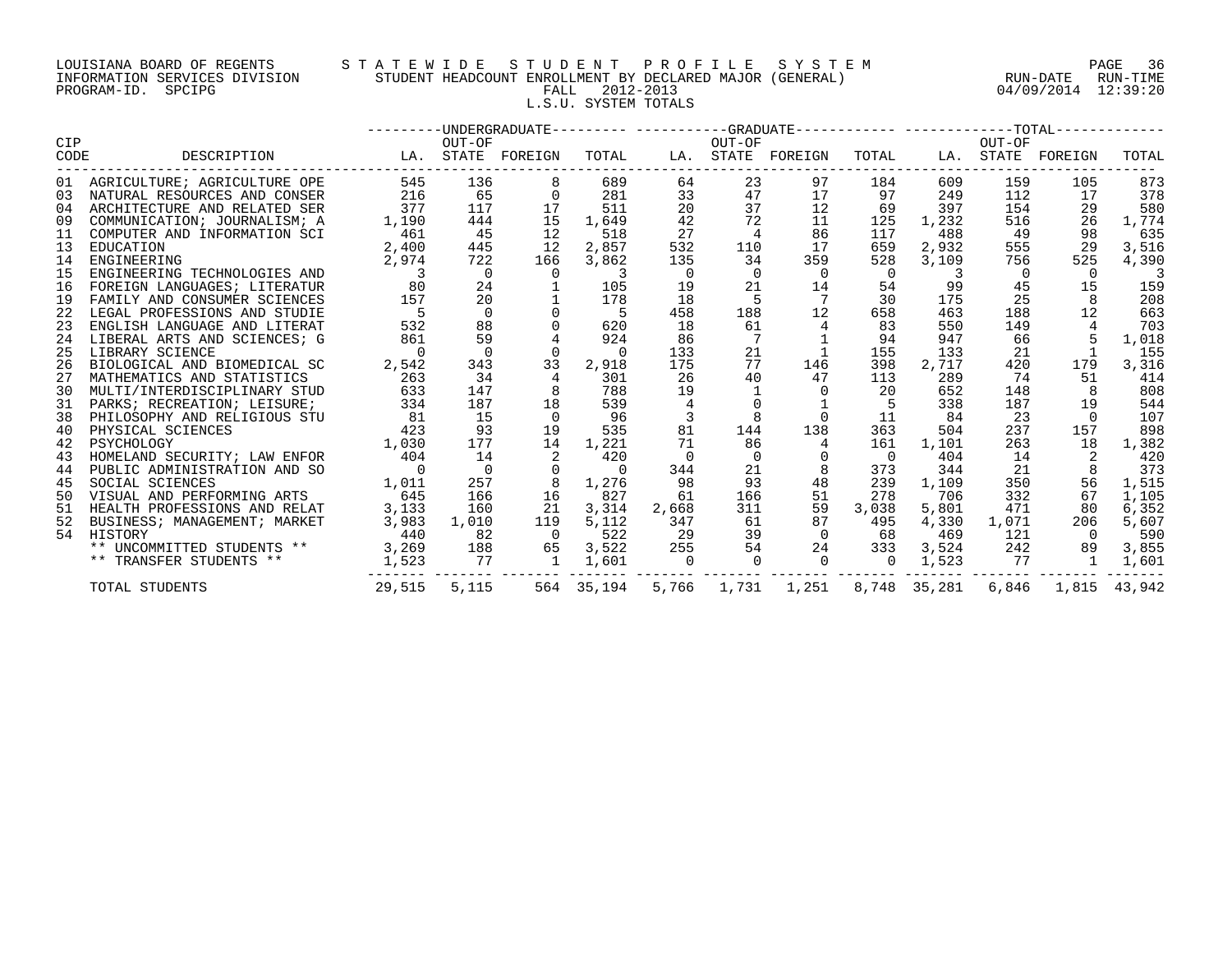## LOUISIANA BOARD OF REGENTS S T A T E W I D E S T U D E N T P R O F I L E S Y S T E M PAGE 37 INFORMATION SERVICES DIVISION STUDENT HEADCOUNT ENROLLMENT BY DECLARED MAJOR (GENERAL) RUN-DATE RUN-TIME PROGRAM-ID. SPCIPG FALL 2012-2013 04/09/2014 12:39:20 SOUTHERN U. SYSTEM TOTALS

| <b>CIP</b> |                                 |                                                                           |                |                | OUT-OF    |                |     | ---------UNDERGRADUATE---------- ---------GRADUATE------------ -------------TOTAL------------<br>OUT-OF |                          |           |          |                                       |       |
|------------|---------------------------------|---------------------------------------------------------------------------|----------------|----------------|-----------|----------------|-----|---------------------------------------------------------------------------------------------------------|--------------------------|-----------|----------|---------------------------------------|-------|
| CODE       | DESCRIPTION                     | LA. STATE FOREIGN  TOTAL    LA. STATE FOREIGN  TOTAL    LA. STATE FOREIGN | OUT-OF         |                |           |                |     |                                                                                                         |                          |           |          |                                       | TOTAL |
|            | 01 AGRICULTURE; AGRICULTURE OPE |                                                                           | 63 11          |                | 75        |                |     |                                                                                                         |                          | 64        | 11       |                                       | 76    |
|            | 03 NATURAL RESOURCES AND CONSER | 27                                                                        | $\overline{a}$ |                | 29        | 36             |     |                                                                                                         | 44                       | 63        | 5        |                                       | 73    |
|            | 04 ARCHITECTURE AND RELATED SER | 60                                                                        | 13             |                | 75        | $\overline{0}$ |     |                                                                                                         | $\overline{0}$           | 60        | 13       |                                       | 75    |
| 09         | COMMUNICATION; JOURNALISM; A    | 180                                                                       | 44             |                | 224       | 18             |     |                                                                                                         | 19                       | 198       | 45       |                                       | 243   |
|            | 10 COMMUNICATIONS TECHNOLOGIES/ | -6                                                                        | $\Omega$       |                | -6        | $\Omega$       |     |                                                                                                         | $\Omega$                 | -6        | $\Omega$ |                                       | 6     |
|            | 11 COMPUTER AND INFORMATION SCI | 173                                                                       | 20             |                | 194       | 17             |     | 22                                                                                                      | 42                       | 190       | 23       |                                       | 236   |
|            | 12 PERSONAL AND CULINARY SERVIC | 10                                                                        | $\Omega$       |                | 10        |                |     |                                                                                                         | 0                        | 10        | $\Omega$ |                                       | 10    |
| 13         | EDUCATION                       | 432                                                                       | 53             |                | 486       | 141            |     |                                                                                                         | 150                      | 573       | 55       |                                       | 636   |
|            | 14 ENGINEERING                  | 324                                                                       | 57             |                | 390       | 26             |     | 12                                                                                                      | 41                       | 350       | 60       | 21                                    | 431   |
| 15         | ENGINEERING TECHNOLOGIES AND    | 59                                                                        | 8              |                | 67        |                |     | $\Omega$                                                                                                |                          | 60        | 8        |                                       | 68    |
|            | 16 FOREIGN LANGUAGES; LITERATUR |                                                                           |                |                |           |                |     | $\Omega$                                                                                                | $\Omega$                 | -2        |          |                                       |       |
| 19         | FAMILY AND CONSUMER SCIENCES    | 273                                                                       | 23             |                | 296       |                |     | $\Omega$                                                                                                | 5                        | 278       | 23       |                                       | 301   |
|            | 22 LEGAL PROFESSIONS AND STUDIE | $\Omega$                                                                  | $\Omega$       |                | $\Omega$  | 567            | 188 |                                                                                                         | 755                      | 567       | 188      |                                       | 755   |
|            | 23 ENGLISH LANGUAGE AND LITERAT | 93                                                                        |                |                | 96        |                |     |                                                                                                         |                          | 93        |          |                                       | 97    |
| 24         | LIBERAL ARTS AND SCIENCES; G    | 667                                                                       | 35             |                | 703       |                |     |                                                                                                         | $\Omega$                 | 667       | 35       |                                       | 703   |
|            | 26 BIOLOGICAL AND BIOMEDICAL SC | 576                                                                       | 77             |                | 659       | 30             |     |                                                                                                         | 40                       | 606       | 81       | 12                                    | 699   |
| 27         | MATHEMATICS AND STATISTICS      | 82                                                                        | 8              |                | 91        | 2              |     |                                                                                                         | 2                        | 84        | 8        |                                       | 93    |
| 30         | MULTI/INTERDISCIPLINARY STUD    | 215                                                                       | 42             |                | 257       | 25             |     |                                                                                                         | 27                       | 240       | 44       |                                       | 284   |
| 40         | PHYSICAL SCIENCES               | 70                                                                        | 11             |                | 81        |                |     |                                                                                                         | 2                        | 72        | 11       |                                       | 83    |
| 42         | PSYCHOLOGY                      | 435                                                                       | 62             |                | 499       |                |     |                                                                                                         |                          | 443       | 62       |                                       | 507   |
|            | 43 HOMELAND SECURITY; LAW ENFOR | 716                                                                       | 85             |                | 801       | 140            |     |                                                                                                         | 148                      | 856       | 93       |                                       | 949   |
|            | 44 PUBLIC ADMINISTRATION AND SO | 445                                                                       | 24             |                | 470       | 428            | 19  |                                                                                                         | 456                      | 873       | 43       | 10                                    | 926   |
|            | 45 SOCIAL SCIENCES              | 180                                                                       | 22             |                | 202       | 57             |     |                                                                                                         | 61                       | 237       | 26       |                                       | 263   |
| 47         | MECHANIC AND REPAIR TECHNOLO    | 40                                                                        |                |                | 41        |                |     |                                                                                                         | $\mathbf{0}$             | 40        |          |                                       | 41    |
| 50         | VISUAL AND PERFORMING ARTS      | 32                                                                        | 5              |                | 38        | $\Omega$       |     |                                                                                                         | $\overline{0}$           | 32        | 5        |                                       | 38    |
| 51         | HEALTH PROFESSIONS AND RELAT    | 2,922                                                                     | 140            | 12             | 3,074     | 353            | 46  |                                                                                                         | 401                      | 3,275     | 186      | 14                                    | 3,475 |
| 52         | BUSINESS; MANAGEMENT; MARKET    | 1,181                                                                     | 163            | 13             | 1,357     | 165            |     |                                                                                                         |                          | 178 1,346 | 171      | 18                                    | 1,535 |
|            | 54 HISTORY                      | 68                                                                        | 16             | $\overline{0}$ | 84        |                |     |                                                                                                         | $\overline{\phantom{a}}$ | 71        | 16       |                                       | 87    |
|            | ** UNCOMMITTED STUDENTS **      | 562 11                                                                    |                | 11             | 584       | 54             |     | $9 \qquad \qquad 3$                                                                                     | 66 —                     | 616       | 20       | 14                                    | 650   |
|            | TOTAL STUDENTS                  | 9,893                                                                     | 937            |                | 62 10,892 | 2,079          |     | 301 7                                                                                                   |                          |           |          | 71  2,451  11,972  1,238  133  13,343 |       |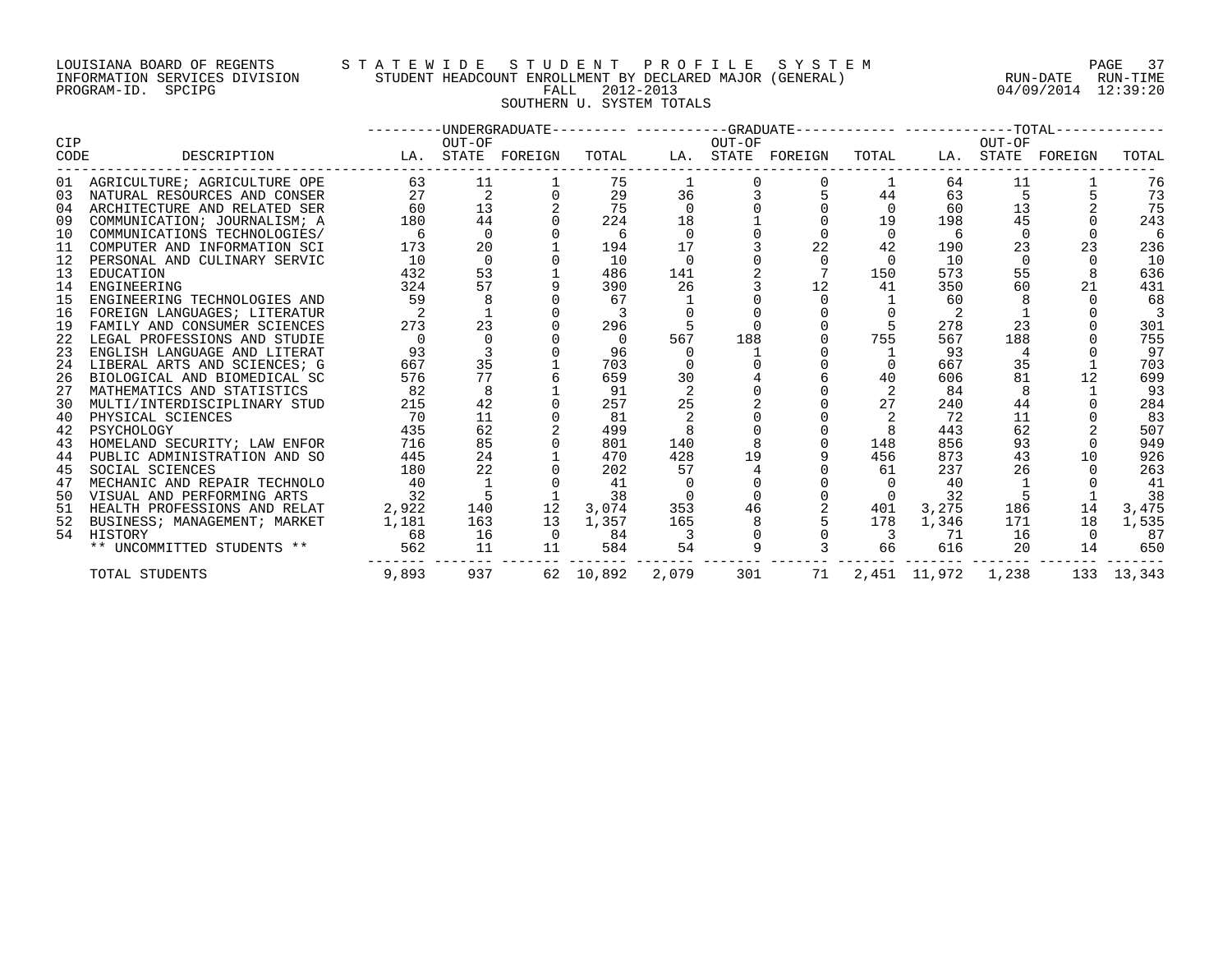## LOUISIANA BOARD OF REGENTS S T A T E W I D E S T U D E N T P R O F I L E S Y S T E M PAGE 38 INFORMATION SERVICES DIVISION STUDENT HEADCOUNT ENROLLMENT BY DECLARED MAJOR (GENERAL) RUN-DATE RUN-TIME PROGRAM-ID. SPCIPG FALL 2012-2013 04/09/2014 12:39:20 L.C.T.C.S. TOTALS

|             |                                       |                                                 |                |                                                                                                     |                         | ---------UNDERGRADUATE---------- ---------GRADUATE------------ -------------TOTAL------------ |                   |                |                            |                |                      |            |
|-------------|---------------------------------------|-------------------------------------------------|----------------|-----------------------------------------------------------------------------------------------------|-------------------------|-----------------------------------------------------------------------------------------------|-------------------|----------------|----------------------------|----------------|----------------------|------------|
| CIP<br>CODE | DESCRIPTION                           |                                                 | OUT-OF         |                                                                                                     | TOTAL                   | OUT-OF                                                                                        |                   | TOTAL          |                            | OUT-OF         | LA. STATE FOREIGN    | TOTAL      |
|             |                                       | LA. STATE FOREIGN                               |                |                                                                                                     |                         |                                                                                               | LA. STATE FOREIGN |                |                            |                |                      |            |
|             | 01 AGRICULTURE; AGRICULTURE OPE       | 151                                             |                | $3^{\circ}$                                                                                         | 154                     |                                                                                               |                   |                | 151                        |                |                      | 154        |
|             | 03 NATURAL RESOURCES AND CONSER       |                                                 |                |                                                                                                     | $\sim$ 9                |                                                                                               |                   |                | 8 <sup>8</sup>             |                |                      |            |
| 09          | COMMUNICATION; JOURNALISM; A          |                                                 | 290            | 14                                                                                                  | 304                     |                                                                                               |                   |                | 290                        | 14             |                      | 304        |
| 10          | COMMUNICATIONS TECHNOLOGIES/          | 403                                             | 12             |                                                                                                     | 415                     |                                                                                               |                   |                | 403                        | 12             |                      | 415        |
| 11          | COMPUTER AND INFORMATION SCI          | 1,873                                           | 38             | 18                                                                                                  | 1,929                   |                                                                                               |                   | $\overline{0}$ | 1,873                      | 38             | 18                   | 1,929      |
|             | 12 PERSONAL AND CULINARY SERVIC       | 1,244                                           | 25             |                                                                                                     | 1,271                   |                                                                                               |                   | $\overline{0}$ | 1,244                      | 25             |                      | 1,271      |
| 13          | EDUCATION                             | 1,065                                           | 22             | $\frac{2}{5}$                                                                                       | 5 1,092                 |                                                                                               |                   | $\overline{0}$ | 1,065                      | 22             |                      | 1,092      |
| 14          | ENGINEERING                           | 429                                             |                | 14                                                                                                  | 14 457                  |                                                                                               |                   |                | $0$ 429                    | 14             | 14                   | 457        |
| 15          | ENGINEERING TECHNOLOGIES AND          | 3,558                                           | 31             | 2                                                                                                   | 3,591                   |                                                                                               |                   |                | $0 \quad 3,558$            | 31             | 2                    | 3,591      |
|             | 16 FOREIGN LANGUAGES; LITERATUR       | $1,105$ $14$ $2$ $1,121$<br>$157$ $6$ $1$ $164$ |                |                                                                                                     |                         |                                                                                               |                   |                | $0$ 47                     | $\frac{4}{3}$  |                      | 51         |
| 19          | FAMILY AND CONSUMER SCIENCES          |                                                 |                |                                                                                                     |                         |                                                                                               |                   |                | $0 \quad 1,105$            | 14             |                      | 1,121      |
|             | 22 LEGAL PROFESSIONS AND STUDIE       |                                                 |                |                                                                                                     |                         |                                                                                               |                   |                | $0$ 157                    |                |                      | - 164      |
| 24          | LIBERAL ARTS AND SCIENCES; G          | 12,590                                          | 329            |                                                                                                     | 72 12,991               |                                                                                               |                   |                | $0\quad 12,590$            | 329            | 72                   | 12,991     |
| 30          | MULTI/INTERDISCIPLINARY STUD          | 5 <sub>5</sub>                                  | $\overline{0}$ |                                                                                                     | $0 \qquad \qquad$<br>-5 |                                                                                               |                   |                | -5                         |                |                      |            |
|             | 41 SCIENCE TECHNOLOGIES/TECHNIC       | 196                                             |                | $\begin{array}{cccc} 5 & 2 & 203 \\ 50 & 3 & 2,286 \\ 34 & 1 & 1,597 \\ 16 & 1 & 1,892 \end{array}$ |                         |                                                                                               |                   |                | $0$ 196                    |                |                      | 203        |
| 43          | HOMELAND SECURITY; LAW ENFOR          | 2,233                                           |                |                                                                                                     |                         |                                                                                               |                   |                | $0 \quad 2,233$            |                | $50 \qquad \qquad 3$ | 2,286      |
| 46          | CONSTRUCTION TRADES                   | 1,562                                           |                |                                                                                                     |                         |                                                                                               |                   |                | $0 \quad 1,562$            |                | 34                   | 1,597      |
| 47          | MECHANIC AND REPAIR TECHNOLO          | 1,875                                           |                |                                                                                                     |                         |                                                                                               |                   |                | $0 \quad 1,875$            | 16             |                      | 1,892      |
| 48          | PRECISION PRODUCTION                  | 1,656                                           | 10             |                                                                                                     | 1,667                   |                                                                                               |                   |                | $0 \quad 1,656$            | 10             |                      | 1,667      |
| 49          | TRANSPORTATION AND MATERIALS          | 438                                             | 368            |                                                                                                     | $1$ 807                 |                                                                                               |                   |                | $0\qquad 438$              | 368            |                      | 807        |
| 50          | VISUAL AND PERFORMING ARTS            | 759                                             | 21             |                                                                                                     | 3 783                   |                                                                                               |                   |                | 759                        | 21             |                      | 783        |
|             | 51 HEALTH PROFESSIONS AND RELAT       | 14,690                                          | 366            |                                                                                                     | 15 15,071               |                                                                                               |                   |                | $0\quad 14,690$            | 366            |                      | 15 15,071  |
| 52          | BUSINESS; MANAGEMENT; MARKET          | 7,778                                           | 167            |                                                                                                     | 49 7,994                |                                                                                               |                   |                | 0 7,778                    | 167            | 49                   | 7,994      |
|             | ** UNCOMMITTED STUDENTS ** 15,105 276 |                                                 |                |                                                                                                     | 84 15,465               |                                                                                               |                   |                | $0\quad 15,105$            | 276            |                      | 84 15,465  |
|             | ** TRANSFER STUDENTS **               | $90$ 0                                          |                |                                                                                                     | $0$ 90                  |                                                                                               |                   |                | $0$ 90                     | $\overline{0}$ | $\overline{0}$       | -90        |
|             | TOTAL STUDENTS                        | 69,307 1,826                                    |                |                                                                                                     |                         |                                                                                               | 276 71,409 0 0 0  |                | $0\quad 69,307\quad 1,826$ |                |                      | 276 71,409 |